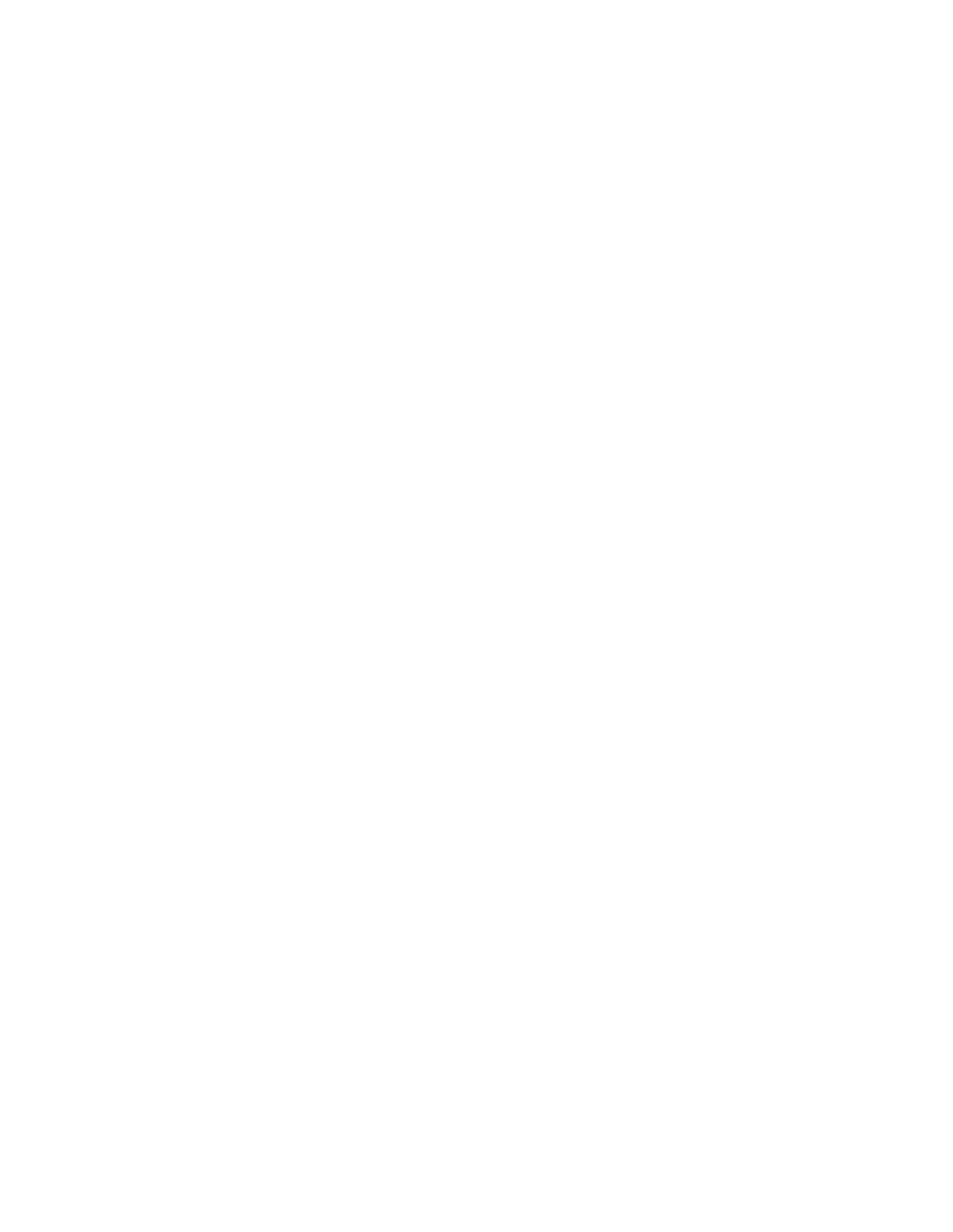# Table of Contents:

#### I. INTRODUCTION 1

# II. EMPLOYMENT POLICIES AND PRACTICES 1-8

- A. Employment with the Diocese is At Will 1 B. Equal Employment Opportunity 2-3 C. Prohibited Harassment 3-6
- D. Individuals with Disabilities 6-7
- E. Background Checks and Employment References 7
- F. Drug Screening 7-8
- G. Relatives of Employees 8
- H. Immigration Compliance 8
- III. INTRODUCTORY PERIOD 8-9
- IV. PERSONNEL RECORDS 9-10
- V. PERFORMANCE EVALUATIONS 10
- VI. PROMOTIONS, TRANSFERS AND DEMOTIONS 10-11
- VII. DISCIPLINARY PROCEDURES 11
- VIII. COMPENSATION POLICIES 12-15
	- A. Employment Status Under the Fair Labor Standards Act (FLSA) 12
	- B. Categories of Employment 12-13
	- C. Hours 13
	- D. Payroll 14-15

# IX. WORKING CONDITIONS AND EMPLOYMENT RESPONSIBILITIES 15-26

- A. Attendance, Absence and Tardiness 15-16 B. Personal Appearance And Behavior 16-19
- C. Safety And Health 19 D. Workplace Violence 19-20
- E. Training for Prevention of Child Abuse 20-21
- F. Personal Property 21
- G. Solicitation and Distribution of Material 21 H. Electronic and Telephonic communications 22-23 I. Social Networking and Social Media 23-24
- J. Conflict of Interest/Outside Employment And Activities 24-25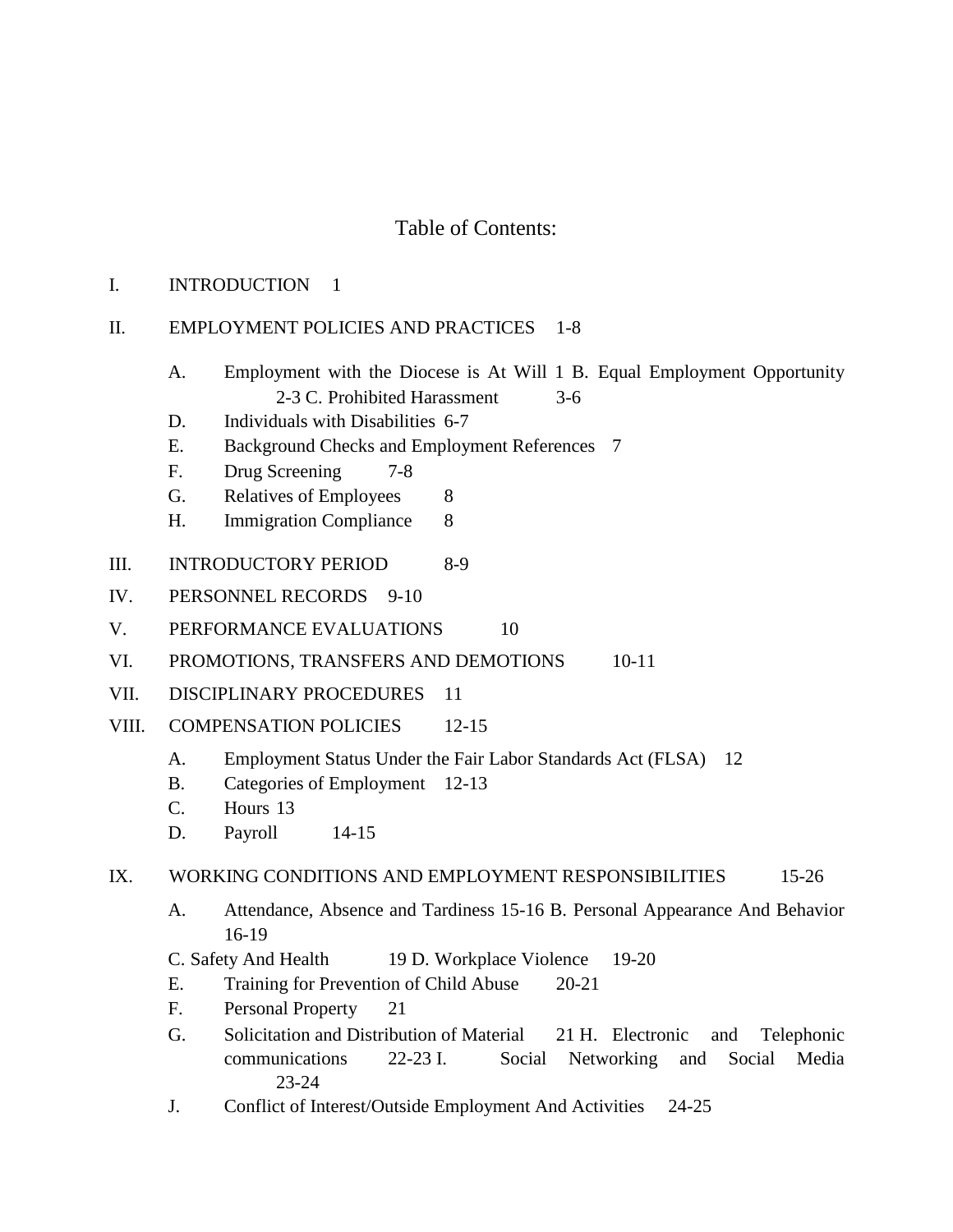|       | K.                                | Confidentiality 25 L. Drug-Free Workplace 26                                               |       |  |  |  |
|-------|-----------------------------------|--------------------------------------------------------------------------------------------|-------|--|--|--|
|       | M.                                | <b>Practices Establish Locally</b>                                                         | 26    |  |  |  |
| X.    | <b>TIME OFF POLICIES</b><br>26-37 |                                                                                            |       |  |  |  |
|       | A.                                | Holidays 26-28 B. Vacations 28-29 C. Sick Leave 29-31 D. Snow Days<br>31                   |       |  |  |  |
|       | Ε.                                | <b>Personal Days</b><br>31                                                                 |       |  |  |  |
|       | F.                                | Family and Medical Leave Act<br>$32 - 34$                                                  |       |  |  |  |
|       | G.                                | Other Paid And Unpaid Leaves Of Absences<br>34-37                                          |       |  |  |  |
| XI.   | <b>BENEFITS</b><br>37-39          |                                                                                            |       |  |  |  |
|       | A.                                | Medical and Dental Coverage<br>37 B. Health Insurance Continuation 37-38                   |       |  |  |  |
|       | $C_{\cdot}$                       | 38<br>Life Insurance                                                                       |       |  |  |  |
|       | D.                                | <b>Short Term Disability Coverage</b><br>38 E. Long Term Disability Coverage<br>38         |       |  |  |  |
|       | F.                                | Cancer and Intensive Care Insurance<br>38-39                                               |       |  |  |  |
|       | G.                                | Pension Plan 39                                                                            |       |  |  |  |
|       | H.                                | Worker's Compensation 39 I. Tuition Assistance<br>39 J.<br>Tax Deferred<br>Annuities<br>39 |       |  |  |  |
|       | K.                                | <b>Costco Membership</b>                                                                   | 39    |  |  |  |
| XII.  |                                   | LEAVING EMPLOYMENTWITH THE DIOCESE<br>$40 - 41$                                            |       |  |  |  |
|       | A.                                | <b>Voluntary Resignation</b><br>40                                                         |       |  |  |  |
|       | <b>B.</b>                         | Lay Off<br>40 C. Dismissal<br>41                                                           |       |  |  |  |
|       |                                   | D. Compensation at Termination 41 E. Return of Diocese Property<br>41                      |       |  |  |  |
|       | F.                                | References                                                                                 | 41    |  |  |  |
| XIII. |                                   | EMPLOYEE DISPUTE RESOLUTION POLICY AND PROCEDURE<br>41-43                                  |       |  |  |  |
| XIV.  | CONCLUSION 43                     |                                                                                            |       |  |  |  |
|       |                                   | <b>ACKNOWLEDMENT AND AGREEMENTS</b>                                                        | 44    |  |  |  |
|       |                                   | EMPLOYEE ACKNOWLEDMENT OF ELECTRONIC TELEPHONIC<br><b>COMMUNICATION POLICY</b>             | 46    |  |  |  |
|       |                                   | EMPLOYEE ACKNOWLEDMENT OF SOCIAL NETWORKING<br><b>SOCIAL MEDIA POLICY</b>                  | 48    |  |  |  |
|       |                                   | <b>CONFIDENTIALITY AGREEMENT</b>                                                           | 50    |  |  |  |
|       |                                   | EMPLOYEE DISPUTE RESOLUTION PROCEDURE FORM                                                 | 52-54 |  |  |  |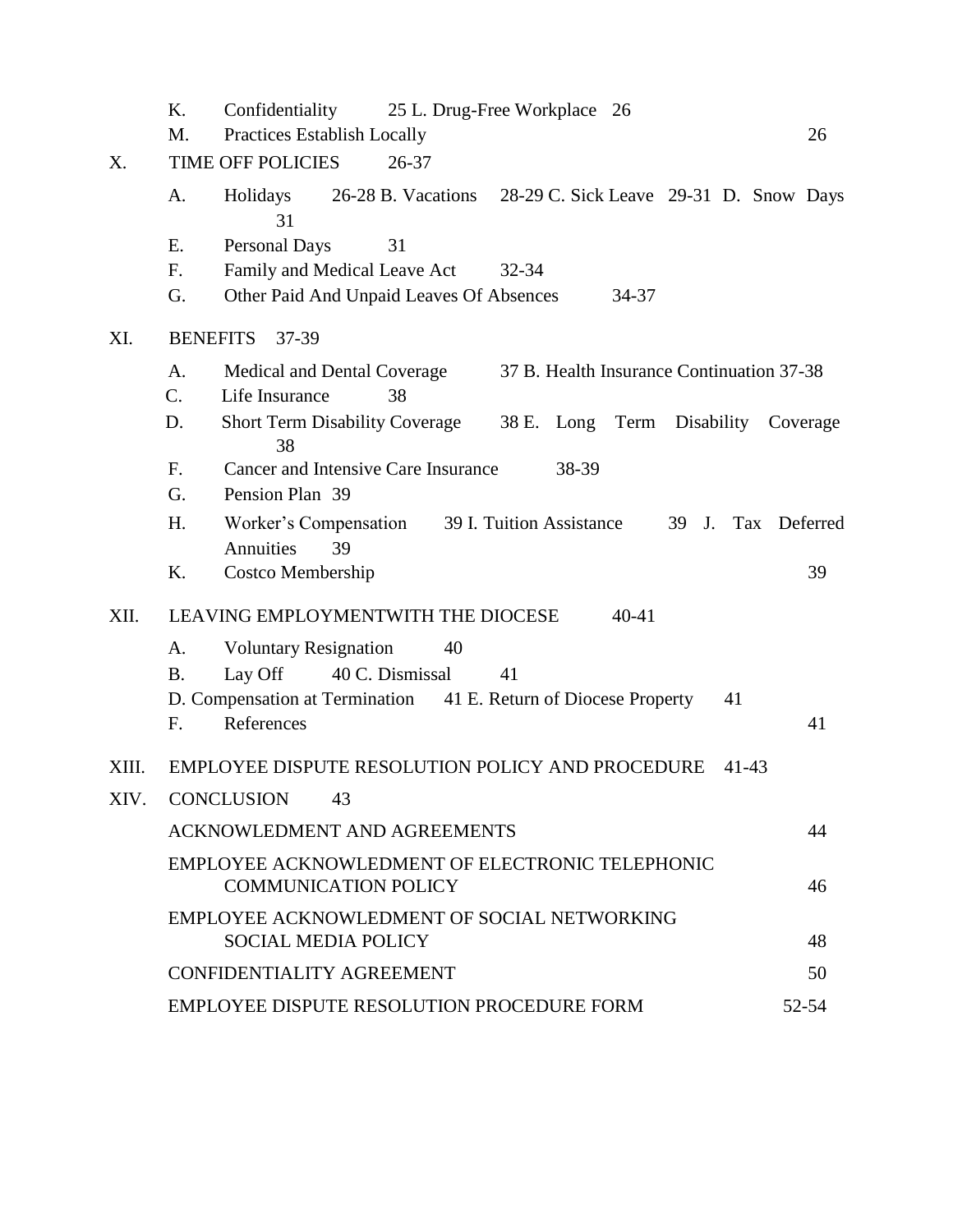#### **I. INTRODUCTION**

This Employee Handbook contains general information about the employment policies, procedures and benefits for lay employees of the Diocese of Reno. Please read it carefully and keep it for future reference. For purposes of this Handbook, the term "employee" includes all lay persons who receive compensation for their work on behalf of the Diocese of Reno, with the exception of teachers and certain administrators at Diocesan schools who are under contract. The term "Diocese of Reno" includes the Diocesan Pastoral Center, parishes, parochial schools, cemeteries, and all agencies and operations of the Nevada corporation, The Roman Catholic Bishop of Reno, and His Successors, a corporation sole.

No policies or procedures in this Handbook or any oral interpretations of the policies and procedures or the Handbook itself create or constitute an express or implied contract of employment between the Diocese and any employee or employees regarding length of service, wages, hours, procedures, policies, benefits, or any other terms or conditions of employment. The relationship between the Diocese and its employees is at-will. "At will" means that employment may be terminated by an employee or by the Diocese at any time, with or without notice, for any reason not otherwise prohibited by law or for no reason at all. This Handbook does not alter the employment "at will" relationship between the Diocese and its employees.

The contents of this Handbook and the policies and procedures described in it are presented only as a matter of information and general guidance. Except for the provisions for arbitration of certain employment disputes and for employment at will, the Diocese reserves the right at any time, to add, amend, supplement, modify, or rescind, in whole or in part, any policy, procedure, benefit or provision of this Handbook, or the Handbook itself, as, in its sole discretion, it deems appropriate, with or without notice, including the right to decrease an employee's compensation and/or benefits, to transfer or demote an employee or otherwise to change the terms or conditions of any employee's employment with the Diocese. You will be notified of all such additions, amendments, supplements, modifications and rescissions, which shall be in writing. No supervisor, manager, or other representative of the Diocese has the authority to make any verbal promises, commitments, or statements of any kind regarding Diocese policies, procedures, or any other issues that are legally binding on the Diocese. In the event of any conflict between the description of employee benefits in this Handbook, the Summary Plan Description, or the plan documents, the respective formal plan documents shall govern.

This Handbook supersedes any employee handbooks or other statements of employment policy or procedure that may have applied to you as an employee of the Diocese and that are inconsistent with and prior to this Handbook's distribution. This Handbook is not intended to cover every specific instance but to establish general policies, procedures and guidelines. If you have a question about the interpretation or application of any information in this Handbook, contact the Chancellor of the Diocese.

We wish you the best of luck and success in your position and hope that your employment relationship with the Diocese of Reno will be a rewarding experience.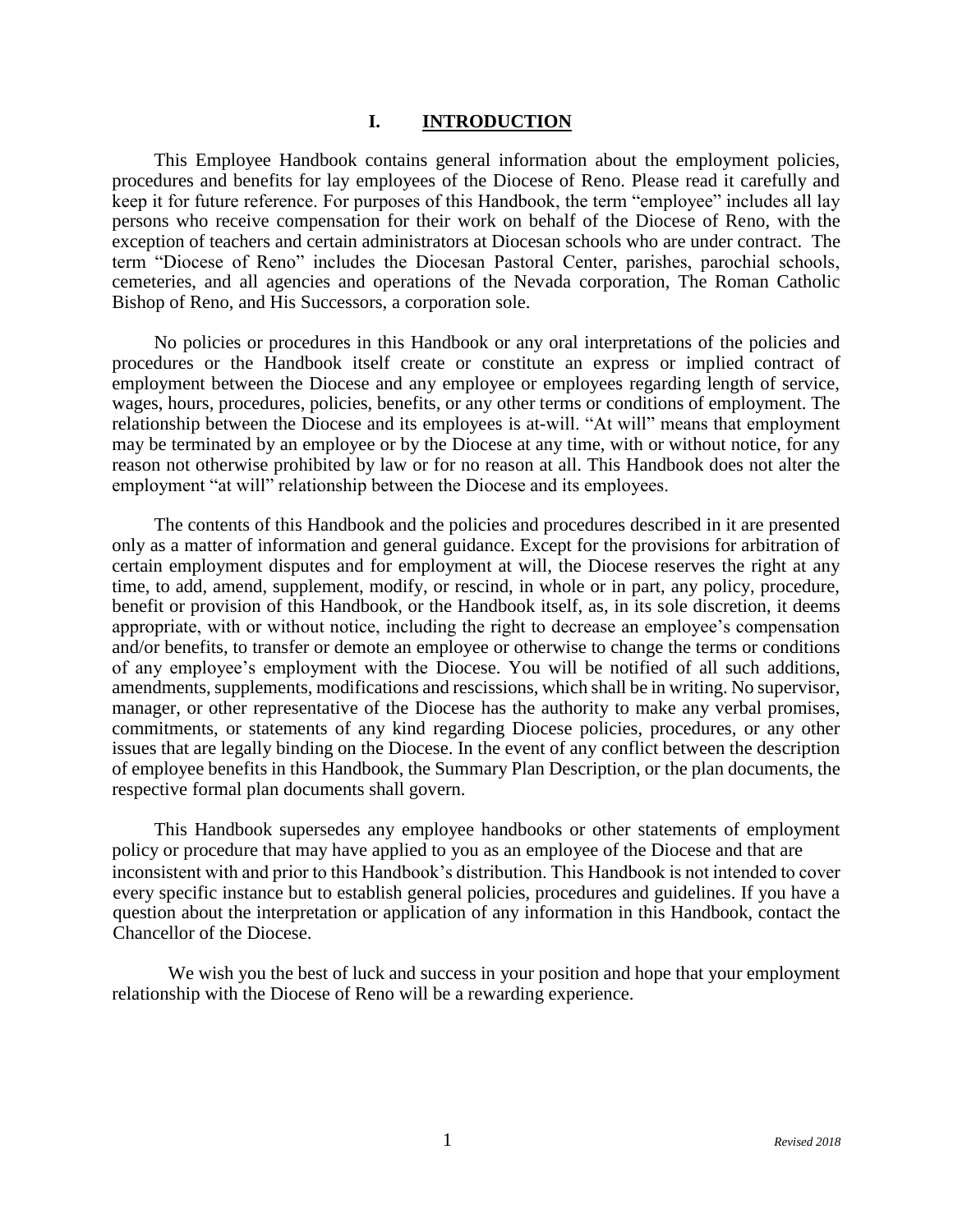# **II. EMPLOYMENT POLICIES AND PRACTICES**

# A. Employment With The Diocese Is At Will

- i. All lay employees of the Diocese are employed on an "at will" basis. This means employees have the right to terminate their employment at any time, for any reason or no reason, with or without cause or notice; and the Diocese can also terminate the employment of an employee at any time for any reason or no reason and with or without cause or notice.
- ii. This Handbook does not constitute a contract between the Diocese and the employee. Nothing in this Handbook or in any written policy statement, procedure, manual or document or in any oral statement by any Diocesan employee or representative shall modify this "at will" status in any way. iii. Unless your employment is covered by a written employment agreement, this policy of "at will" employment is the sole and entire agreement between you and the Diocese as to the duration of employment and the circumstances under which employment may be terminated.
- iv. The Diocese of Reno, as a non-profit organization, **does not** participate in either the State of Nevada or the Federal unemployment system. As a result, employees who leave employment with the Diocese of Reno are not eligible for unemployment benefits.

# B. Equal Employment Opportunity

- i. The Diocese provides equal employment opportunities to all employees and applicants for employment without regard to race, color, sex, national origin, age, or disability.
- ii. This policy applies to all terms and conditions of employment, including, but not limited to, hiring, assignment, promotion, termination, layoff, recall, transfers, leaves of absence, benefits compensation, and training.
- iii. However, it is recognized that certain positions within the Diocese require membership and active participation in the Catholic Church. The Diocese further reserves the right to favor employees who are Catholic with respect to hiring and/or promotion and to require all employees to conduct themselves in a manner that is compatible with the teachings and mission of the Catholic Church.
- iv. The commitment of the Diocese to equal opportunity employment applies to all persons involved in the operations of the Diocese and prohibits unjust discrimination by any employee of the Diocese, including supervisors and co-workers.
- v. If you believe that, you have been subjected to any form of prohibited discrimination, or if you are aware of an incident of discrimination involving another employee, you are to provide a written or oral report to your supervisor or to any other Diocese supervisor or to the Chancellor.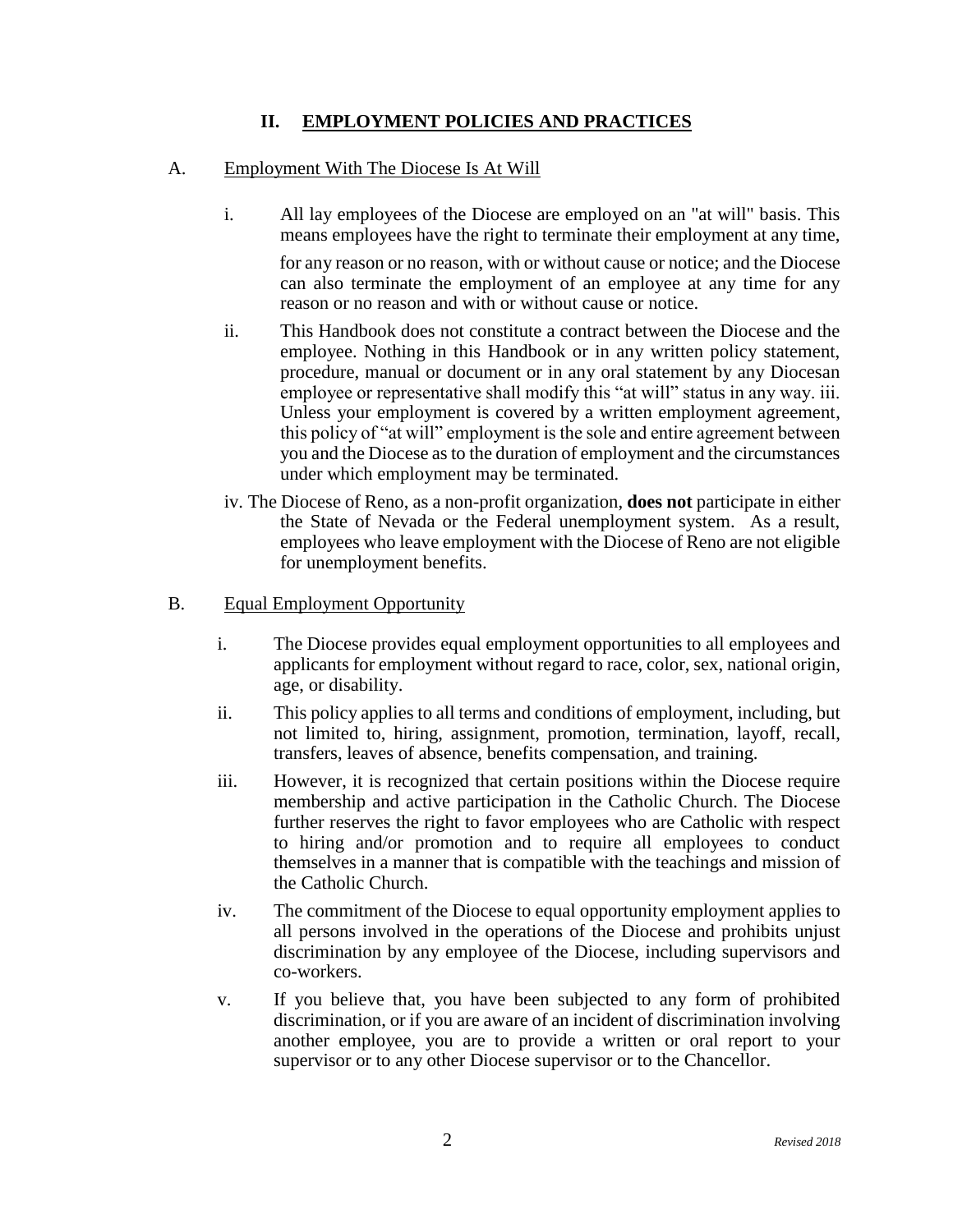- 1. The report should be specific and should include the names of the individuals involved and the names of any witnesses.
- 2. The Diocese will immediately undertake an investigation. The investigation will be completed and a determination made and communicated to you as soon as practicable. The Diocese will attempt to protect the privacy and confidentiality of all parties involved to the extent possible consistent with a thorough investigation.
- 3. The Diocese takes complaints of discrimination very seriously.
- 4. There is no need to follow any formal chain of command when filing a complaint or when discussing or expressing any issue of concern regarding alleged discrimination, and you may bypass anyone in your direct reporting chain of command and file your complaint or discuss or express any issue of concern with the Chancellor at any time. The Chancellor, or someone under his or her supervision, will undertake an investigation, as deemed appropriate in the discretion of the Diocese, of any complaints.
- 5. If the Diocese determines that prohibited discrimination has occurred, remedial action will be taken, commensurate with the severity of the offense, in the discretion of the Diocese.
- 6. Appropriate action will be taken as necessary to deter any future discrimination.
- 7. Employees who engage in illegal discriminatory or harassing conduct are subject to disciplinary action, up to and including termination.
- vi. Applicable law and Diocesan policy prohibit retaliation against any employee by any other employee or by the Diocese for reporting, filing, testifying, assisting or participating in good faith in any manner in any investigation, proceeding or hearing conducted by the Diocese or a federal or state enforcement agency.
	- 1. If you believe you have been subjected to any form of prohibited retaliation, you are to provide a written or oral report to your supervisor or to any other Diocese supervisor or to the Chancellor.
	- 2. Any report of retaliatory conduct will be investigated in accordance with the investigation procedure outlined above.
	- 3. If a report of retaliation is substantiated, appropriate disciplinary action, up to and including unpaid suspension or termination, will be taken.
	- 4. If after investigating any complaint of discrimination, the Diocese determines that the complaint is frivolous and not made in good faith or that an employee has provided false information regarding the complaint, disciplinary action may be taken against the individual who filed the complaint or who gave the false information, up to and including an unpaid suspension or termination.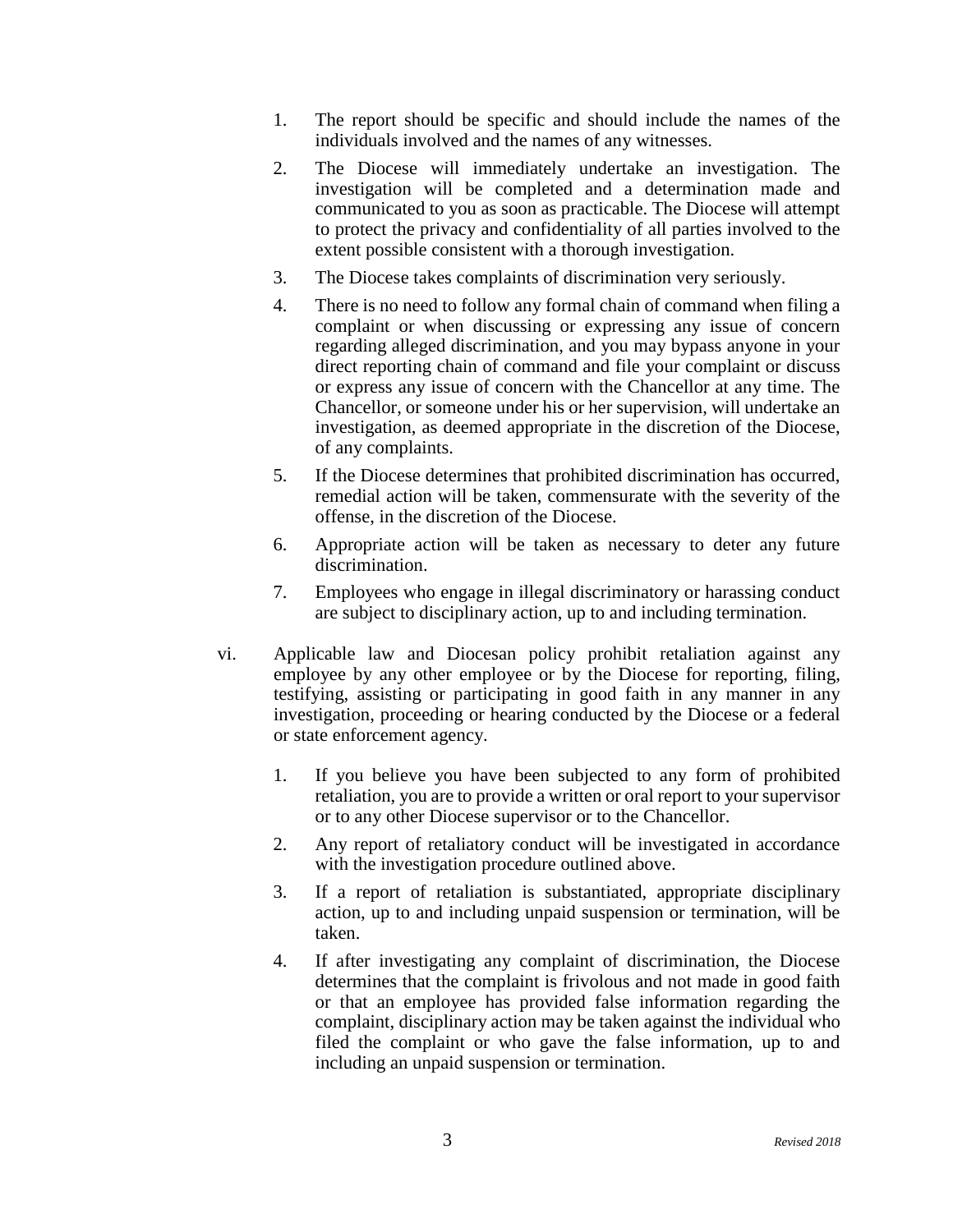# C. Prohibited Harassment

- i. The Diocese maintains a policy strictly prohibiting sexual harassment and harassment because of race, color, religion, age, national origin, disability or other category or characteristic protected by federal, state or local law. This policy applies to all persons involved in the operations of the Diocese and prohibits such harassment by any employee of the Diocese including supervisors and co-workers.
- ii. All such harassment is prohibited under this policy and will not be tolerated.
- iii. Each member of management at the Diocese is responsible for creating an atmosphere free of harassment, sexual or otherwise. Further, all Diocesan employees are responsible for respecting the rights of their co-workers.
- iv. Prohibited sexual harassment includes, without limitation, the following:
	- 1. Unwelcome sexual advances; requests for sexual favors; and all other verbal or physical conduct of a sexual or otherwise offensive nature, especially where:
		- a. Submission to such conduct is made either explicitly or implicitly a term or condition of employment.
		- b. Submission to or rejection of such conduct is used as the basis for decisions affecting an individual's employment; or
		- c. Such conduct has the purpose or effect of creating an intimidating, hostile, or offensive working environment.
		- d. Offensive comments, jokes, innuendos, and other sexually oriented statements.
	- 2. Examples of the types of conduct expressly prohibited by this policy include, but are not limited to, the following:
		- a. Touching, such as rubbing or massaging someone's neck or shoulders, stroking someone's hair, or brushing against another's body.
		- b. Sexually suggestive touching.
		- c. Grabbing, groping, kissing, fondling.
		- d. Violating someone's "personal space."
		- e. Offensive whistling.
		- f. Lewd, off-color, sexually oriented comments or jokes.
		- g. Foul or obscene language.
		- h. Leering, staring, stalking.
		- i. Suggestive or sexually explicit posters, calendars, photographs, graffiti, cartoons.
		- j. Unwanted or offensive letters or poems.
		- k. Sitting or gesturing sexually.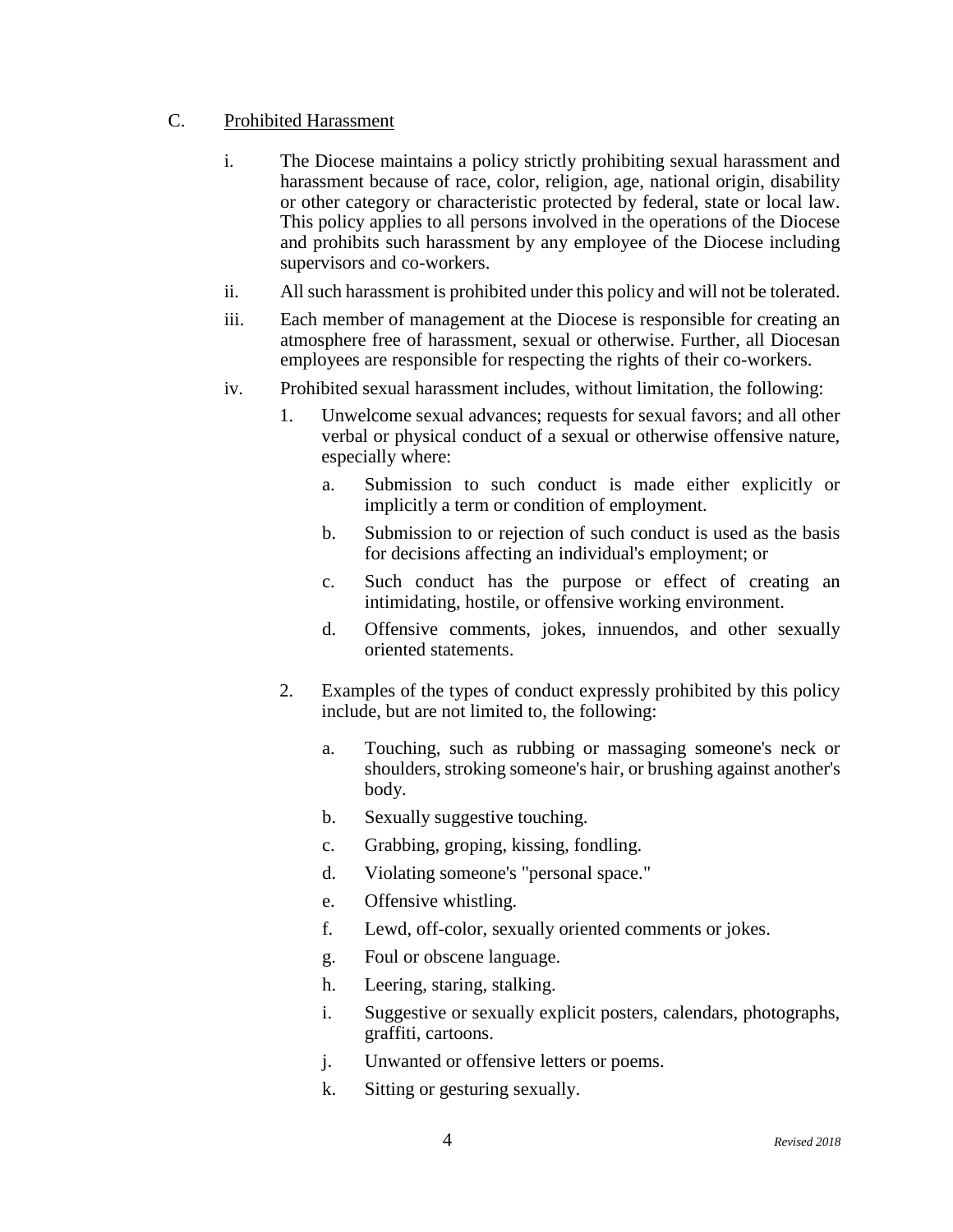- l. Sexual e-mail or voice-mail messages.
- m. Sexually oriented or explicit remarks, including written or oral references to sexual conduct, gossip regarding one's sex life or sexual activities.
- n. Questions about one's sex life or experiences.
- o. Repeated requests for dates.
- p. Sexual favors in return for employment rewards, or threats if sexual favor are not provided.
- q. Sexual assault or rape.
- v. Harassment because of race, color, religion, age, national origin, disability or other category or characteristic protected by federal, state or local law includes, but is not limited to:
	- 1. Verbal conduct such as epithets, derogatory comments, or slurs.
	- 2. Visual conduct such as derogatory posters, photography, cartoons, drawings, or gestures.
	- 3. Physical conduct such as unwanted touching, blocking normal movement, physical interference with normal work, unwelcome physical contact, or threatening, intimidating or hostile behavior directed at you because of your race, color, religion, age, national origin, disability or any other category or characteristic protected by law.
	- 4. Retaliation for opposing, reporting or threatening to report harassment, or for participating in an investigation, proceeding or hearing conducted by the Diocese or an investigating agency.
- vi. If you believe that you have been harassed on the job, or if you are aware of what you believe to be the harassment of another employee or employees, you are to provide a written or oral report to the pastor, principal or other immediate supervisor or to the Chancellor as soon as possible.
	- 1. The report should include details of the incident(s), the names of individuals involved, the names of any witnesses, and any documentary evidence.
	- 2. This policy applies to all incidents of alleged harassment, including those which occur off-premises, or off-hours, where the alleged offender is a supervisor, coworker, or even a nonemployee with whom the employee is involved, directly or indirectly, in a business or potential business relationship.
	- 3. Should the alleged harassment occur at a time other than your normal business hours, your complaint should be filed as early as practicable on the first business day following the alleged incident.
- vii. The Diocese takes complaints of harassment very seriously.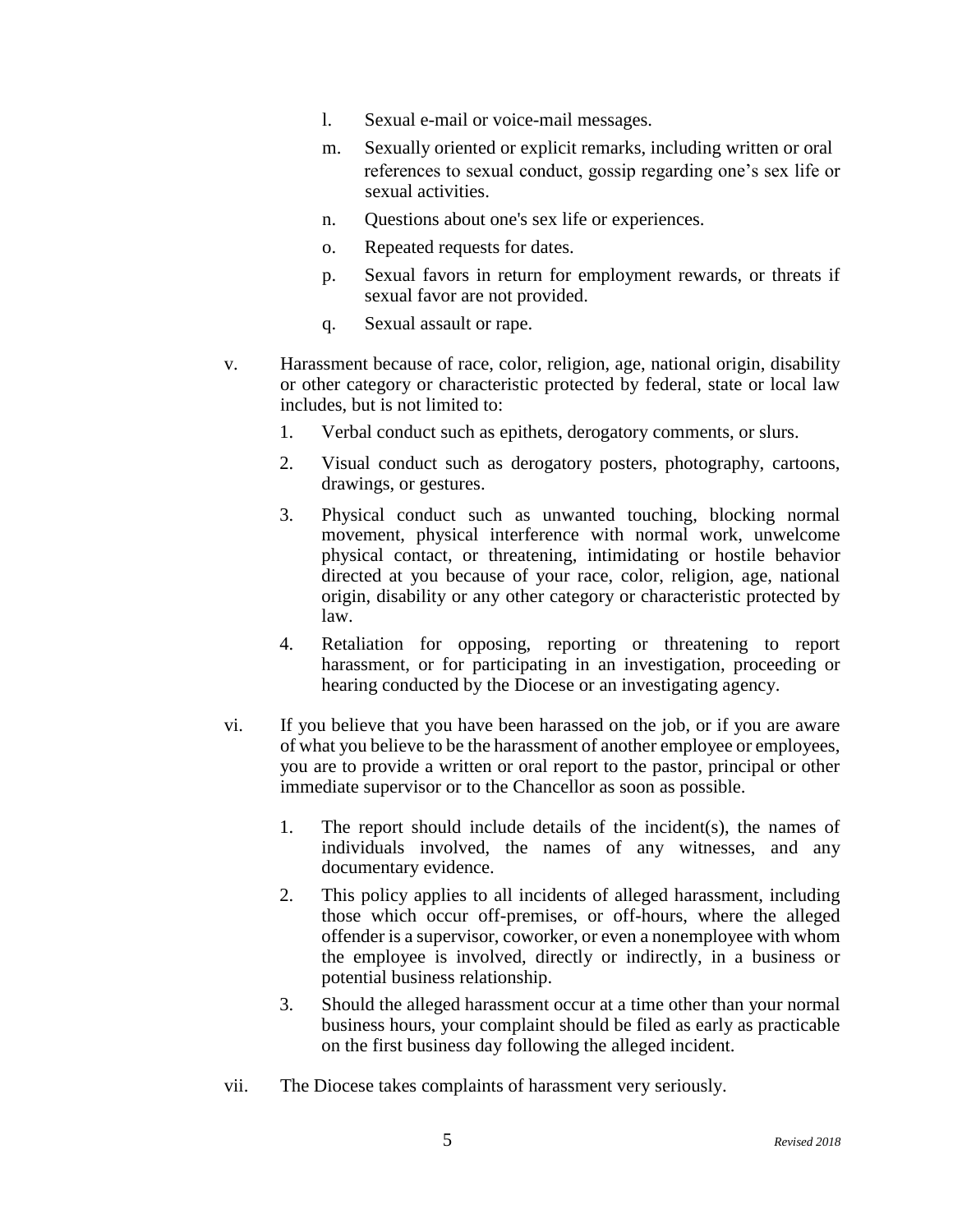- 1. There is no need to follow any formal chain of command when filing a complaint or when discussing or expressing any issue of concern regarding alleged harassment, and you may bypass anyone in your direct reporting chain of command and file your complaint or discuss or express any issue of concern with the Chancellor at any time.
- 2. The Chancellor, or someone under his or her supervision, will undertake an investigation of all complaints.
- 3. All incidents of harassment that are reported will be investigated by the Diocese. The Diocese will attempt to protect the privacy and confidentiality of all parties involved to the extent possible consistent with an appropriately thorough investigation.
- 4. If the Diocese determines that prohibited harassment has occurred, the Diocese will take remedial action commensurate, in its discretion, with the circumstances.
- 5. If a complaint of harassment is substantiated, appropriate disciplinary action, up to and including unpaid suspension or termination, will be taken.
- 6. Appropriate action will be taken by diocese to deter any future harassment.
- 7. In furtherance of this policy, all supervisory employees who witness harassment or otherwise become aware of any allegations or complaints of harassment must report it to both the Chancellor and their immediate supervisor promptly. A supervisory employee's failure to promptly report such activity, complaints or allegations may result in disciplinary action, up to and including unpaid suspension or termination of employment.
- 8. Diocesan policy and applicable law prohibit retaliation against any employee by another employee, supervisor or the Diocese for reporting, filing, testifying, assisting or participating in good faith in any manner in any investigation, proceeding or hearing conducted by the Diocese or a federal or state enforcement agency regarding allegations of harassment.
	- a. If you believe that you have been the subject of prohibited retaliation under this policy, you are to report any such retaliation to your supervisor or any other Diocese supervisor or the Chancellor.
	- b. Any report of retaliation or retaliatory conduct will be investigated in accordance with the investigation policy of the Diocese outlined above. If a report of retaliation is substantiated, appropriate disciplinary action, up to and including unpaid suspension or termination, may be taken.
- 9. If, after investigating any complaint of harassment, the Diocese determines that the complaint is frivolous and not made in good faith or that an employee has provided false information regarding the complaint, disciplinary action may be taken against the individual who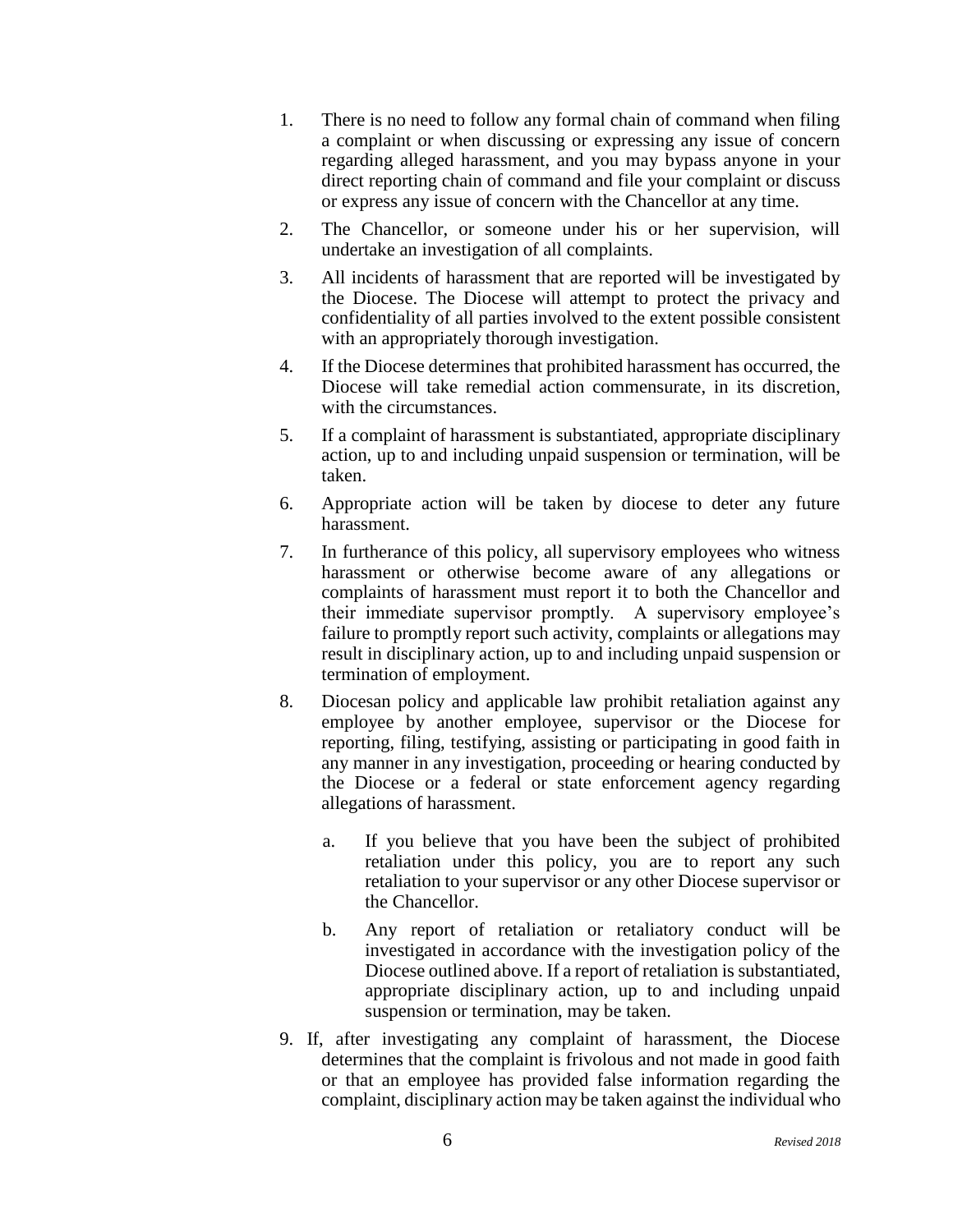filed complaint or who gave the false information, up to an including unpaid suspension or termination.

- D. **Individuals With Disabilities** 
	- i. The Diocese complies with the **Americans With Disabilities Act ("ADA")** and applicable state and local laws providing for nondiscrimination in employment against qualified individuals with disabilities. The Diocese also provides reasonable accommodation for such individuals in accordance with these laws.
	- ii. It is the policy of the Diocese to, without limitation:
		- 1. Ensure that qualified individuals with disabilities are treated in a nondiscriminatory manner in the pre-employment process and that employees with disabilities are treated in a nondiscriminatory manner in all terms, conditions, and privileges of employment.
		- 2. Keep all medical-related information confidential in accordance with the requirements of the ADA and retain such information in separate confidential files.
		- 3. Provide applicants and employees with disabilities, who can perform their essential job duties, with reasonable accommodation, except where such an accommodation would create an undue hardship on the Diocese.
		- 4. Notify individuals with disabilities that the Diocese will provide reasonable accommodation to qualified individuals with disabilities, by including this policy here in this Handbook and by posting the Equal Employment Opportunity Commission's poster on not discriminating against individuals with disabilities and other protected groups.
		- 5. Qualified individuals with disabilities may make requests for reasonable accommodation to the Chancellor.
			- a. On receipt of an accommodation request, the Chancellor or his or her representative will meet with the requesting individual and the supervisor to discuss and identify the precise limitations resulting from the disability and the potential accommodation that the Diocese might make to help overcome those limitations.
			- b. The Diocese will determine the feasibility of the accommodation and inform the employee of its decision on the accommodation request.

# E. Background Checks And Employment References

- i. Before an employee is hired by the Diocese, a criminal background check will be conducted.
- ii. The Diocese reserves the right, without notice or cause, to conduct an updated criminal background check on any employee.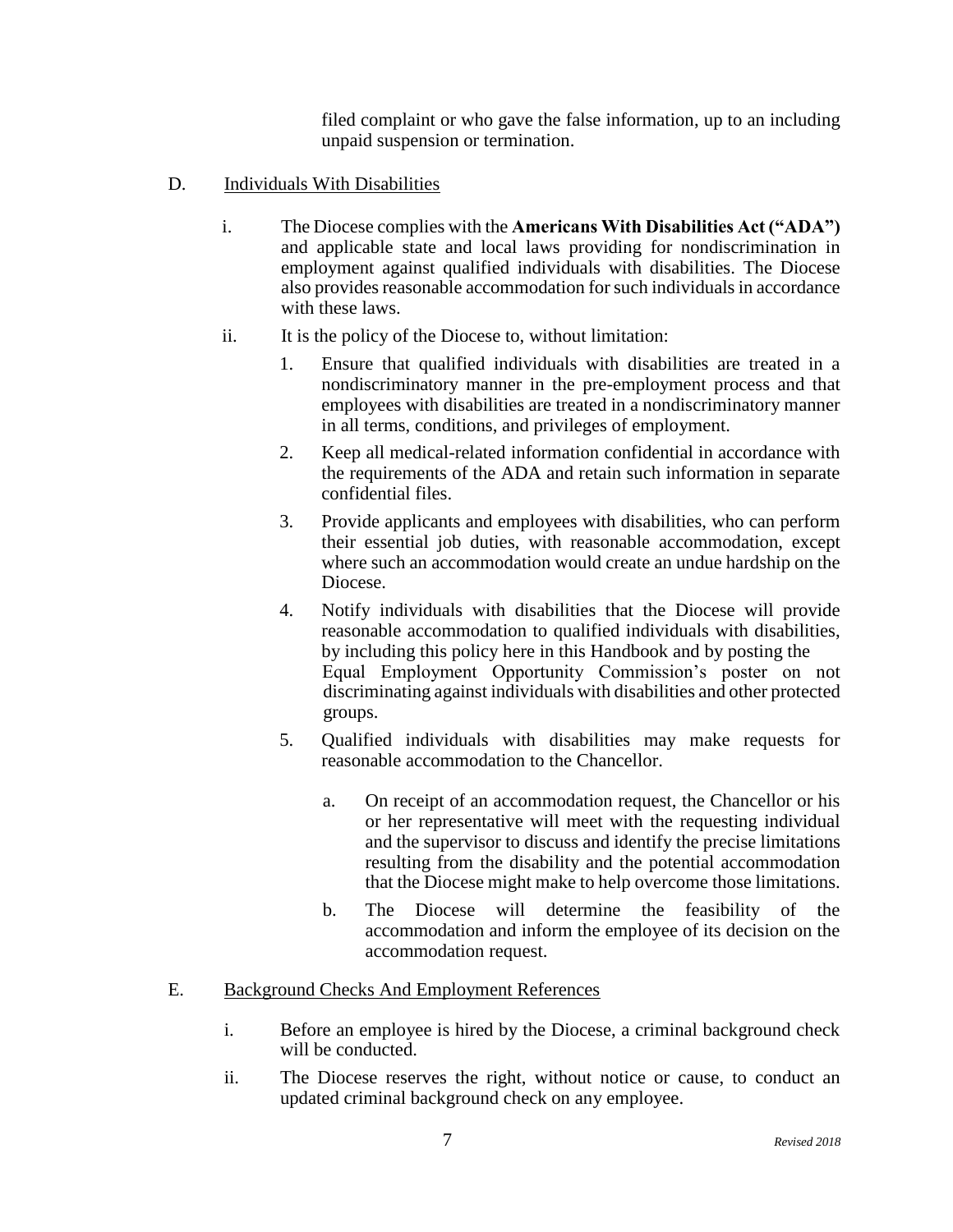- iii. Accepting employment with the Diocese is a consent to such updated criminal background checks.
- iv. Attending a Protecting God's Children Awareness Session is a condition of employment for the Diocese of Reno. In order to stay in compliance, employees are required to read at least 24 bulletins and a recertification review. Employee signature indicates consent for Protecting God's Children and the Diocese of Reno Policy on Sexual Misconduct.

#### F. Drug Screening

i. After an offer of employment has been made, the Diocese may require a preemployment drug screening conducted by a physician or clinic designated by the Diocese. Any offer of employment that an applicant receives from the Diocese will be contingent upon satisfactory completion of this screening. The cost of the screening will be paid by the Diocese. ii. As a condition of continued employment, an employee may also be required to undergo periodic drug screenings, at time specified by the Diocese, consistent with applicable laws. Post - accident drug testing for a Worker's Compensation claim may be required. All Diocesan required drug screenings are paid for by the Diocese.

#### G. Relatives Of Employees

- i. The Diocese permits the employment of qualified relatives of employees and people sharing the same household as long as such employment does not, in the opinion of the Diocese, create actual or perceived conflicts of interest or result in a relative having supervisory authority. Any exceptions to this policy must be approved by the Bishop or his designee before an employment offer is extended.
- ii. For purposes of this policy, "relative" is a spouse, child, parent, sibling, grandparent, grandchild, aunt, uncle, first cousin, or corresponding in-law or "step" relation.
- iii. The Diocese reserves the right to make decisions regarding the employment of related employees or employees sharing the same household in its sole discretion. If, in the opinion of the Diocese, a conflict or apparent conflict exists, or a supervisory relationship exists, the Diocese reserves the right to transfer one of the employees at the earliest practicable time.
- iv. This policy applies to all categories of employment at the Diocese, including temporary and part-time employees.

#### H. Immigration Compliance

i. The Diocese will comply with applicable immigration laws, including the Immigration Reform and Control Act of 1986 and the Immigration Act of 1990.

iii. Any questions about drug screenings should be directed to your supervisor or the Chancellor.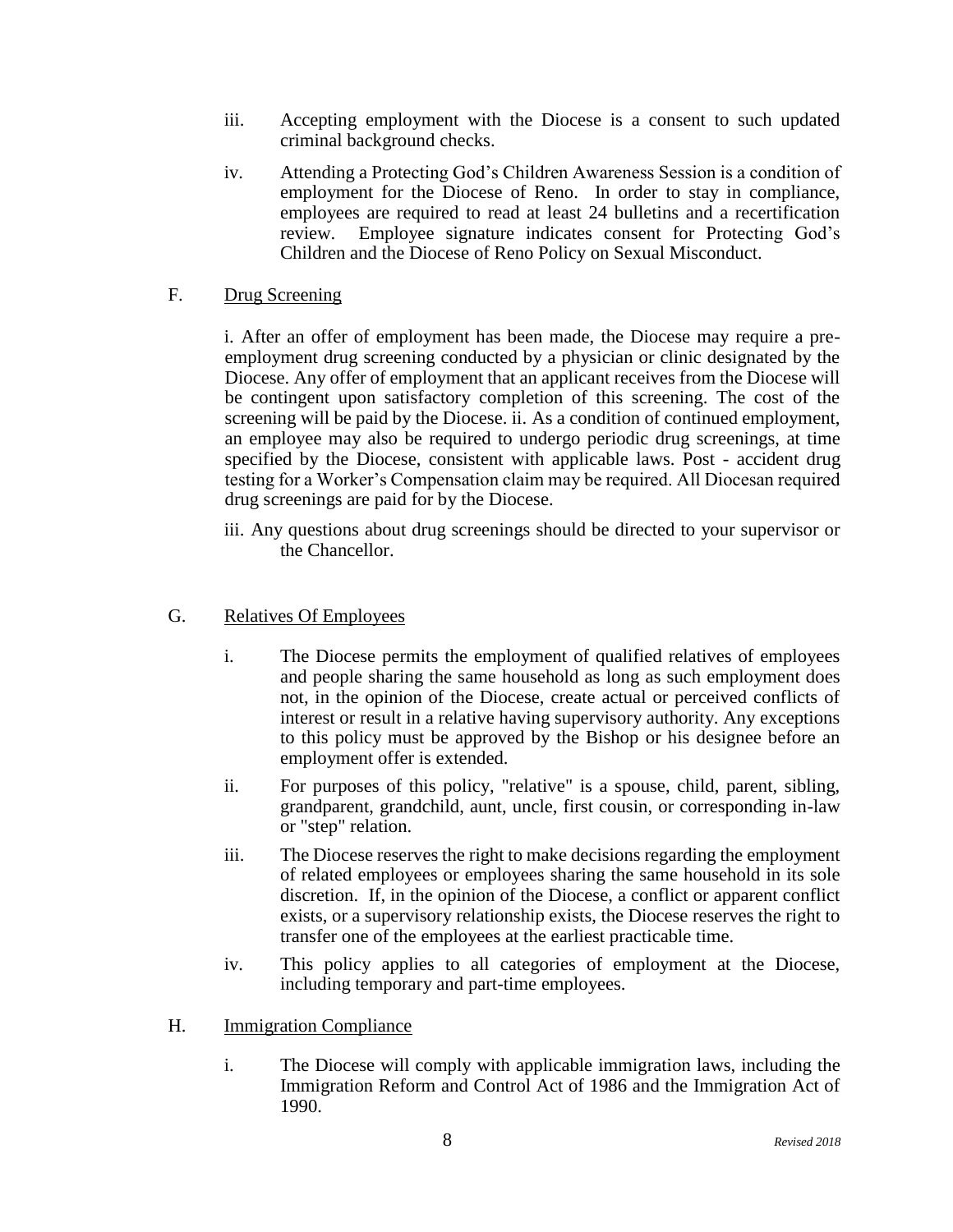ii. As a condition of employment, every individual must provide satisfactory evidence of his or her identity and legal authority to work in the United States. An employee's eligibility for employment must be verified with a completed I-9 form, which shall be placed in the employee's personnel file.

# **III. INTRODUCTORY PERIOD**

- A. The first three months of your employment with the Diocese is referred to as an introductory period. This introductory period permits the Diocese to evaluate the employee's performance and it permits the employee to assess whether the position is appropriate for the employee's interests and skills.
- B. The employee should use the introductory period to ask questions of his or her supervisor regarding the job duties and to request feedback regarding his or her performance.
- C. The supervisor will ordinarily review an employee's performance with the employee upon completion of the introductory period of 90 days.
	- i. An employee who is already employed by the Diocese but transfers to a new position with the Diocese will serve a new introductory period. The employee will, however, continue to be eligible for employee benefits, as appropriate.
	- ii. Completion of the introductory period does not change the fact that employment with the Diocese is at will.

# **IV. PERSONNEL RECORDS**

- A. A cumulative personnel file is maintained by the Diocese for each employee. These files contain documentation regarding all aspects of the employee's tenure with the Diocese, such as performance appraisals, beneficiary designation forms, disciplinary warning notices, and letters of commendation.
- B. Health and medical records are not included in an employee's personnel file. These records are maintained separately.
- C. Health and medical information or records will be disclosed only as:
	- i. allowed by law. ii. to the employee's personal physician upon written request with the written permission of the employee; or
	- ii. as required for workers' compensation claims or cases.
- D. The Diocese will restrict disclosure of an employee's personnel file to authorized individuals within the Diocese.
	- i. Any request for information from personnel files must be directed to the Payroll Office. ii. Only the Chancellor is authorized to release information about current or former employees.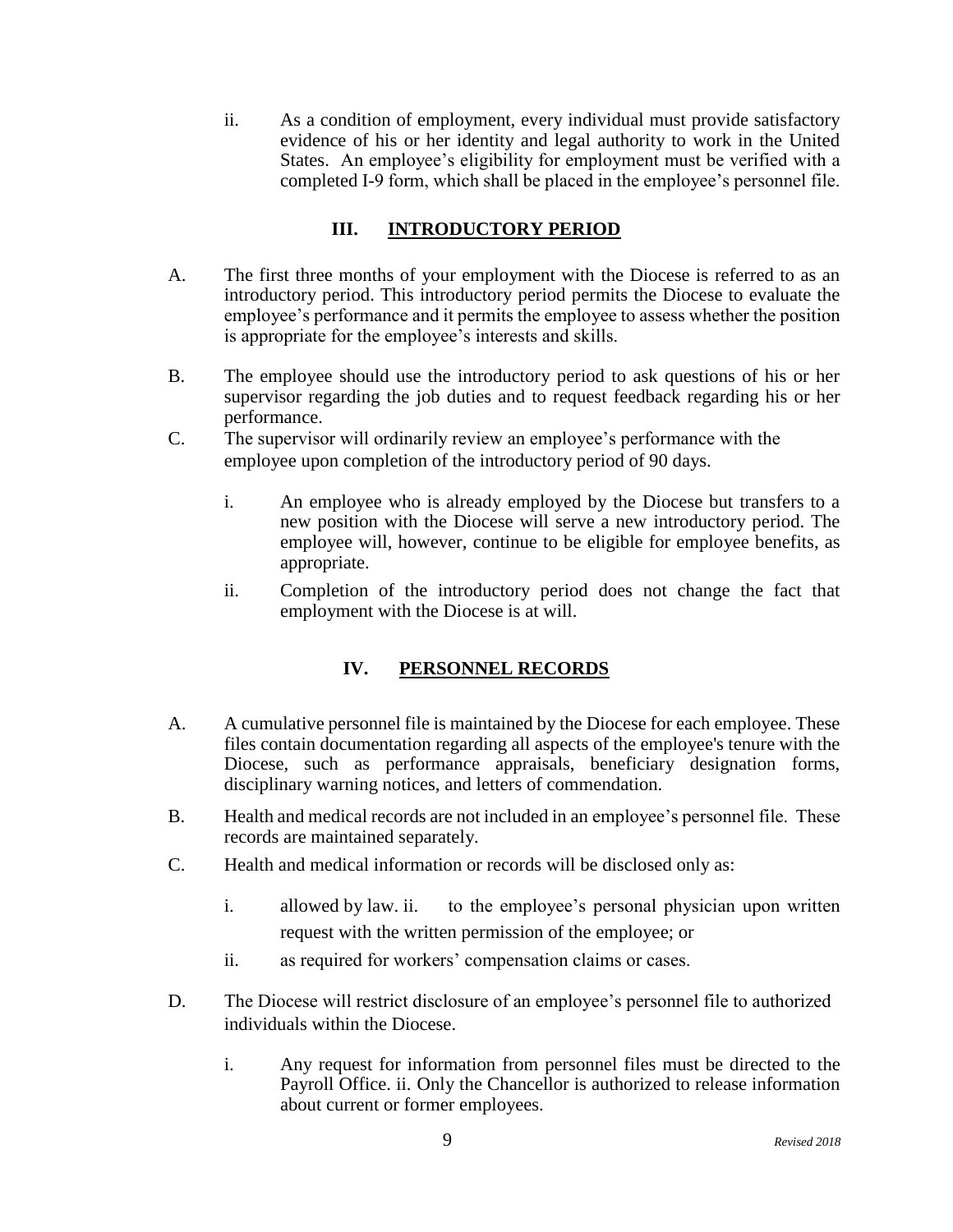- iii. Disclosure of personnel information outside the Diocese will be limited; however, the Diocese will cooperate with requests from authorized law enforcement or local, state or federal agencies conducting investigations.
- E. As a Diocesan employee, you may review any records kept by the Diocese containing information used by the Diocese to determine your qualifications and any disciplinary action taken against you.
	- i. You will be provided with a copy of those records upon request.
	- ii. The records that a Diocesan employee is entitled to review do not include confidential reports from previous employers or investigative agencies, other confidential investigative files concerning the employee or person referred or information concerning the investigation, arrest or conviction of that person for a violation of any law.
- F. The Diocese will allow you to submit a reasonable written explanation in direct response to any written entry in the records of employment regarding the employee. Any such written explanation must be reasonable in length and will be maintained by the Diocese in the employee's records.
- G. To ensure that your personnel file is up-to-date at all times, it is your obligation to notify your supervisor or the Personnel Office in writing of any changes in name, telephone number, home address, marital status, number of dependents, beneficiary designations, the individuals to notify in case of an emergency, and so forth.
- H. If you wish to change the number of dependents listed for income tax purposes, a new W-4 form must be completed and filed with the Payroll Office.

# **V. PERFORMANCE EVALUATIONS**

- A. To ensure that you perform your job to the best of your abilities, it is important that you be recognized for good performance and that you receive appropriate suggestions for improvement when necessary.
- B. Your supervisor will periodically review your performance and discuss the review with you.
- C. All performance reviews will be based on your overall performance in relation to your job responsibilities and will also take into account your conduct, demeanor, and record of attendance and tardiness.
- D. Your first performance evaluation will likely be conducted after you complete your introductory period.
- E. After that review, you will receive additional performance evaluations depending upon, but not limited to, job position, length of service, changes in job duties or recurring performance problems.
- F. Positive performance evaluations do not guarantee promotions or increases in salary.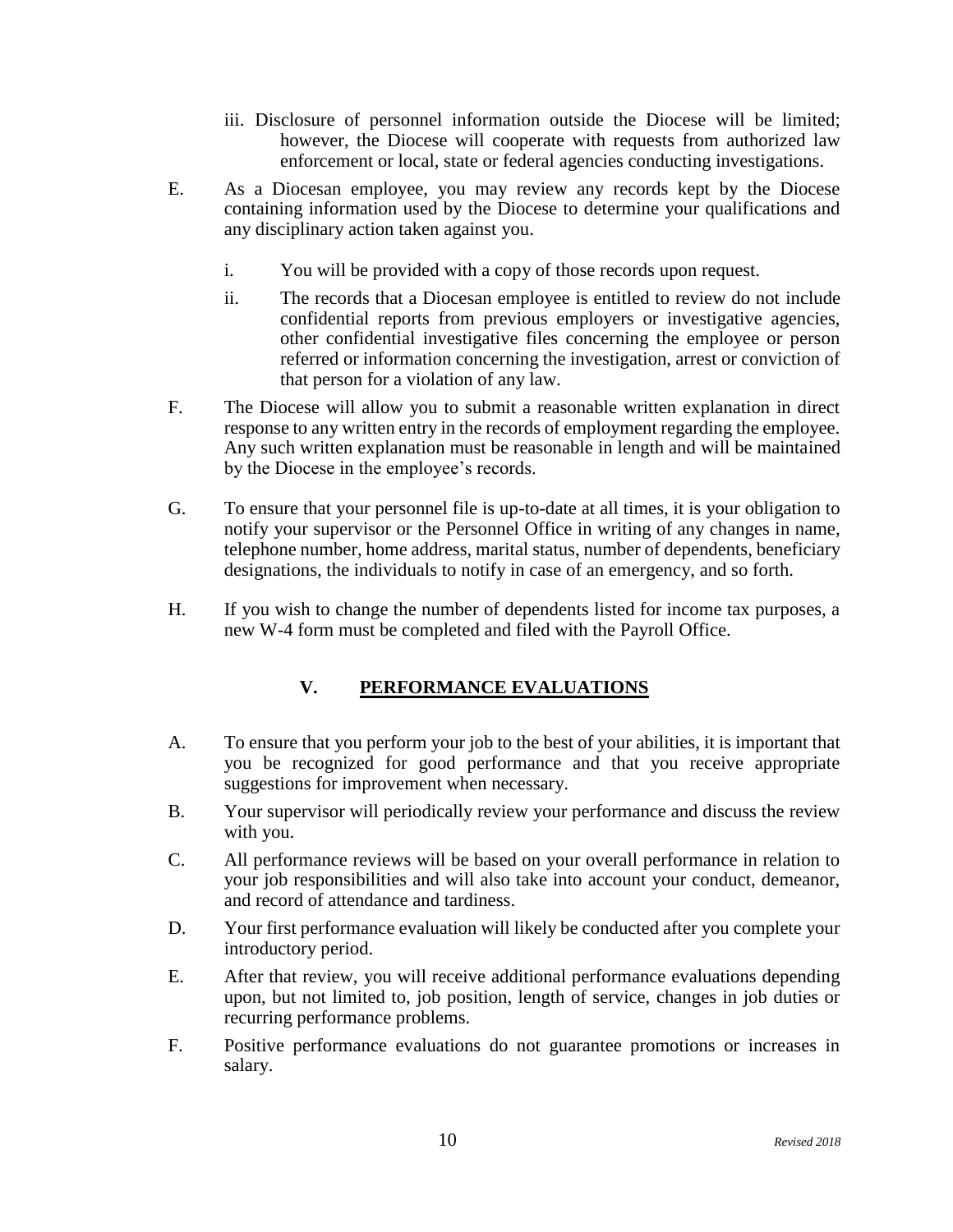# **VI. PROMOTIONS, TRANSFERS AND DEMOTIONS**

- A. Promotions will be based on meritorious work in an employee's current position as well as possession of the qualifications and competence for the position under consideration.
	- i. Promotions are effective when recommended by the immediate supervisor and subsequently approved. ii. A copy of the recommendation and approval will be placed in the employee's personnel file.
- B. From time to time, as vacancies or new positions become available, the Diocese may choose to offer the position internally as well as to outside applicants.
	- i. A current employee who is interested may apply for consideration and transfer.
	- ii. Prior service time with the Diocese and a meritorious work record are among the factors that can be considered. iii. A current employee must meet the minimum job requirements of the new position before being transferred or promoted.
- C. Although employees are hired into a particular position, occasionally the overall staffing needs of the Diocese may require the transfer of an individual. In such cases, and in consultation with the affected parties, transfers will be at the discretion of the Diocese.
- D. Demotion is removal from a particular position to a position of lesser responsibility and pay.
	- i. A demotion could occur as a result of a decision by either the Diocese or the employee or both.
	- ii. The Diocese, in its sole discretion, may demote an employee at any time, for any reason or for no reason, with or without prior notice.

# **VII. DISCIPLINARY PROCEDURES**

- A. At the sole discretion of the Diocese, unacceptable work performance or misconduct by an employee may be handled with a progressive discipline process.
	- i. The progressive discipline process includes an oral warning followed by a written warning followed by an unpaid suspension from work followed by discharge. ii. A copy of all written discipline should be placed in the employee's personnel file.
- B. The progressive discipline process is intended to give an employee both time and guidance in correcting a work-related issue.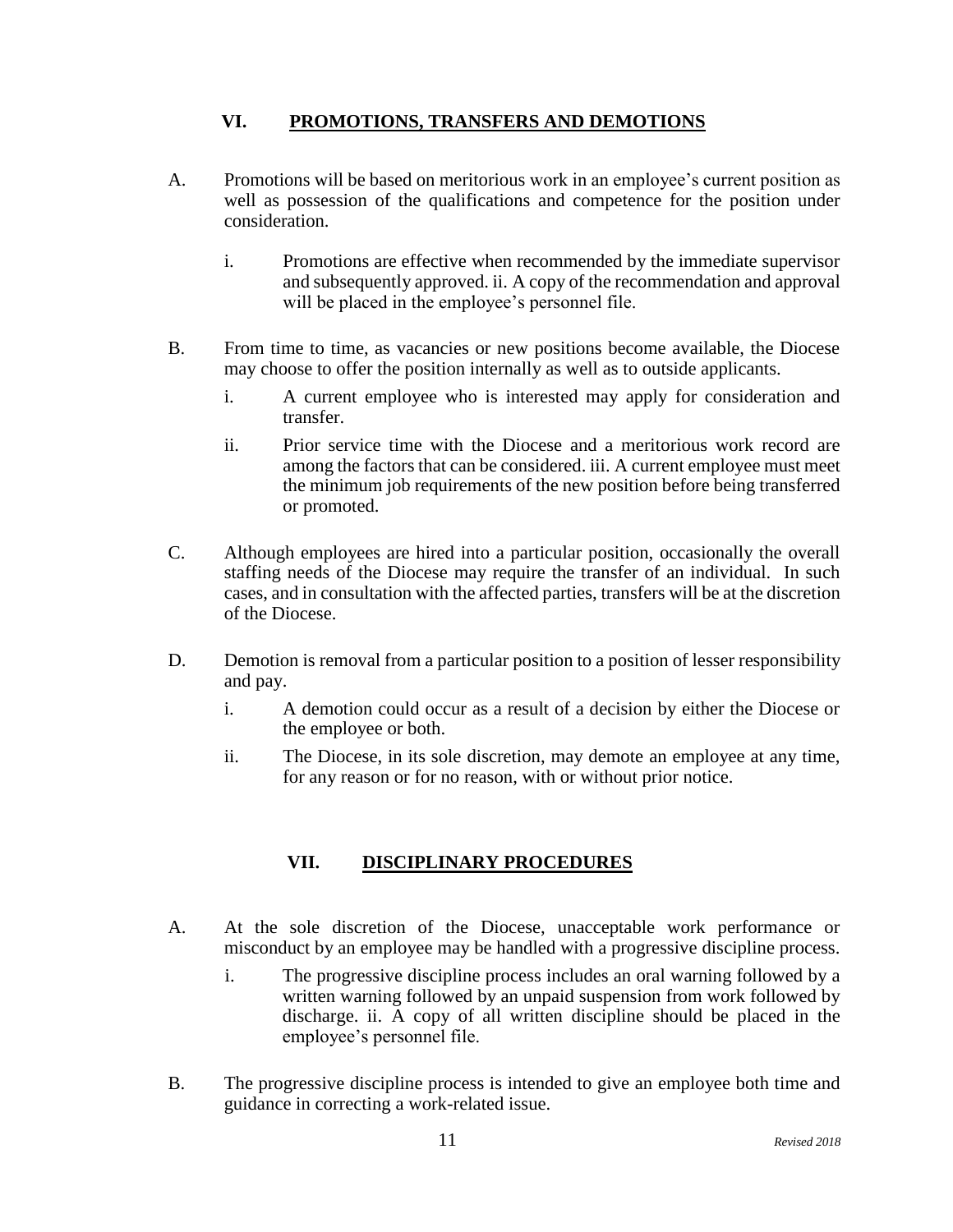- i. The fact that a progressive discipline process is available does not mean it will be followed in every instance or in any instance.
- ii. The Diocese retains full discretion to bypass some or all of the steps of progressive discipline.
- iii. Nothing in the disciplinary process shall restrict the right of the Diocese, in carrying out its functions, to manage, direct and discipline its employees.
- iv. The Diocese expressly reserves the right, in its sole discretion, to terminate the employment of any employee "at will."

# **VIII. COMPENSATION POLICIES**

# A. Employment Status Under The Fair Labor Standards Act

- i. All employees are classified in one of two pay categories under the federal Fair Labor Standards Act: exempt or nonexempt.
	- 1. *Exempt employees*.
		- a. Employees who are not required to be paid overtime, in accordance with applicable federal wage and hour laws, for work performed beyond forty hours in a workweek but whose salary represents payment for all hours they may be required to work in any given workweek.
		- b. Executives, professional employees, and certain administrators are typically exempt.
	- 2. *Nonexempt employees*.
		- a. Employees who are required to be paid overtime at the rate of time and one half (one and one-half times) their regular rate of pay for all hours worked beyond forty hours in a workweek, in accordance with applicable federal wage and hour laws, or more than eight hours in any workday unless by mutual agreement the employee works a scheduled 10 hours per day for 4 calendar days within any scheduled week of work in accordance with state law.
- ii. An employee will be informed of his or her initial employment status as an exempt or nonexempt employee during the orientation session.
	- 1. If the employee changes positions during employment with the Diocese as a result of a promotion, transfer, or otherwise, or if there is a change in the law affecting exempt status, he or she will be informed by the Payroll Office of any change in exemption status.
	- 2. An employee who believes that he or she has not been properly classified as exempt or non-exempt under the Fair Labor Standards Act or is not being paid properly should immediately so advise his or her direct supervisor or the Payroll Office.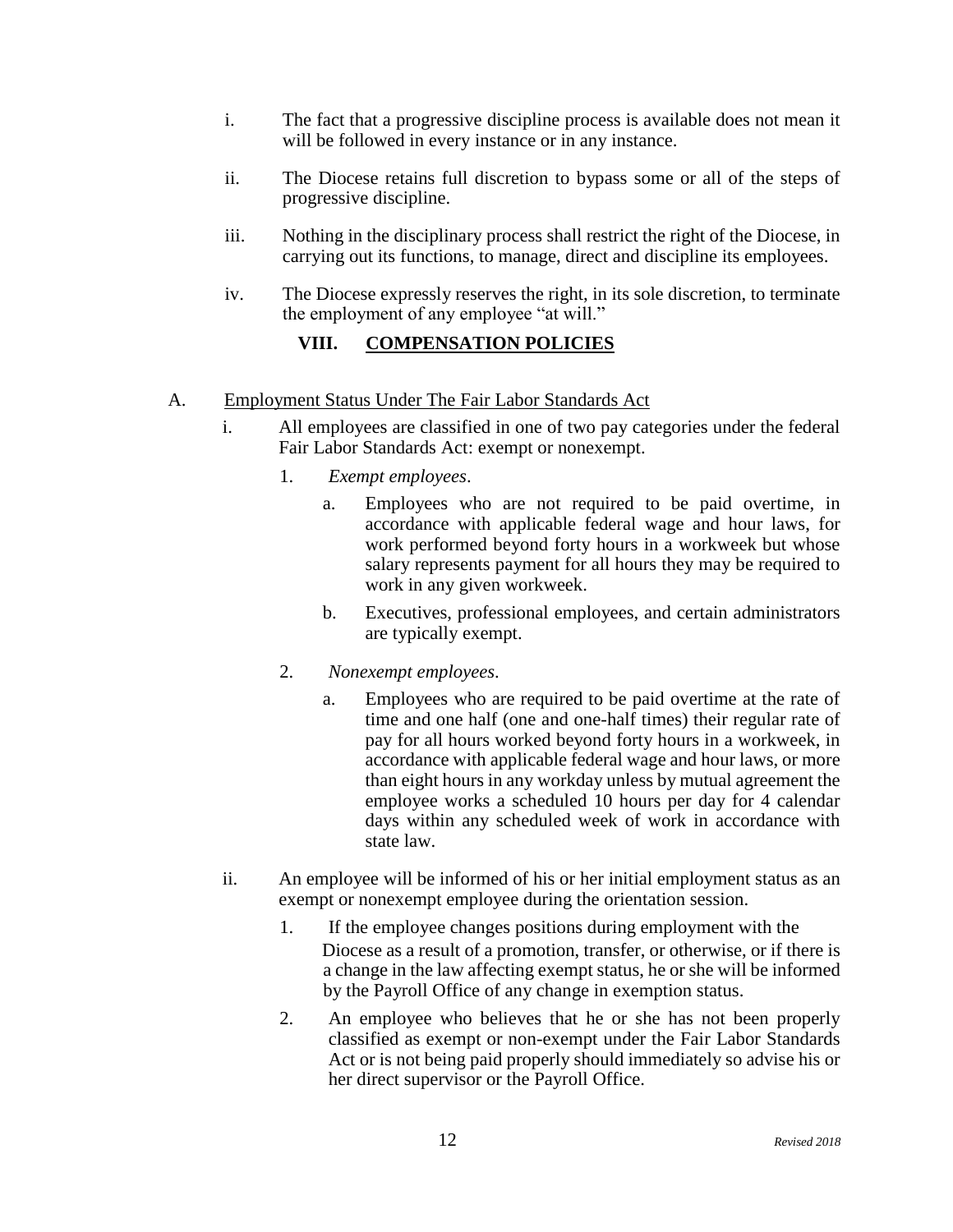3. Reports of failure to pay for hours worked (non-exempt employees) or improper reductions in pay (exempt employees) will be promptly investigated. If it is determined that an error has been made, it will be corrected promptly.

# B. Categories Of Employment

- i. For purposes of personnel administration and eligibility for employee benefits, the Diocese classifies its employees as follows:
	- 1. *Full-time regular employees*. Employees hired to work 30 or more hours per week and 1560 hours or more per year. Such employees may be "exempt" or "nonexempt" from overtime pay requirements as set forth above.
	- 2. *Part-time regular employees*. Employees hired to work between 20 and 29 hours per week and at least 1040 but less than 1560 hours per year. Such employees may also be "exempt" or "nonexempt" from overtime pay requirements as set forth above.
	- 3. *Temporary full-time employees*. Employees hired to work full-time for the Diocese with the understanding that their employment will be terminated no later than on completion of a specific assignment lasting no longer than six (6) months. Such employees may also be "exempt" or "nonexempt" from overtime pay requirements as set forth above.
	- 4. *Temporary part-time employees.* Employees hired to work for the Diocese for less than 20 hours a week or to work less than a full-time schedule for a specific assignment lasting no longer than six (6) months. Such employees may also be "exempt" or "nonexempt" from overtime pay requirements as set forth above.
- ii. Full-time employees are eligible for all employee benefits described in this Handbook. Part-time employees are eligible for some but not all employee benefits described in this Handbook. Temporary employees are not eligible for employee benefits except as required by applicable law.

# C. Hours

- i. The regular workweek for most full-time employees is thirty-five hours, divided into five days, Monday through Friday, with employees regularly scheduled to work seven hours per day.
- ii. The normal work hours for full-time employees are 8:30 a.m. to 4:30 p.m., Monday through Friday, with one hour unpaid lunch period, to be taken between 12:00 p.m. and 2:00 p.m., and two 15-minute rest periods, one in the morning and one in the afternoon.
	- 1. Times for lunch and rest periods will be determined by the supervisor.
	- 2. The working hours and schedule for part-time employees is determined by the supervisor.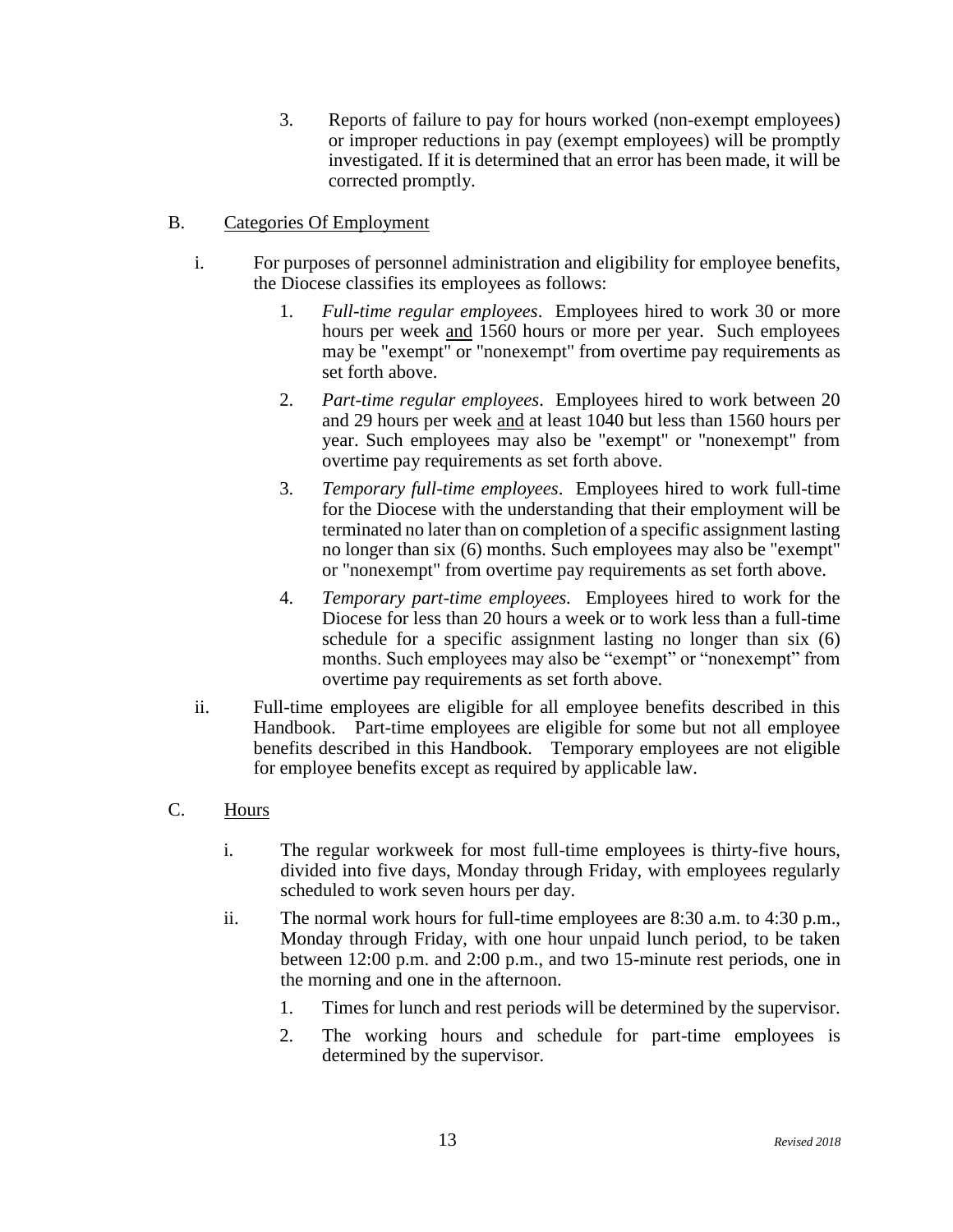- iii. Office hours of parishes and schools may vary with local practices; however, all locations must observe state and federal laws governing workdays and hours.
- iv. All non-exempt employees are required to record time worked on a daily basis, as well as any vacation, sick, or personal leave taken.
	- 1. Non-exempt employees must fill out and sign the appropriate time sheets or time cards for submission to the payroll office.
	- 2. Exempt employees are required to fill out appropriate time cards reflecting vacation, sick, or personal leave taken.
	- 3. All employees are responsible for accurately recording hours worked and leave taken.
	- 4. Falsification of time records is a violation of Diocesan policy and is grounds for discipline including unpaid suspension or termination.

# D. Payroll

- i. Dates
	- 1. Employees are paid on the first and sixteenth of each month. If the first or the sixteenth of the month is on a weekend, employees are paid on the previous Friday. If the first or the sixteenth of the month is on a Holiday, employees are paid on the previous day.
	- 2. In the event that your paycheck is lost or stolen, please notify your supervisor immediately. Your supervisor will, in turn, notify the Diocesan payroll supervisor, who will attempt to put a stop-payment notice on your check. If the Diocese is able to stop payment of the check, you will be issued another check. If the Diocese is unable to stop payment on your check, you will not be issued a replacement check.

# ii. Deductions and Wage Garnishments

- 1. Required payroll deductions include Federal Withholding Tax, Social Security and Medicare taxes and employee portions of medical and dental insurance premiums.
- 2. Voluntary deductions include dependent medical coverage, shortterm disability insurance, tax sheltered annuity plans and cancer insurance.
- 3. The Diocese is required to accept legal garnishments on employees' paychecks. In the event that garnishment or similar proceedings are instituted against an employee, the Diocese will deduct the required amount from your paycheck. The amount deducted from your compensation will not exceed that permitted by law and attachments will not affect your employment status with the Diocese.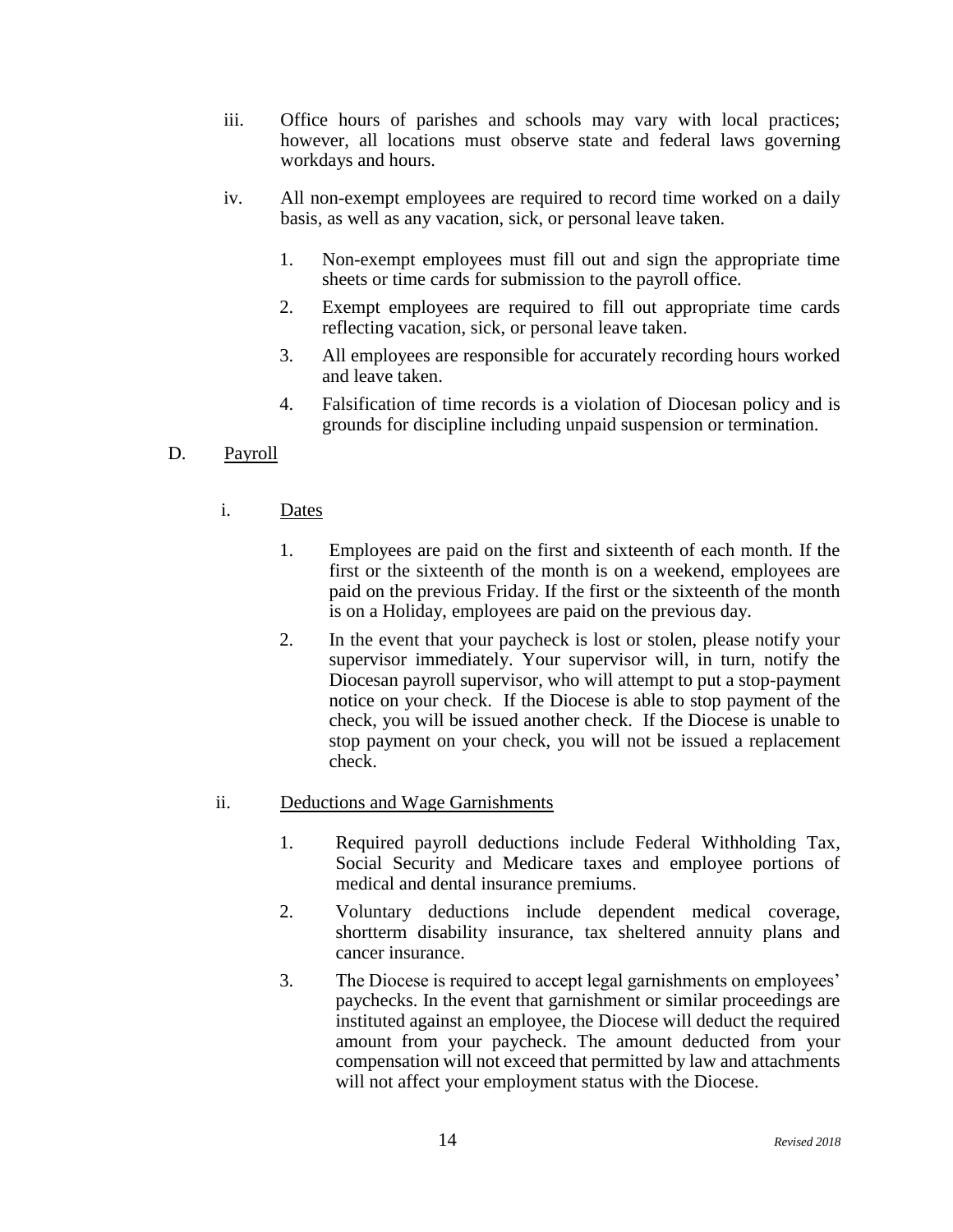#### iii. Inadvertent Or Improper Pay Deductions

- 1. If an exempt employee believes that he or she has had improper deductions from salary, the employee should immediately bring the matter to the attention of his or her supervisor for proper resolution.
- 2. The Diocese is committed to proper administration of all aspects of wage and hour law and, through this policy, makes its commitment to good faith compliance with the salary-basis test for exempt employees.

# iii. Overtime Compensation

- 1. Overtime may occasionally be required by an employee's supervisor. A non-exempt employee who works more than 8 hours in a day or more than 40 hours in a week will be compensated for the overtime in accordance with state and federal law.
- 2. Hours worked between 35 and 40 per week will be paid at the straight hourly rate. Absences and holiday time will not be considered time worked for the computation of overtime.
- 3. Overtime is paid at the rate of one and one-half (1½) times the employee's regular hourly rate of pay.
- 4. An employee may not authorize or certify his or her own overtime. All overtime pay must receive prior written authorization of the immediate supervisor. Unauthorized overtime is grounds for disciplinary action up to and including unpaid suspension and termination.
- 5. For overtime purposes, the work day begins at 12:01 a.m. and ends at midnight. The work week begins at 12:01 a.m. Monday and ends at midnight the following Sunday.
- 6. Overtime will be paid to the nearest quarter hour.
- 7. Compensatory time off will not be allowed in lieu of overtime for nonexempt employees, except where permitted by law.
- 8. Exempt employees are expected to work as much of each work day as is necessary to complete their job responsibilities. No overtime or additional compensation is provided to exempt employees.

# **IX. WORKING CONDITIONS AND EMPLOYEE RESPONSIBILITIES**

# A. Attendance, Absence And Tardiness

i. Good attendance and being on time are essential to the effective performance of every job of every employee of the Diocese. Poor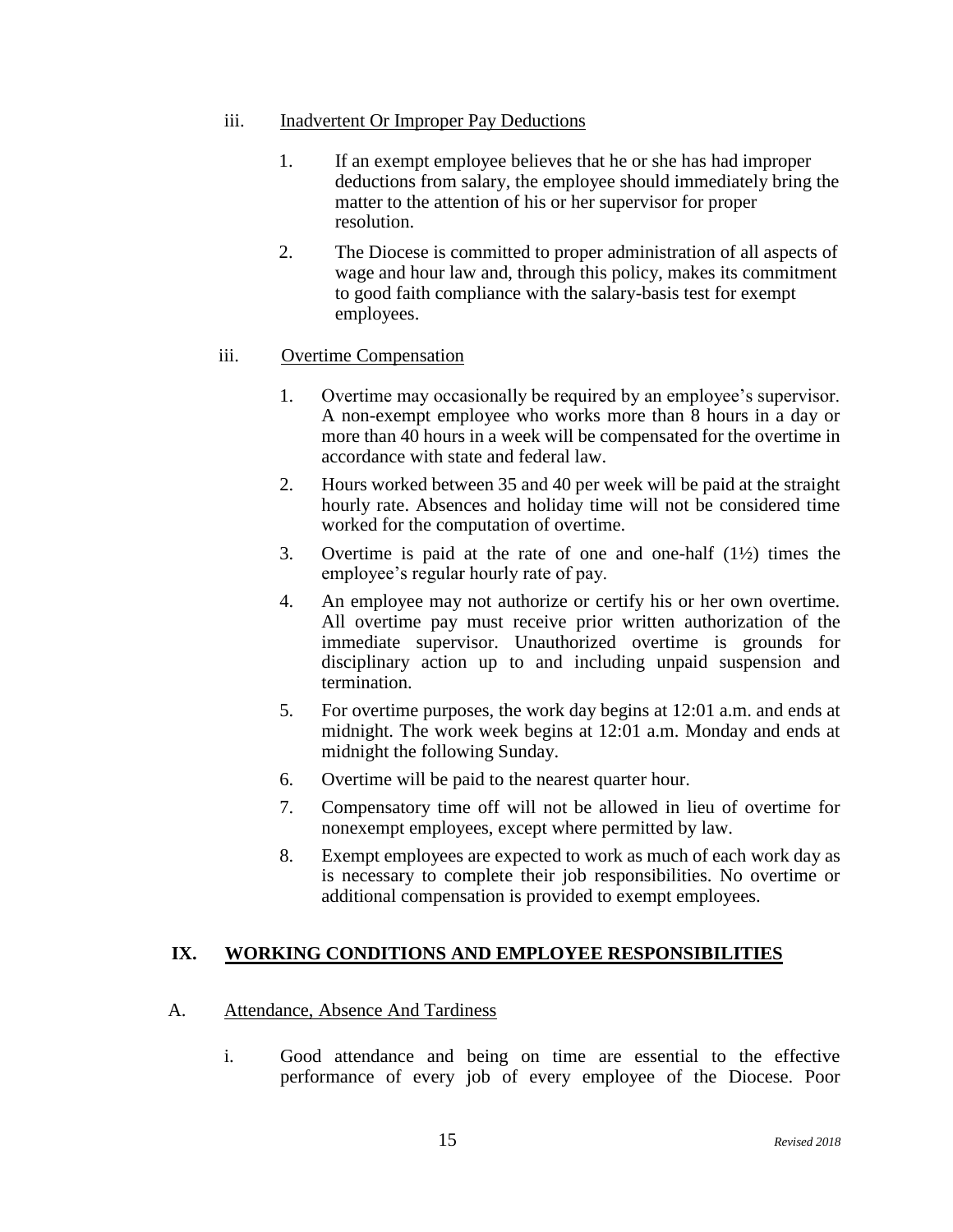attendance results in services being denied or delayed and places undue hardship upon fellow employees.

- ii. Employees are expected to report to work as scheduled, on time and prepared to start work.
- iii. Employees are also expected to remain at work for their entire work schedule, except for meal periods or when required to leave on authorized Diocesan business.
- iv. Recognizing, however, that illnesses, injuries and other personal situations requiring absence from the work place may occur, the Diocese has established sick leave and other policies to compensate employees for certain time absent from work. Those policies are described elsewhere in this Handbook.
- v. If, for any reason, you are unable to work or expect to be late, you must notify your supervisor within a half hour before your starting time each day that you are absent or late. If you are unable to call your supervisor yourself, you must have someone else do it for you. If someone else makes the call, you must talk with your supervisor personally as soon as possible. If your supervisor is unavailable, you must notify another supervisor at your place of work or the person designated by your supervisor to receive notice in such circumstances.
- vi. In all cases of absence or tardiness, employees must provide their supervisor with the reason or explanation. Employees must also inform their supervisor of the expected duration of any absence. The Diocese will comply with applicable laws relating to time off from work but it is the employee's responsibility to provide sufficient information to enable the Diocese to determine if any such laws apply.
- vii. If you are granted an authorized medical leave, different notification procedures apply. See the leave of absence policies elsewhere in this Handbook.
- viii. If you are absent for medical reasons, the Diocese may require you to submit a medical statement from a physician before you will be permitted to return to work. In such instances, the Diocese also reserves the right to require you to submit to an examination by a physician designated by the Diocese at its discretion.
- ix. Absenteeism or tardiness that is unexcused or excessive in the judgment of the Diocese is grounds for disciplinary action, up to and including an unpaid suspension or termination. If you fail to notify the Diocese as required above, your absence or tardiness is treated as unexcused for disciplinary purposes. If you fail to report for work without any notification to your supervisor, you may be considered to have abandoned or resigned your employment with the Diocese.
- x. Individuals with disabilities may be granted reasonable accommodation in complying with these policies if undue hardship does not result to Diocese operations. However, regular attendance and promptness are considered part of every employee's essential job functions.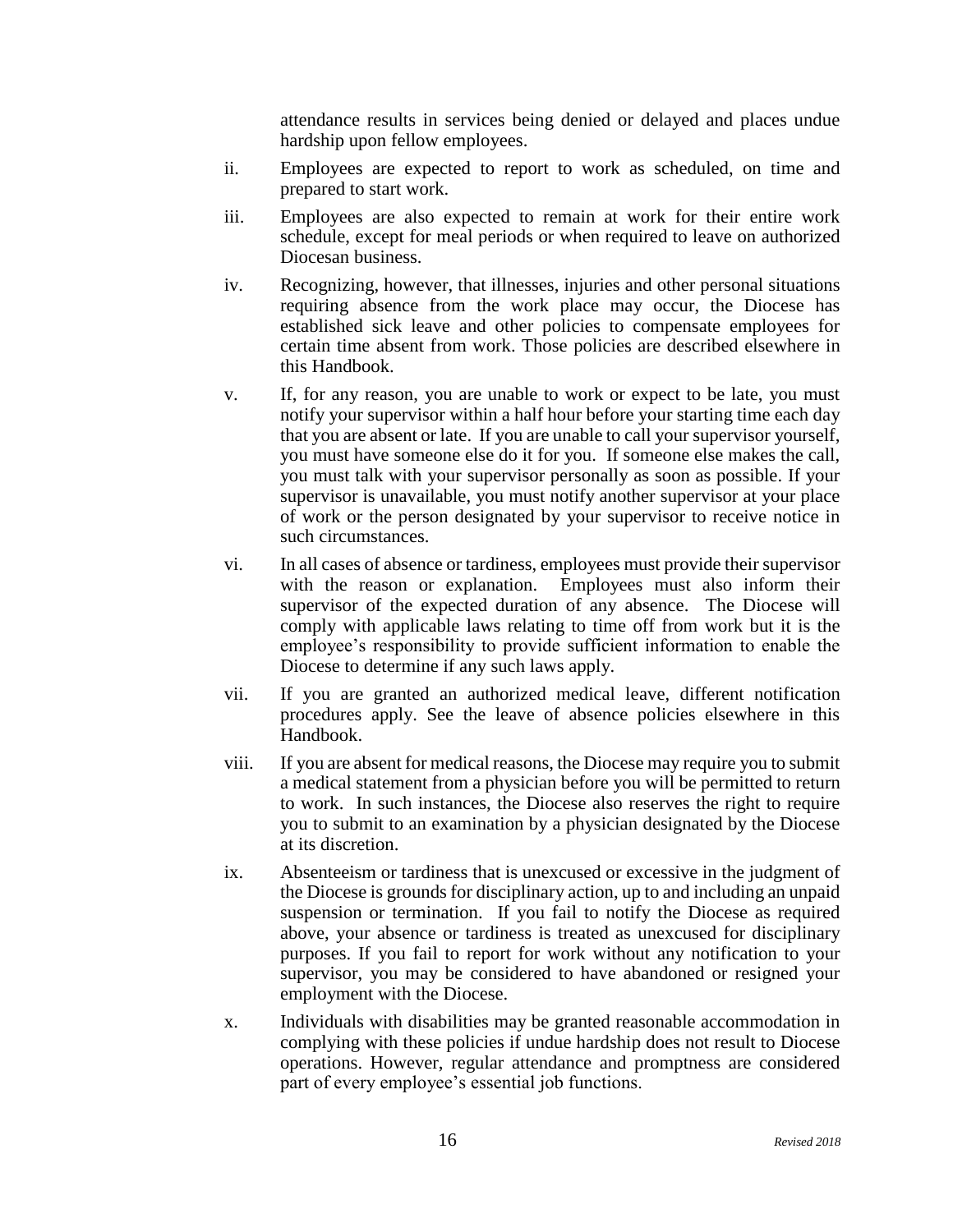# B. Personal Appearance And Behavior

- i. The Diocese requires its employees to dress in appropriate business attire and to behave in a professional, businesslike manner. Your appearance and behavior play an important part in how the Diocese is perceived by the public.
- ii. Please use good judgment in your choice of attire and remember to conduct yourself at all times in a way that best represents you and the Diocese. This includes refraining from wearing inappropriate attire, such as revealing or provocative clothing, at Diocesan functions and events outside of work that are directly or indirectly related to your work for the Diocese.
- iii. Examples of attire that is inappropriate at all times include but are not limited to the following:
	- 1. Clothing with offensives pictures or words;
	- 2. Dirty or damaged clothing;
	- 3. Workout clothes, such as sweatpants;
	- 4. Beach wear such as shorts, thong sandals or tank tops;
	- 5. Work jeans or overalls; and
	- 6. Clothing that is revealing or provocative.
- iv. As a Diocesan employee, you are expected to accept certain responsibilities, adhere to certain principles in matters of personal conduct, and exhibit a high degree of personal integrity at all times. This not only involves respect for the rights and feelings of others but also demands that both in your working and in your personal life you refrain from any behavior that might be harmful to you, your coworkers, and/or the Diocese, or that might be viewed unfavorably by current or potential members of the Diocese or by the public at large.
- v. Whether you are on or off duty, your conduct reflects on the Diocese. You are, consequently, encouraged to observe the highest standards of professionalism at all times.
- vi. Types of behavior and conduct that the Diocese considers inappropriate include, but are not limited to, the following:
	- 1. Support by word or conduct, or advocacy of positions or conduct which oppose the teachings of the Church.
	- 2. Falsifying personal or work records including the employment application and any accompanying data; misappropriation or unauthorized divulgence of confidential Diocesan records or information; falsifying or failing to enter records required to be recorded in the course of business.
	- 3. Reporting to work intoxicated or under the influence of illegal drugs or controlled substances or the use of such alcohol, illegal drugs, or controlled substances while on the work premises; or illegally manufacturing, possessing, using, selling, distributing, or transporting illegal drugs or controlled substances; or being at work without proper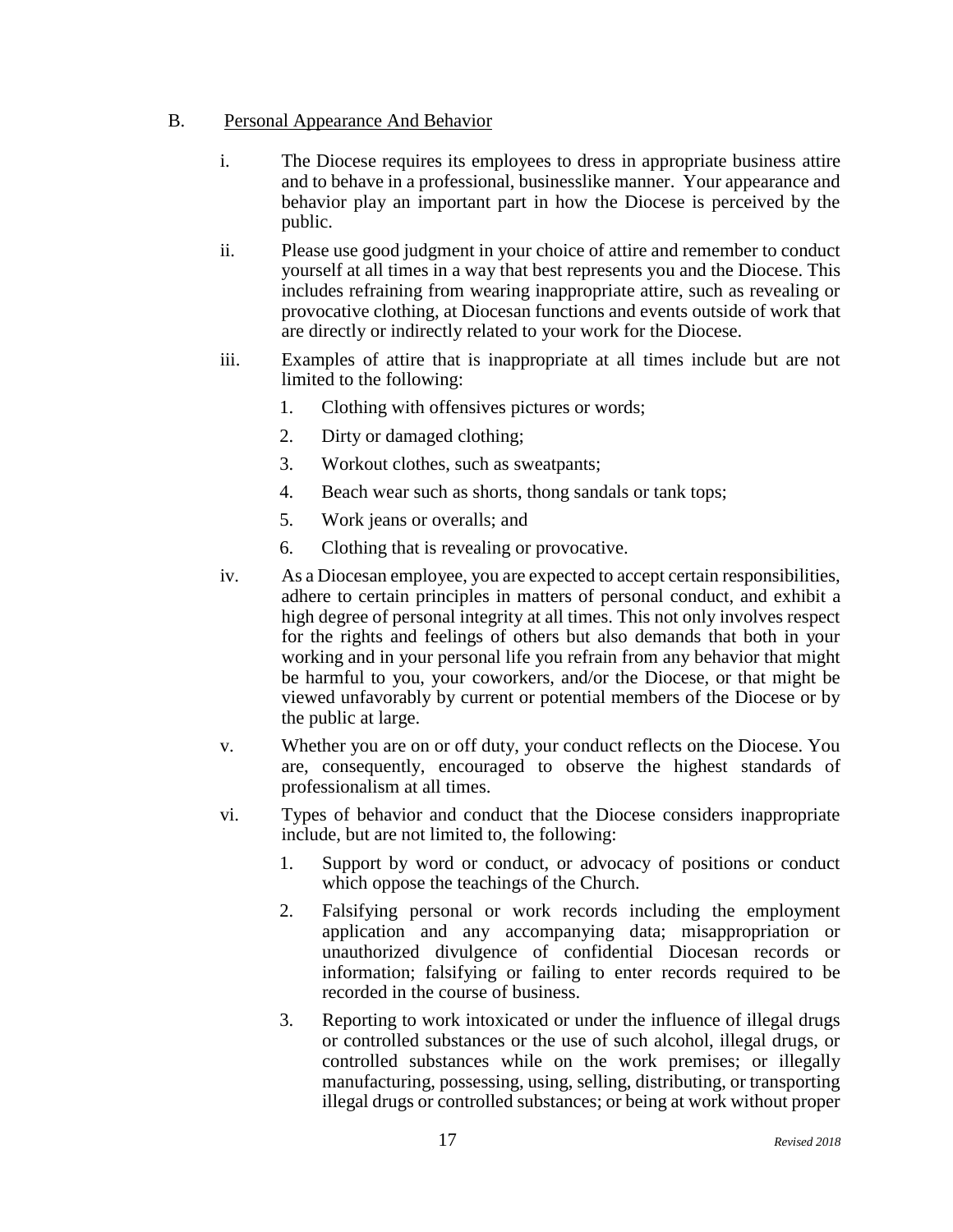dosage of any prescribed medications or the abuse or sale of prescribed medications.

- 4. Theft; unauthorized removal, use of misappropriation of Diocesan property or the property of coworkers or members of the public.
- 5. Dishonesty.
- 6. Defacing, damaging, destroying, writing or painting upon or abusing Diocesan property, tools, equipment or the property of another in like manner.
- 7. Failure or refusal to be forthright, open or truthful or withholding information or evidence concerning matters under review or investigation by the Diocese; fabricating information or evidence or conspiring with another to do so in the course of a Diocesan review or investigation.
- 8. Provoking a fight, fighting or using obscene, abusive, or threatening language or gestures.
- 9. Violating the Diocese's antidiscrimination and/or anti-harassment policies.
- 10. Establishing a pattern of excessive absenteeism or tardiness; or the failure to obtain permission to leave work for any reason during working hours.
- 11. Possessing or concealing any item or object that can be construed as a dangerous weapon.
- 12. Disregarding safety or security regulations.
- 13. Engaging in insubordination, including but not limited to the failure or refusal to obey the orders or instructions of a supervisor or other member of management.
- 14. Operating a vehicle on Diocesan business in a manner which does or could cause:
	- a. Damage to the vehicle or to the vehicle of another.
	- b. Personal injury or death.
- 15. Operating or using Diocesan equipment other than for specific, jobrelated or pre-authorized functions and other than in accordance with accepted procedure or practice.
- 16. Failing to follow Diocesan rules or policies or failing to exercise care in the transport, record keeping or safeguarding of all forms of assets in the care and custody of or belonging to the Diocese, including Diocesan funds and records.
- 17. Conviction of or pleading guilty or nolo contendere to any crime, whether or not such crime is committed against the Diocese or any of its employees.
- 18. Representing yourself as authorized to act on behalf of the Diocese or using your employment relationship with the Diocese for personal gain.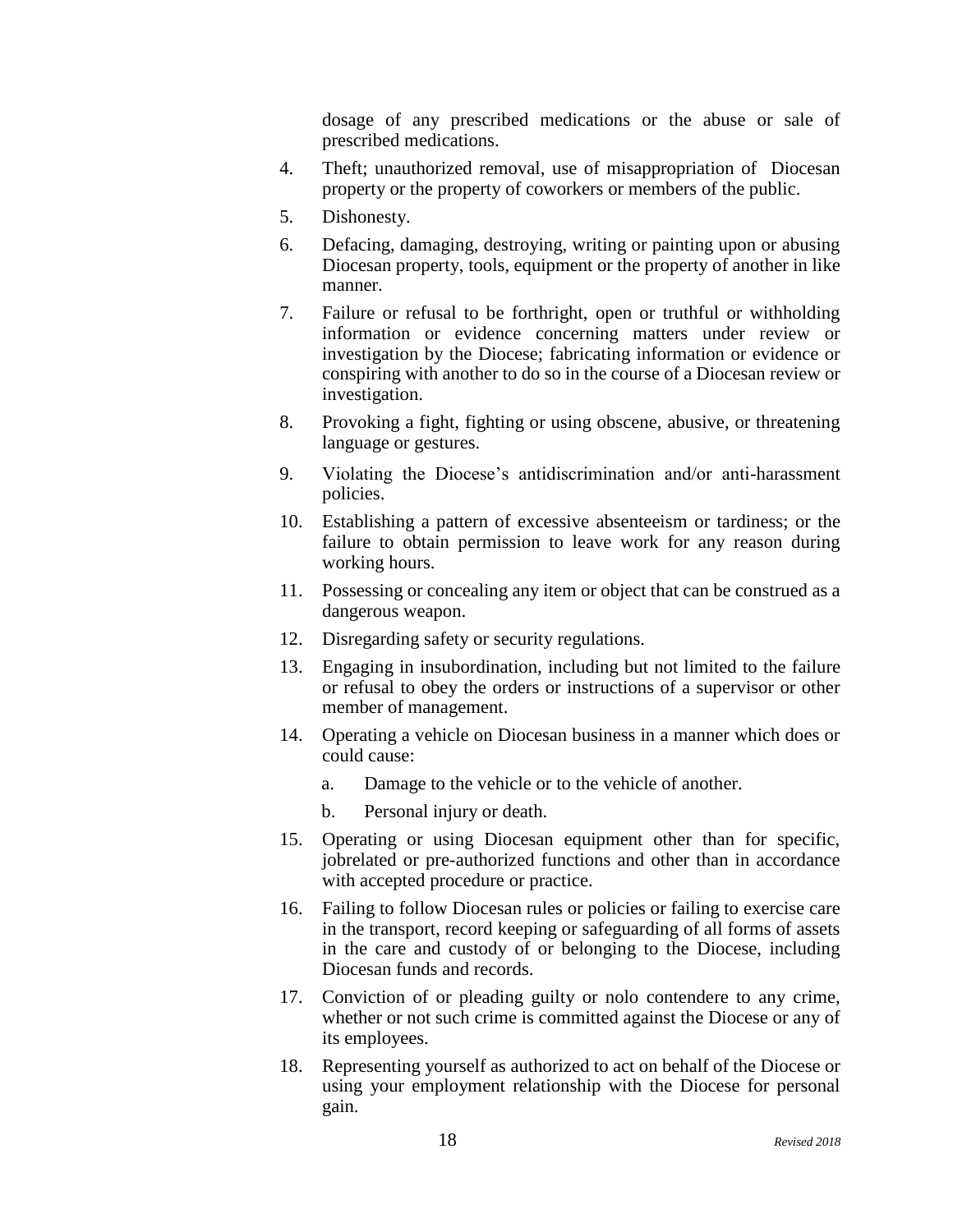- 19. Making disparaging remarks about the Catholic Church, the Diocese, its facilities or personnel, or the services it provides; general rudeness or insolence.
- 20. Gossiping or rumoring with the intent or effect of discrediting or disparaging the Diocese, co-workers, or other persons or creating disruption, disturbance or conflict.
- 21. Using profane, crude, obscene or sexually suggestive language; possession, sale or distribution of obscene/pornographic material; the use of Diocesan computers for the purpose of voyeurism, visiting pornographic web sites, or participating in chat rooms.
- 22. Soliciting tips, discounts, favors or other concessions.
- 23. Using Diocesan business telephones, computers and other communication facilities for personal matters; engaging in personal work or leisure activities while at work for the Diocese.
- 24. Sleeping or malingering on the job.
- 25. Working overtime without authorization or refusing to work assigned overtime.
- 26. Making an audio or video recording of another person without their consent.
- 27. Violating any other Diocese policy, practice, rule or regulation.
- vii. Employees failing to adhere to Diocesan standards with respect to appearance and behavior are subject to disciplinary action, up to and including an unpaid suspension or immediate termination.
- viii. The above description of inappropriate conduct does not alter the Diocesan policy of employment at will.

# C. Safety And Health

i. The Diocese is committed to providing a safe and healthful working environment and expects the full cooperation of its employees in accomplishing that goal. In this regard, all Diocese employees are expected to work diligently to maintain safe and healthy working conditions and to adhere to proper operating practices and procedures designed to prevent injuries and illnesses. ii. The responsibilities of all Diocesan employees in this regard include but are not limited to the following:

- 1. Exercising maximum care and good judgment at all times to prevent accidents and injuries;
- 2. Reporting all job-related accidents and/or injuries to supervisors and the Diocesan Payroll Office and seeking first aid for all injuries, regardless of how minor;
- 3. Reporting all accidents and/or injuries involving non-employees on Diocesan premises to the Diocesan Payroll Office immediately;
- 4. Reporting unsafe conditions, equipment, or practices to supervisory personnel and to the Diocesan Payroll Office;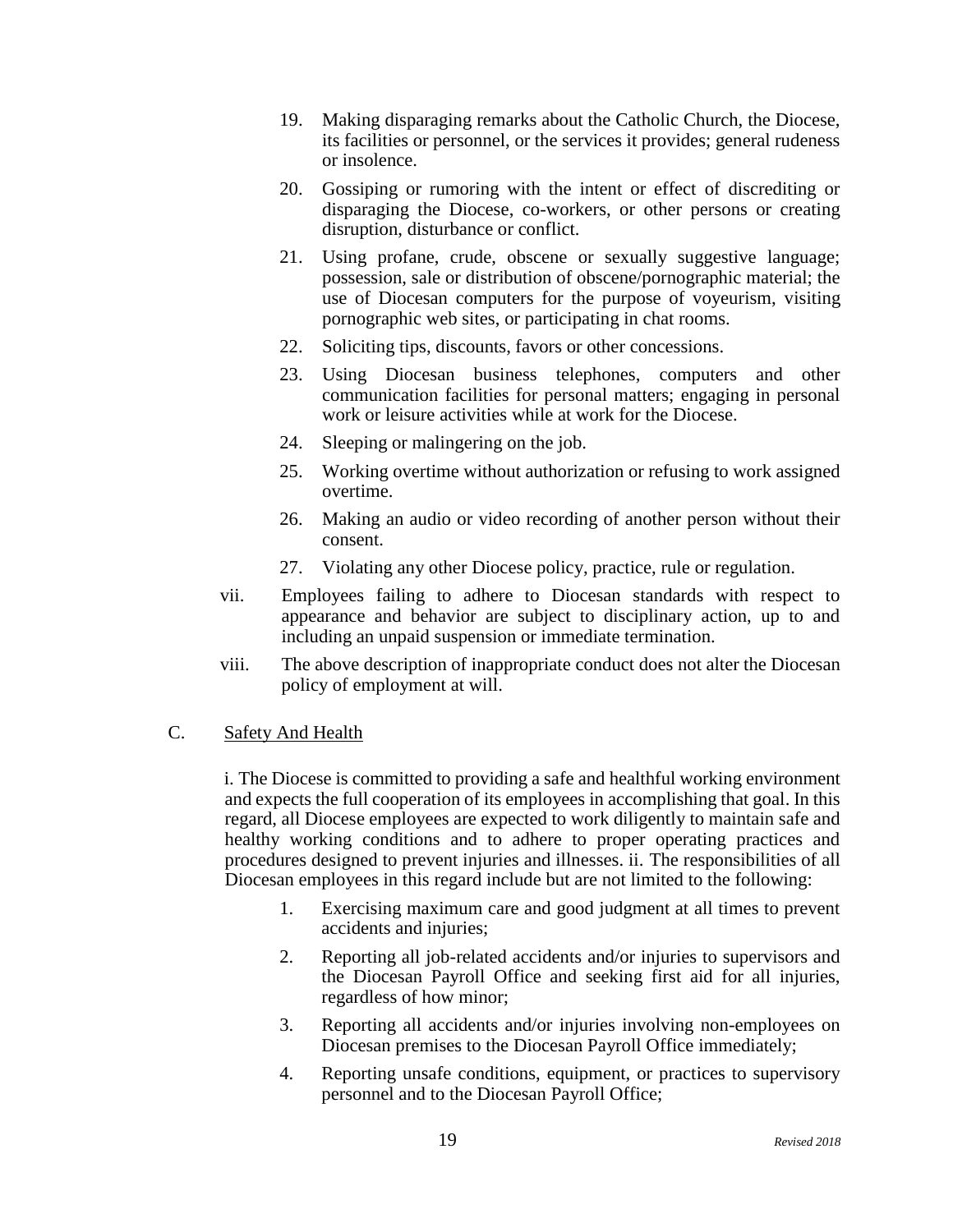- 5. Using safety equipment provided by the Diocese at all times;
- 6. Maintaining a neat work area and avoid anything which might create a hazardous condition;
- 7. Notifying their supervisors, before the beginning of the workday, of any medication they are taking that may cause drowsiness or other side effects that could lead to injury to them and their coworkers;
- 8. Observing conscientiously safety rules and regulations at all times.

#### D. Workplace Violence

- i. Threats or acts of violence whether verbal or physical by any Diocesan employee or former employee against any other employee in the workplace or elsewhere at any time will not be tolerated.
- ii. Any employee of the Diocese who threatens or perpetrates a violent act or possesses a weapon in the workplace will be subject to disciplinary action which may include immediate termination of employment, civil litigation and/or criminal prosecution.
- iii. The Diocese also expressly prohibits any acts or threats of violence against Diocesan employees, volunteers, or visitors on Diocesan premises at any time or while they are engaged in business or other activities with or on behalf of the Diocese on or off Diocesan premises.
- iv. Workplace violence includes any act or behavior which is sufficiently severe, offensive or intimidating to cause an individual to reasonably fear

for his or her personal safety or the safety of his or her co-workers, family, friends and/or property including, but not limited to the following:

- 1. Physical assault or threat to assault;
- 2. Possessing or threatening with a weapon
- 3. The intentional destruction or threat of destruction of property;
- 4. Vandalism or arson;
- 5. Harassing or threatening phone calls;
- 6. Racial or sexual epithets or other derogatory remarks associated with hate crime threats;
- 7. Stalking or surveillance; and
- 8. Comments condoning or inciting violent events or acts.
- v. Workplace violence does not include occasional comments of a socially acceptable nature such as references to sporting events, popular entertainment or current events. Workplace violence refers to behavior that is personally threatening or intimidating.
- vi. The Diocese will take prompt and appropriate remedial action against any employee who engages in any threatening behavior or acts of violence or who uses any obscene, abusive, or threatening language or gestures.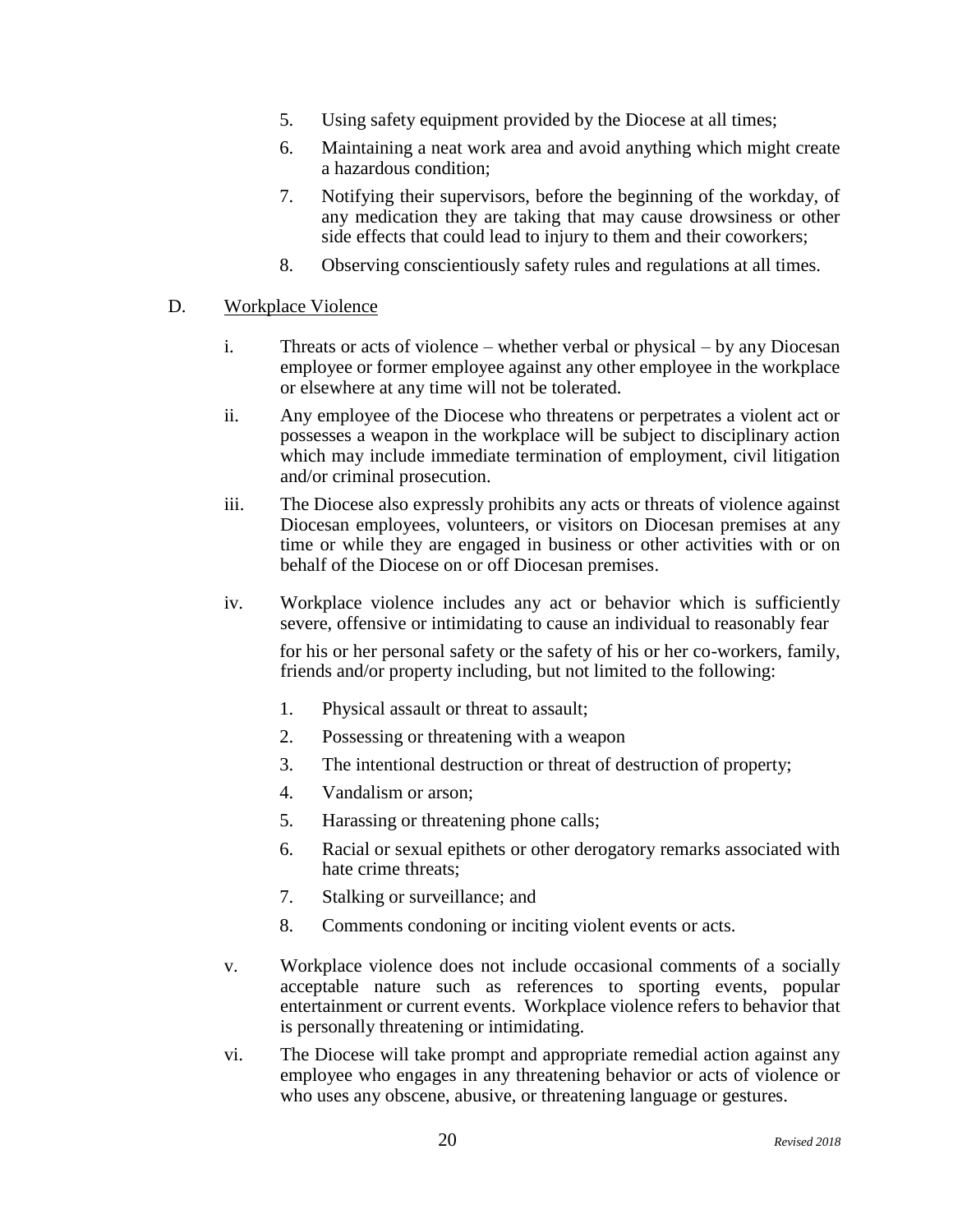- vii. The Diocese will take prompt and appropriate remedial action when dealing with former employees, volunteers or visitors to its facilities who engage in such behavior. Such action may include notifying the police or other law enforcement personnel and prosecuting violators of this policy to the maximum extent of the law.
- viii. No employee, former employee, volunteer or visitor to Diocesan facilities or premises may bring a firearm or other weapon or weapons.
- ix. It is the duty of employees to warn their supervisors, security personnel, or the Diocesan Payroll Office of any suspicious workplace activity or situations or incidents that they observe or that they are aware of that involve other employees, former employees, customers, or visitors.
	- 1. This includes, for example, threats or acts of violence, aggressive behavior, offensive acts, threatening or offensive comments or remarks, and the like.
	- 2. Employee reports made pursuant to this policy will be held in confidence to the maximum extent possible.
	- 3. The Diocese will not condone any form of retaliation against any employee for making a report under this policy.

# E. Training for Prevention of Child Abuse

- i. All Diocesan employees are required to complete training on prevention of sexual abuse of children and minors, including continuing education. Attending a Protecting God's Children awareness session is a condition of employment. To remain in compliance, employees are required to read at least 24 bulletins and to participate periodically in a recertification review, as required.
- ii. It is imperative that all Diocesan employees be vigilant in guarding against any inappropriate conduct of this nature while on the job, while at Diocesan premises and while engaged in any activity on behalf of the Diocese. iii. Information regarding Protecting God's Children is attached to this Handbook as an Appendix.
- iv. The Diocese has separately promulgated its Policy on Sexual Misconduct and all employees are trained on this policy at the mandatory Protecting God's Children training. Employee's signature indicates consent of the training and compliance.

# F. Personal Property

- i. The Diocese may provide desks, closets and other facilities for employees to keep personal property such as coats, purses and briefcases out of public view and access.
- ii. These facilities are the property of the Diocese and are subject to search and inspection in the sole discretion of the Diocese. iii. The Diocese does not accept responsibility or make reimbursement for lost or stolen personal property of employees.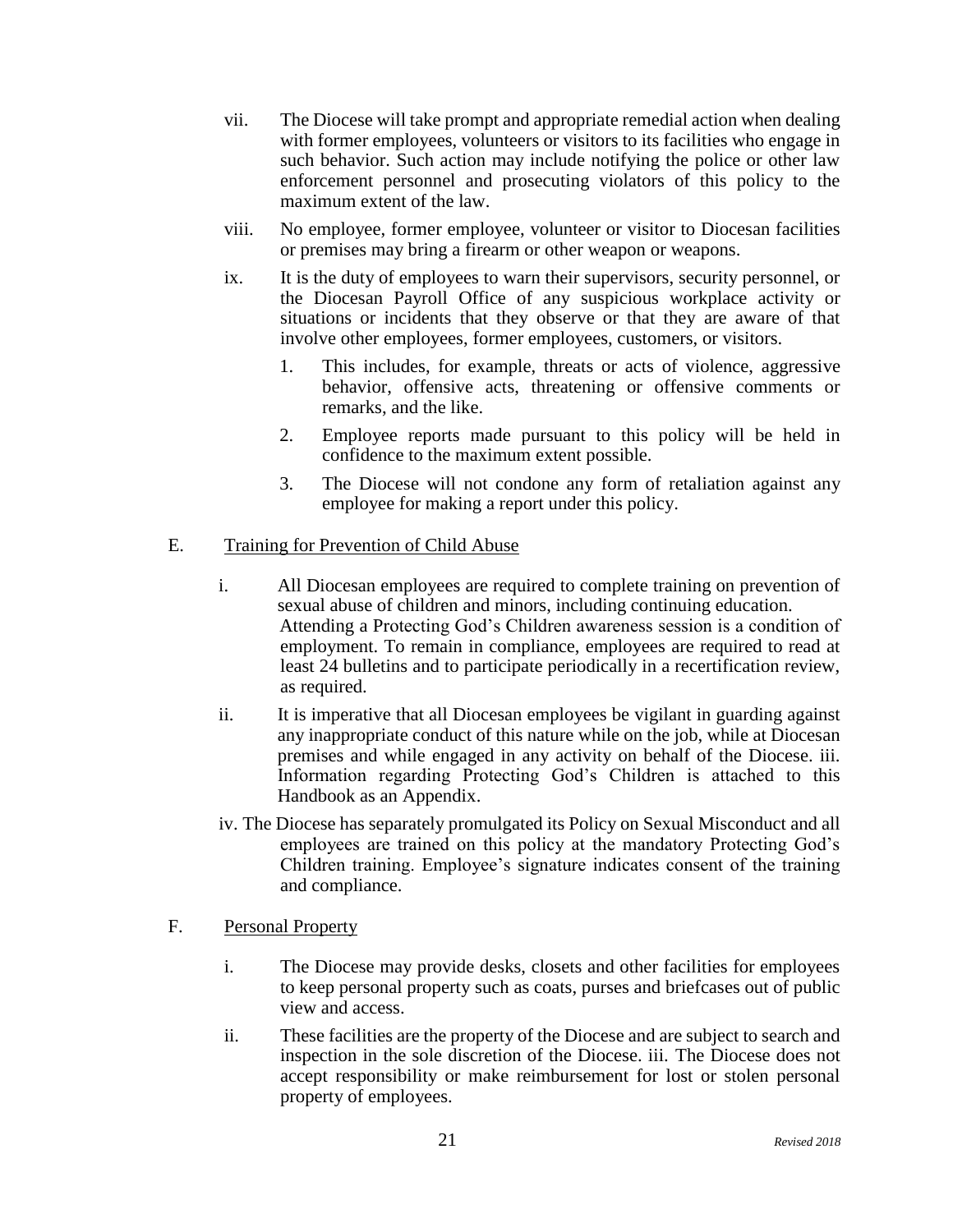# G. Solicitation and Distribution of Material

- i. In the interest of maintaining a proper business environment and preventing interference with work and inconvenience to others, the Diocese strictly prohibits solicitation from one employee to another during work time or if it interferes with an employee's job performance.
- ii. Under this policy, Diocesan employees are prohibited from distributing written or printed materials of any kind, selling merchandise, soliciting financial contributions, or soliciting for any other cause from one employee to another during working time.
- iii. Employees who are not on working time, such as employees who are on their lunch hour or a break, are prohibited from soliciting employees who are on working time for any cause or distributing literature or written or printed material of any kind to them.
- iv. Furthermore, employees may not distribute literature or printed material of any kind in working areas at any time. Any such materials may only be distributed in the breakroom.
- v. Persons not employed by the Diocese may not solicit or distribute written materials of any kind in the workplace at any time or for any purpose. vi. Neither employees nor non-employees of the Diocese are permitted to use Diocesan facilities such as e-mail, telephones, or bulletin boards at any time for solicitation purposes.
- H. Electronic Telephonic Communications and Social Media
	- i. All electronic and telephonic communication systems and all communications and information transmitted by, received from, or stored in these systems are the property of the Diocese and as such are to be used solely for job-related purposes.
	- ii. The use of any software and business equipment, including, but not limited to, facsimiles, scanners, computers, the Diocese's E-mail system, the Internet, any wireless device, instant messaging systems, and copy machines for private purposes is strictly prohibited.
	- iii. An employee has no expectation or right of privacy as to any information or file maintained in or on the property of the Diocese or transmitted or stored through any Diocesan computer, voice-mail, e-mail or telephone systems.
		- 1. To ensure that the use of electronic and telephonic communications systems and business equipment is consistent with the interests of the Diocese, the Diocese, in its sole discretion, may, periodically, at random, or continuously, without notice, search, monitor, copy, access, or disclose any information or files that you view, store, process, or transmit using Diocesan equipment or services.
		- 2. This may also include examining stored e-mail messages and listening to stored voice-mail messages.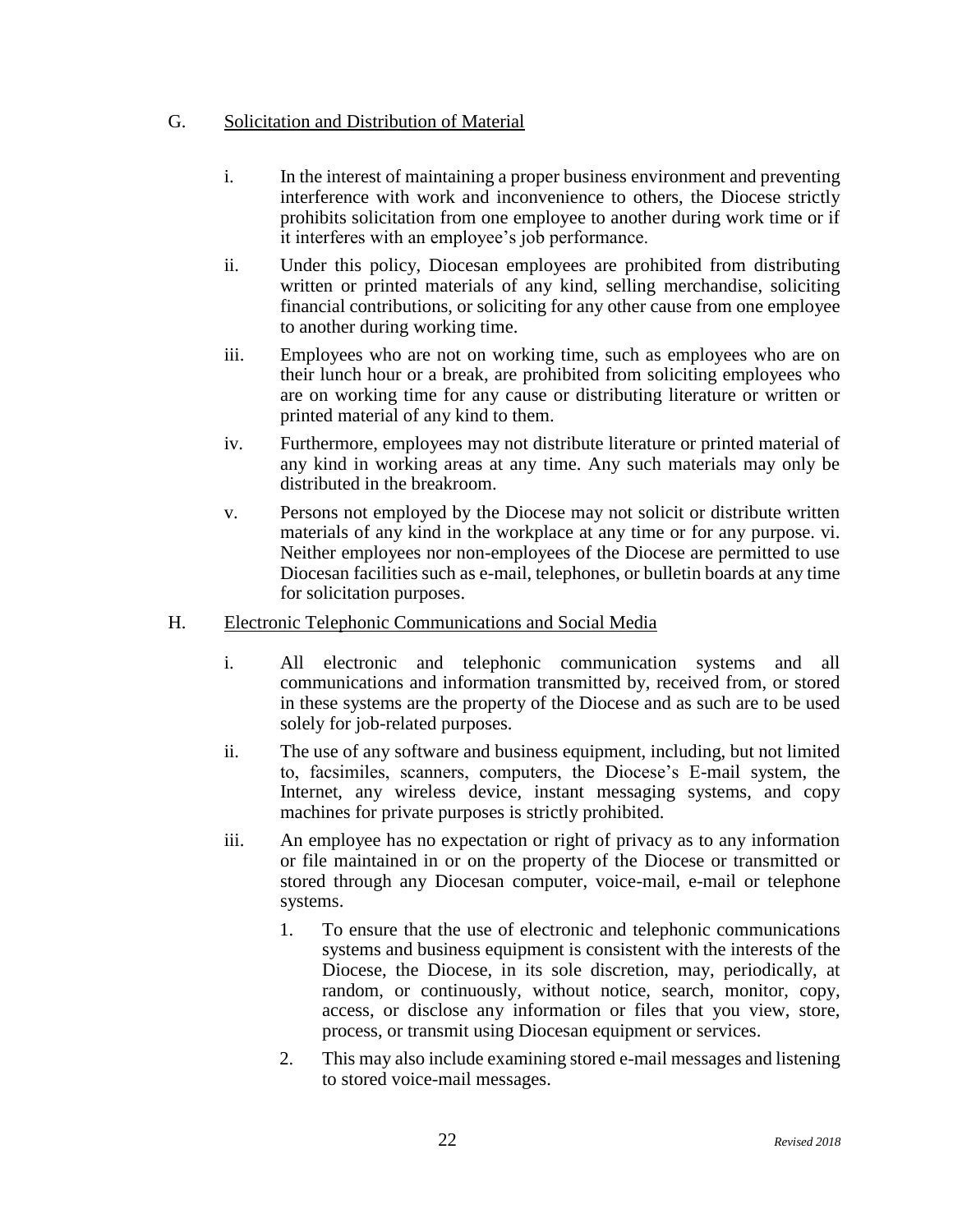- 3. The Diocese may investigate any use by you of Diocesan equipment or services.
- 4. Improper use includes but is not limited to:
	- a. using equipment or services, including the e-mail system, for the transmission or communication of images or text consisting of threats to the safety of employees or Diocesan property,
	- b. ethnic slurs,
	- c. racial epithets,
	- d. hate speech,
	- e. sexually explicit materials including sexual jokes or remarks,
	- f. Obscenities,
	- g. or anything else that may be construed as disruptive, harmful to morale, harassing, or offensive to others based on an individual's race, color, religion, sex, national origin, citizenship, age, sexual orientation or disability.
	- h. Such improper use will not be tolerated.
- 5. Use of the Internet includes all restrictions which apply generally to the use of Diocesan e-mail and other electronic and telephonic equipment, as noted above. In addition, the following rules apply with respect to internet usage:
	- a. No accessing of websites or internet "chat rooms" that feature gambling, pornography, off-color jokes or hate speech.
	- b. No downloading of non-business related data or information.
	- c. No downloading of application programs.
	- d. The Diocese does not permit the download or installation on Diocesan computers of application software from the internet.
	- e. No participation in internet-based surveys without an authorization.
	- f. No use of subscription-based internet services without prior approval.
	- g. No violation of copyright. Many of the materials on the internet. are protected by copyright laws. As a general rule, employees may not forward, distribute, or incorporate into another work, material retrieved from a website or other external system. Very limited or "fair use" may be permitted in certain circumstances. Any employee desiring to reproduce or store the contents of a screen or website should contact the legal department to ascertain whether the intended use is permissible.
	- h. No personal blogging.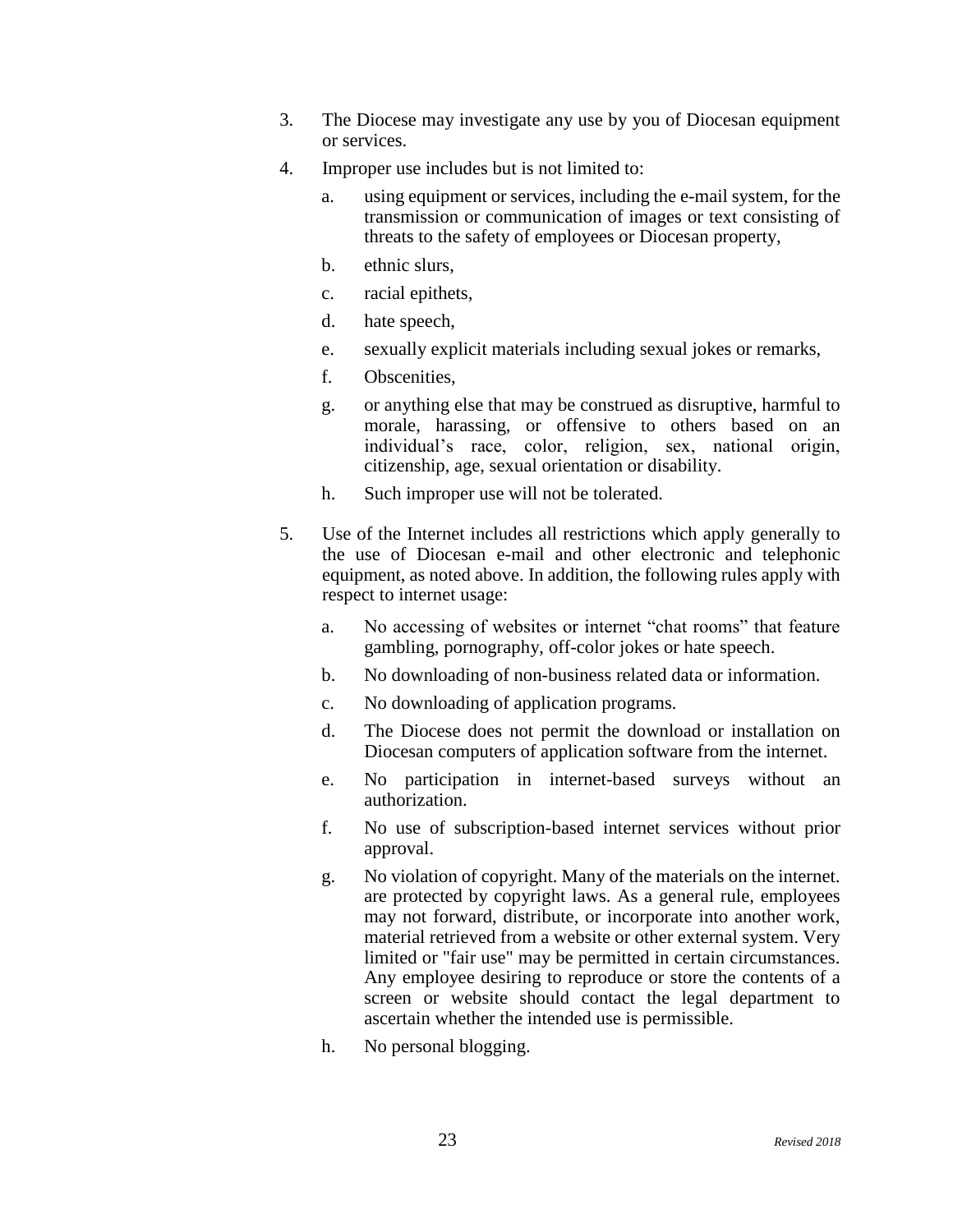- i. No solicitation for commercial ventures or political causes, outside organization or other matter not related to Diocesan business.
- 6. Employees who violate this policy may be subject to disciplinary action including unpaid suspension or termination, civil action, or criminal prosecution, as may be applicable.
- 7. As a condition of employment and continued employment, employees are required to sign an acknowledgement of electronic, telephone and social media policy. Applicants are required to sign this form on acceptance of an employment offer by the Diocese. A copy of the form is attached to this Handbook as an Appendix.

# I. Social Networking and Social Media

- i. The Diocese makes use of the internet and social media for communication and evangelization. By its public nature, use of social media by employees, whether on or off the job, reflects on the Diocese as well as on the employee. "Social media" is a constantly evolving realm that can include e-mail, text messages, blogs, websites, and social media websites such as Facebook, LinkedIn and Twitter. The following guidelines regarding appropriate use of social media and networking are intended to provide a safe and healthy working environment and to deter harmful and inappropriate use while allowing the freedom necessary for the productive and beneficial use of modern communications.
- ii. Employees are required to use good judgment when making and accepting friend or contact requests to or from colleagues at the same employment site or within the Diocese of Reno, whether co-workers, supervisors or subordinates. In particular, management level employees should be aware that such connections on social media may give rise to imputed knowledge on the part of the Diocese of what is posted by subordinate employees.
- iii. Employees shall not engage in harassment or unjust discrimination against fellow employees on social media sites or the internet generally. Any employee who becomes aware of work place discrimination or harassment shall immediately report such conduct to his or her supervisor. Depending on the persons involved, the appropriate level of management will investigate the matter and take disciplinary action as warranted.
- iv. Employees must exercise care with personal profile data and posted content to ensure that this information does not reflect poorly on your ability to work for the Diocese, to serve as a role model (if applicable) or otherwise create a conflict of interest. Because it is easily and quickly disseminated, electronic communication requires great prudence, accuracy, clarity and caution. Content should be placed thoughtfully and periodically reviewed.
- v. Posting photos, graphics, written materials or links on the internet that promote or show approval or support for immoral or unlawful conduct will not be tolerated. Similarly, posting content that reflects negatively on or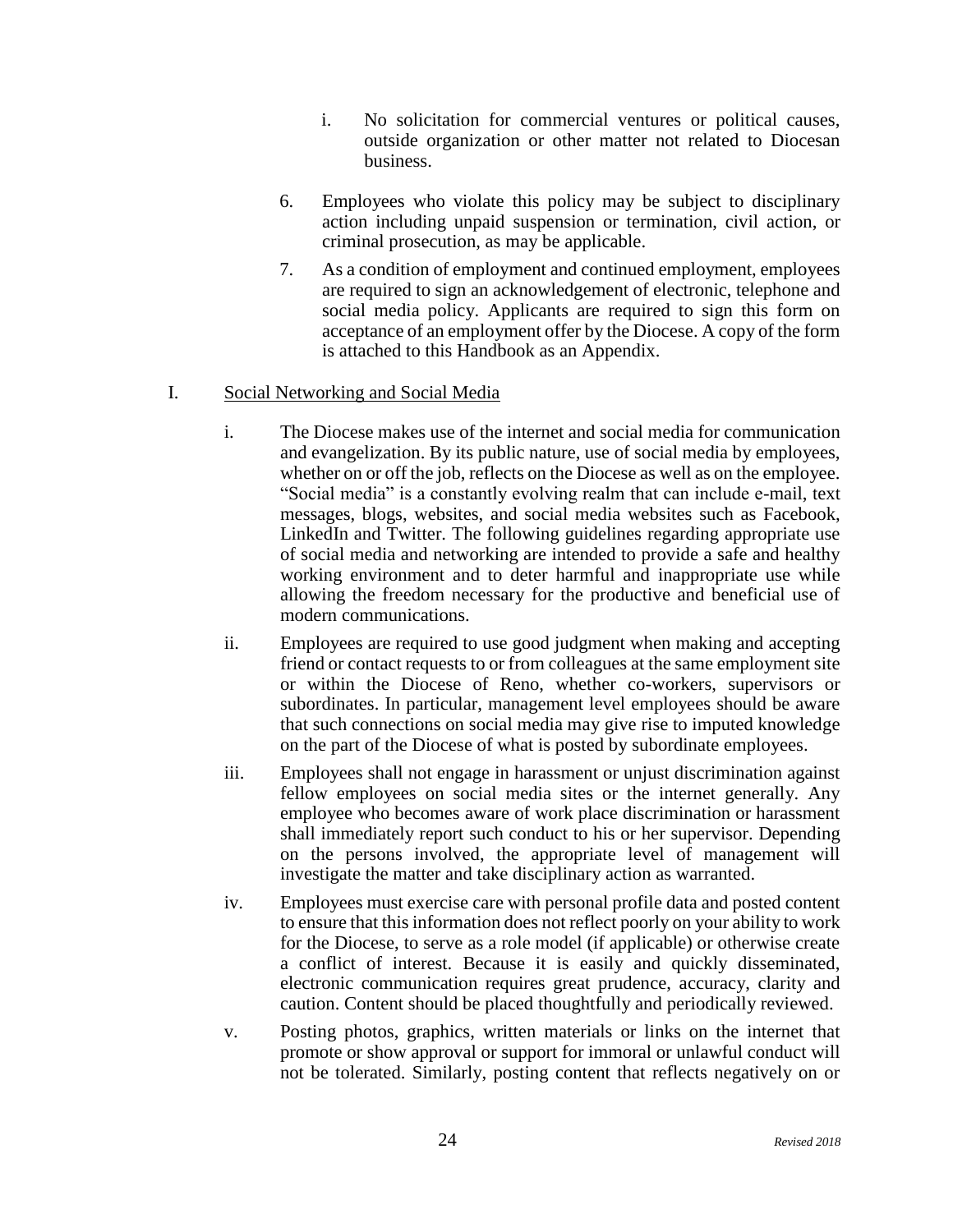disparages the Diocese of Reno, its parishes, schools or ministries, or the Catholic Church or its teachings is not acceptable.

- vi. Employees are held responsible for what is posted on their sites. Use of social media networking platforms requires you to understand how to use privacy management features. You can be held responsible for monitoring posts that other people may post or connect to your profile (e.g., "tagging", "wall posts"). Most platforms allow you to remove a tag initiated by another user.
- vii. Do not post text, photos or videos of another person without permission. Do not post text, photos or videos of minors without the permission of their parents.
- viii. On most sites, privacy settings can be changed at any time to limit access to profiles and search ability. Employees must be prudent in limiting access to their personal content, in line with the guidelines stated in this policy. If you have a social networking account that you no longer use and are not monitoring regularly, please consider deleting or inactivating the account. ix. All confidential information about the Diocese and those it serves (parishioners, donors, students, et al.) must be protected and may be disclosed only pursuant diocesan policy or as required by law. No social media or blog posts may communicate any confidential information about the Diocese or those it serves.

#### J. Conflict Of Interest/Outside Employment and Activities

- i. No employee is allowed to maintain an outside business or any financial interest or engage in any outside interest or financial activity or accept employment or compensation of any kind from any business or individual which conflicts with the business interests of the Diocese, or the Catholic Church, or which interferes with his or her ability to fully perform any duty or carry out any responsibility of his or her job. No employee may benefit directly or indirectly from a third party who furnishes products, materials or services to the Diocese of Reno. It is the responsibility of the employee to inform the employer of any outside business or any financial interest, etc. in which the employee is involved.
- ii. As a Diocesan employee, you are expected to conduct your personal affairs in a manner which does not adversely affect the Diocese or its integrity, reputation or credibility.
- iii. Illegal or immoral off-duty conduct or activities which adversely affect Diocese or your ability to perform your job as a Diocese employee is prohibited.
- iv. Employees of the Diocese shall not use the Internet or other media, on or off the job, in a way that reflects negatively on the Diocese of Reno, the Catholic Church or its teachings; for example, promotion of drug use, underage drinking, sexual immorality, racism or the like.
- v. The Diocese will not provide workers compensation coverage or any other benefit for injuries occurring from or arising out of such outside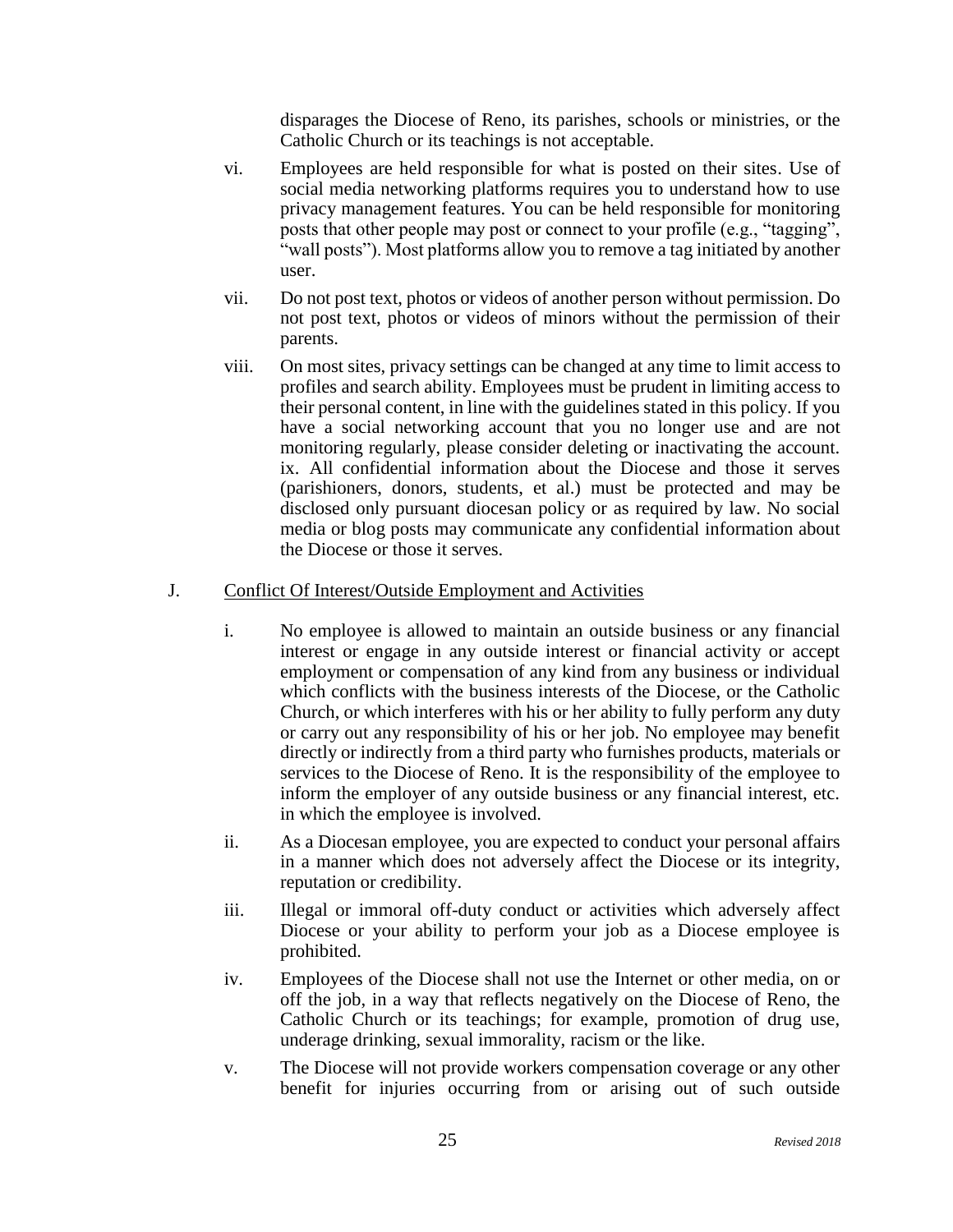employment. vi. For purposes of this policy, self-employment is considered outside employment.

- K. Confidentiality
	- i. Information about Diocesan employees, parishioners, donors and other benefactors, as well as about suppliers and vendors is confidential. "Confidential information" includes, but is in no way limited to financial records, personnel and payroll records, student records from Diocesan and parochial schools, information regarding transactions, account information, information regarding Diocesan operations, procedures or practices.
	- ii. Diocesan employee who learns or receives confidential information may not share such information with non-employees of the Diocese during or after his or her employment with the Diocese, except as provided by law or court order.
	- iii. An employee or former employee of the Diocese who learns or receives confidential information may share such information with only those Diocesan employees who have a need to receive such information and who are authorized to receive such information.
	- iv. The Diocese reserves the right to seek all legal and equitable remedies to prevent the impermissible use of confidential information or to recover damages incurred as a result of such impermissible use.
	- v. All records and files maintained by the Diocese are confidential and remain the property of the Diocese.
		- 1. Records and files are not to be disclosed to any outside party without the express permission of the Chancellor.
		- 2. Neither the files and records nor any information contained in such files and records may be removed from Diocesan premises without express authorization.
		- 3. Intellectual property, e.g., any projects, papers, talks, presentations, created while an employee is working in the name of Diocesan or Parish entity is deemed the property of that entity. Express written permission is required for that employee to retain possession of a copy of that property upon leaving employment.
	- vi. Employees found to be violating this policy are subject to disciplinary action up to and including unpaid suspension or termination, and may also be subject to civil and/or criminal penalties.
- L. Drug-Free Workplace
	- i. The Diocese promotes and enforces a drug-free workplace environment.
	- ii. The Diocese prohibits the illegal use, sale, distribution or possession of narcotics, drugs or controlled substances while on Diocesan premises or in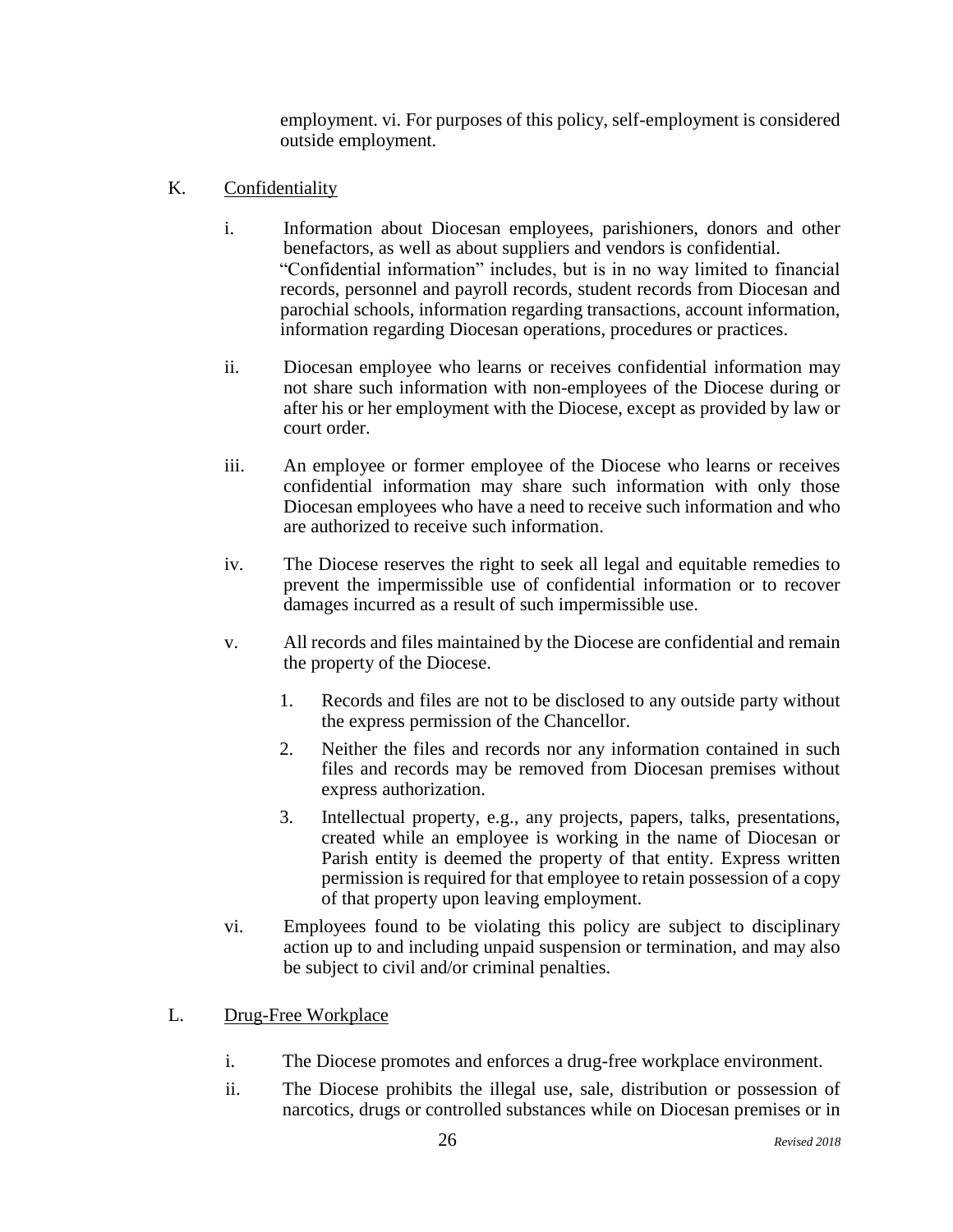Diocesan vehicles or on Diocesan business. Off duty possession or use of illegal drugs is also prohibited to the extent such possession or use adversely affects the legitimate interests of the Diocese or impedes in the ability of an employee to safely and efficiently perform his/her job duties.

- iii. Except as otherwise provided, use of or being under the influence of any legal drug while on Diocesan premises or in Diocesan vehicles or on Diocesan business is prohibited.
- iv. An employee who has been prescribed a legal drug has an obligation to determine whether the medication being taken may affect his/her ability to safely and efficiently perform his/her job duties. It is the employee's responsibility to inquire of his/her health care provider whether the drug is likely to interfere with the employee's ability to perform the duties of his/her position.
- v. "Illegal drugs" means any controlled substance or drug, the sale, possession or consumption of which is illegal. The term also includes prescription drugs not legally obtained and prescription drugs not being used in the manner, combination or quantity prescribed or by the person to whom a drug is prescribed.
- vi. "Legal drugs" include prescription drugs and over-the-counter drugs which have been legally obtained and are being used in the manner, combination or quantity for which they were prescribed or manufactured.

# M. Practices Established Locally

- i. Some employment practices are set locally.
- ii. Parishes, schools or other agencies of the Diocese of Reno may determine:
	- 1. their own hours of operation.
	- 2. work schedules for employees.
	- 3. holidays when the parish, school or other agency will be closed, and
		- 4. other matters not covered in this handbook.

# **X. TIME-OFF POLICIES**

# A. Holidays

- i. Employees are eligible for the following paid holidays upon their date of hire. In order received holiday pay, the employee must work the day before and the day after the holiday, unless time off has been approved in advanced.
- ii. The following holidays are paid for full-time employees and part time employees who work 20 hours or more.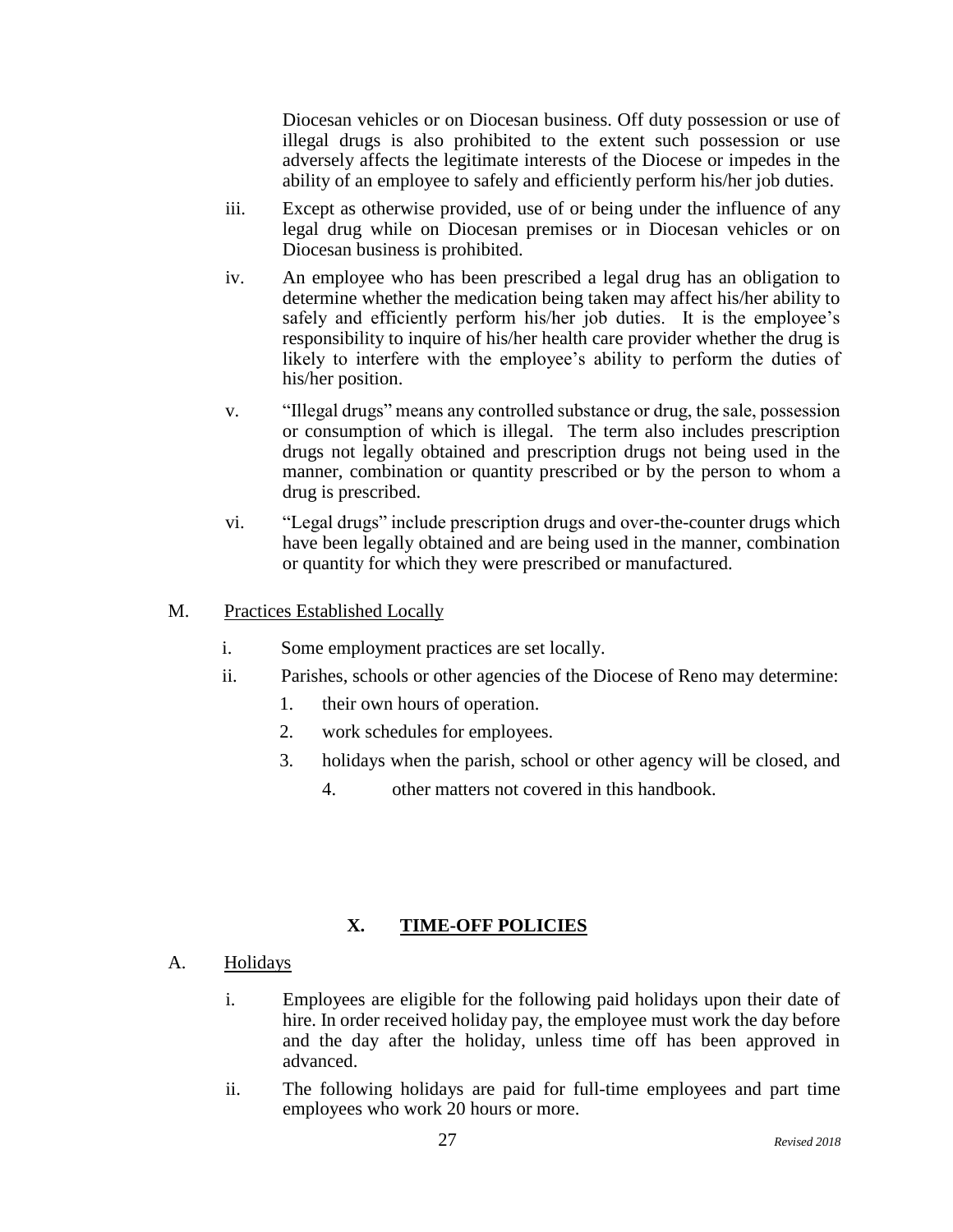*New Year's Day Martin Luther King Day President's Day Good Friday Memorial Day Independence Day Labor Day Nevada Day Veteran's Day Thanksgiving Day after Thanksgiving (Family Day) Christmas Eve Christmas Day New Year's Eve*

- iii. Holidays listed above will be observed on the day designated by State or Federal proclamation. If a holiday falls on a weekend it will normally be observed on the Friday before or the Monday after the holiday. Parishes are allowed to establish their own holiday schedule tailored to the individual needs of the parish. Parish employees will receive an equal number of holidays as employees in the Diocesan Offices.
- iv. Each Pastor will establish, in writing, a holiday schedule tailored to the individual needs of the parish. Employees will receive an equal number of holidays as employees in the Diocesan Offices.
- v. To be eligible to receive holiday pay, if you are a nonexempt employee, you must be regularly scheduled to work on the day on which the holiday falls and must work your scheduled working day immediately preceding and the scheduled working day immediately following the holiday, unless an absence on either day is approved in advance by your supervisor. An approved vacation day or any other excused and paid day off is considered a day worked for purposes of holiday pay eligibility.
- vi. Part-time non-exempt employees who normally work the day of the week on which a holiday falls will be paid their usual number of hours for that day.
- vii. Occasionally it will be necessary for a non-exempt employee to work on a designated holiday. If you are a non-exempt employee and you are required to work on a designated holiday, you will receive a different day off with pay as agreed upon by you and your supervisor. You will be paid at your regular rate of pay for the holiday worked.
- viii. If a holiday occurs during your vacation period, you will be granted one additional day of vacation, to be taken at a time approved in advance by your supervisor.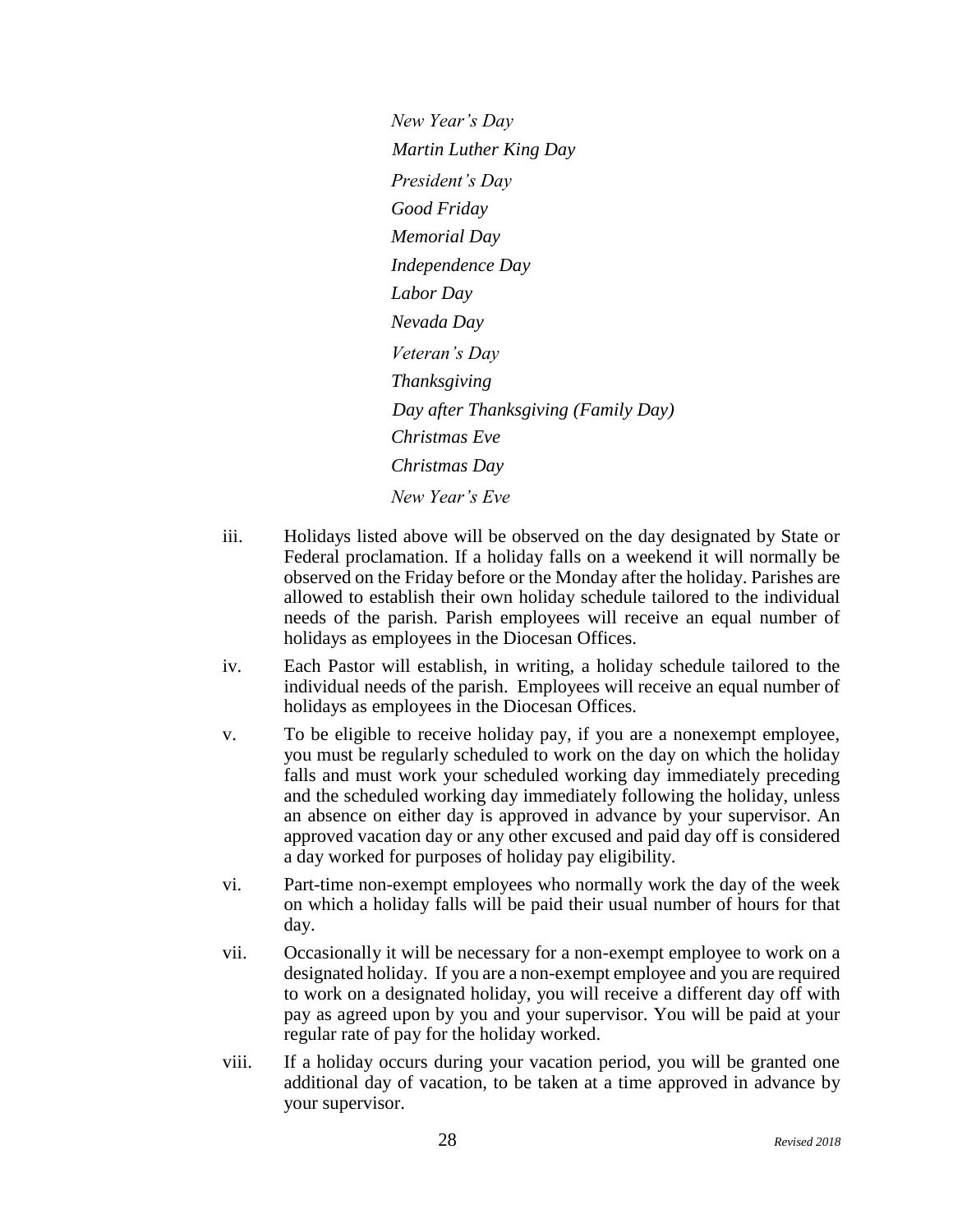- ix. Holiday pay is not counted for the purpose of calculating an employee's overtime hours of work.
- B. Vacations
	- i. The Diocese grants annual, paid vacations to its full-time employees and part-time employees who work 20 hours or more per week. Teachers at parochial schools receive scheduled school vacation/break periods as determined by the parish or the Diocese during the contract year and do not receive additional vacation time in accordance with the following charts. For all other employees, the amount of vacation to which you are entitled depends on your status as an exempt or nonexempt employee (as defined earlier in this Handbook) and on your length of service as of your next anniversary date, as follows:

| <b>Years of Service as of</b><br><b>Next Anniversary Date</b> | Annual<br><b>Vacation</b><br><b>Allowance</b> | <b>Pay Period</b><br><b>Accrual</b><br>Schedule (based on a 35 hour workweek) |  |  |
|---------------------------------------------------------------|-----------------------------------------------|-------------------------------------------------------------------------------|--|--|
| 1 through 3                                                   | 10 days                                       | 2.92 hours                                                                    |  |  |
|                                                               |                                               |                                                                               |  |  |
| 4 through 10                                                  | 15 days                                       | 4.38 hours                                                                    |  |  |
|                                                               |                                               |                                                                               |  |  |
| 11 or more                                                    | 20 days                                       | 5.84 hours                                                                    |  |  |
|                                                               |                                               |                                                                               |  |  |
| <b>Full-Time Regular Exempt Employees</b><br><b>B.</b>        |                                               |                                                                               |  |  |

| A. |  | <b>Full-Time Regular Nonexempt Employees</b> |
|----|--|----------------------------------------------|
|    |  |                                              |

| Full-Thine Regular Exempt Employees |                  |                                        |  |  |  |
|-------------------------------------|------------------|----------------------------------------|--|--|--|
| <b>Years of Service as of</b>       | Annual           | <b>Pay Period</b>                      |  |  |  |
| <b>Next Anniversary Date</b>        | <b>Vacation</b>  | <b>Accrual</b>                         |  |  |  |
|                                     | <b>Allowance</b> | Schedule (based on a 35 hour workweek) |  |  |  |
| 1 or more                           | 20 days          | 5.84 hours                             |  |  |  |

- ii. Part-time employees who work 20 or more hours per week accrue vacation on schedules proportionate to these but are paid only for the number of hours they would normally be scheduled to work during the vacation period. For example, after completing three years of service, a nonexempt part-time regular employee who is regularly scheduled to work twenty hours per week is entitled to ten days or two weeks of vacation time, and based on the employee's regular schedule of twenty hours per week is paid for twenty hours for each week of vacation.
- iii. A non-exempt employee will accrue vacation at the next higher rate as of the beginning of the fourth and eleventh years of employment starting with the pay period following his or her anniversary date.
- iv. If a holiday falls during an employee's scheduled vacation period, the employee will not be charged a day of vacation for the holiday.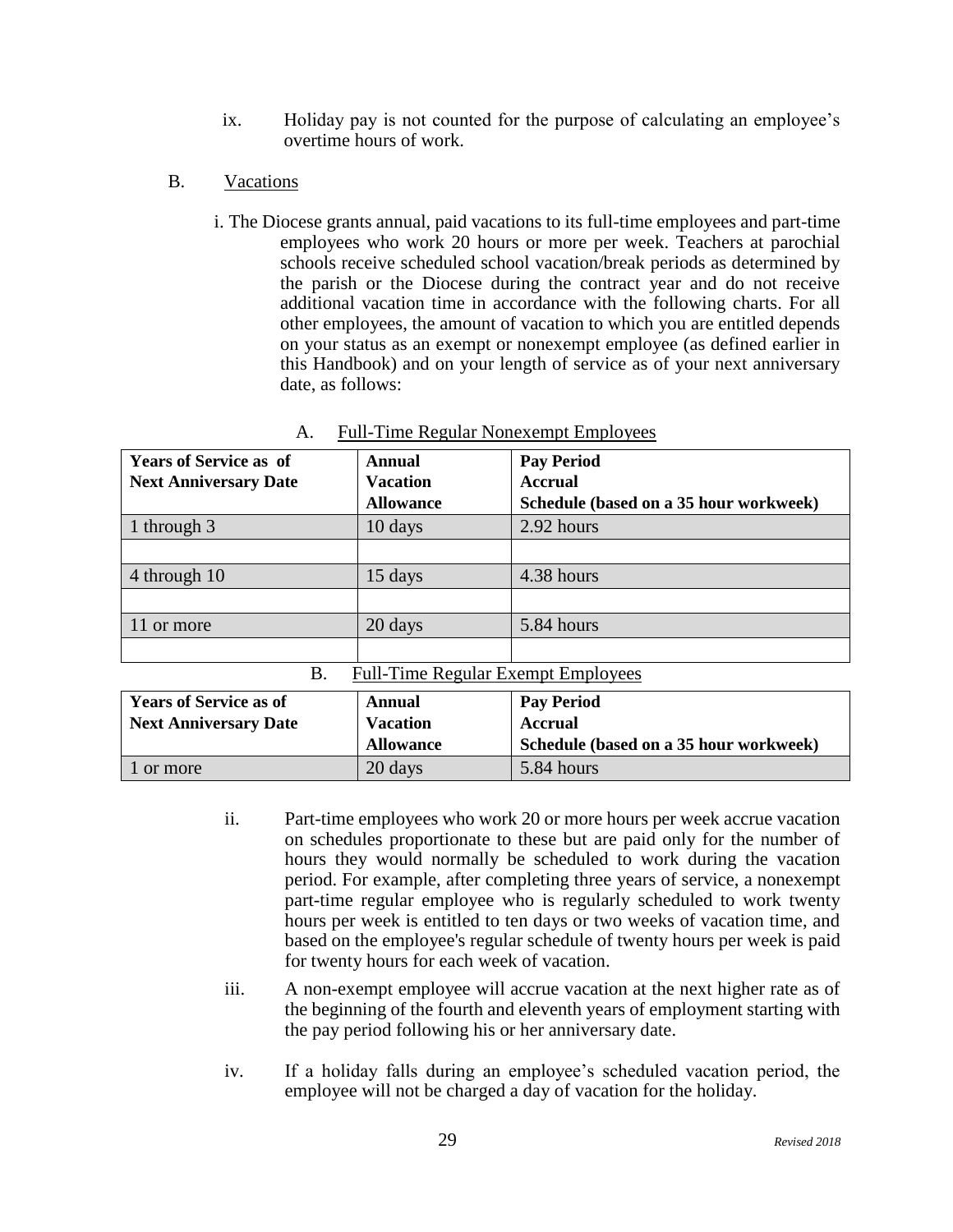- v. If an employee becomes ill during a scheduled vacation period, and remains ill for at least five (5) vacation days, the time off will be charged to sick leave rather than vacation upon presentation of a doctor's certificate to the Payroll Office.
- vi. The schedule of your vacation is subject to the approval of your immediate supervisor. Every effort will be made to permit employees to take their vacations at the time requested. However, vacations will be scheduled in accordance with the needs of the location and with prior supervisory approval.
- vii. Vacation time may be used in  $\frac{1}{2}$  hour increments. Vacation may be taken as time accrues at any point during the year.
- viii. Vacation balances may be carried over to the next fiscal year (beginning July 1). **Effective July 1, 2018** an employee may only carry over any unused vacation time for **one year**. For example, if at the end of a fiscal year (Year 1) you are eligible for ten days of vacation, you can carry this time over to the next fiscal year (Year 2). If you do not take this vacation time during Year 2, it will be forfeited.
- ix. **Effective June 30, 2018** Employees who have previously accrued up to two years vacation will carry over one year vacation and the Parish/School will "Bank" the remaining vacation balance accrued, which may be used or paid to the employee at the time of termination.
- x. Employees are required to take their earned vacation. No payments will be made in lieu of taking vacation, except for accrued unused vacation at the time of termination.
- xi. Employees leaving the employment of the Diocese will receive payment for any unused accrued vacation time. Any monies an employee owes the Diocese at the time of termination will be deducted from the employee's vacation monies due, consistent with applicable law and a signed authorization by the employee.
- xii. Employees do not earn or accrue vacation time while on unpaid leave. xiii.

Temporary employees do not earn or accrue vacation time.

- C. Sick Leave
	- i. The Diocese offers paid sick leave when an employee cannot work due to an illness or injury.
	- ii. Full-time employees and part-time employees who work 20 hours or more per week are eligible for sick leave. Sick leave is accrued at the rate of one day per month (12 days per year). Unless otherwise provided by contract.
	- iii. Sick leave is accrued each pay period.
		- 1. Accrual is calculated by taking the daily number of hours worked, times 12 months, divided by 24 pay periods.
			- *Example # 1* (35 hours worked per week = 7 hours per day. 7 hours x 12 days per year  $= 84$  hours per year, divided by 24 paydays  $= 3.5$  hours accrued per pay period.)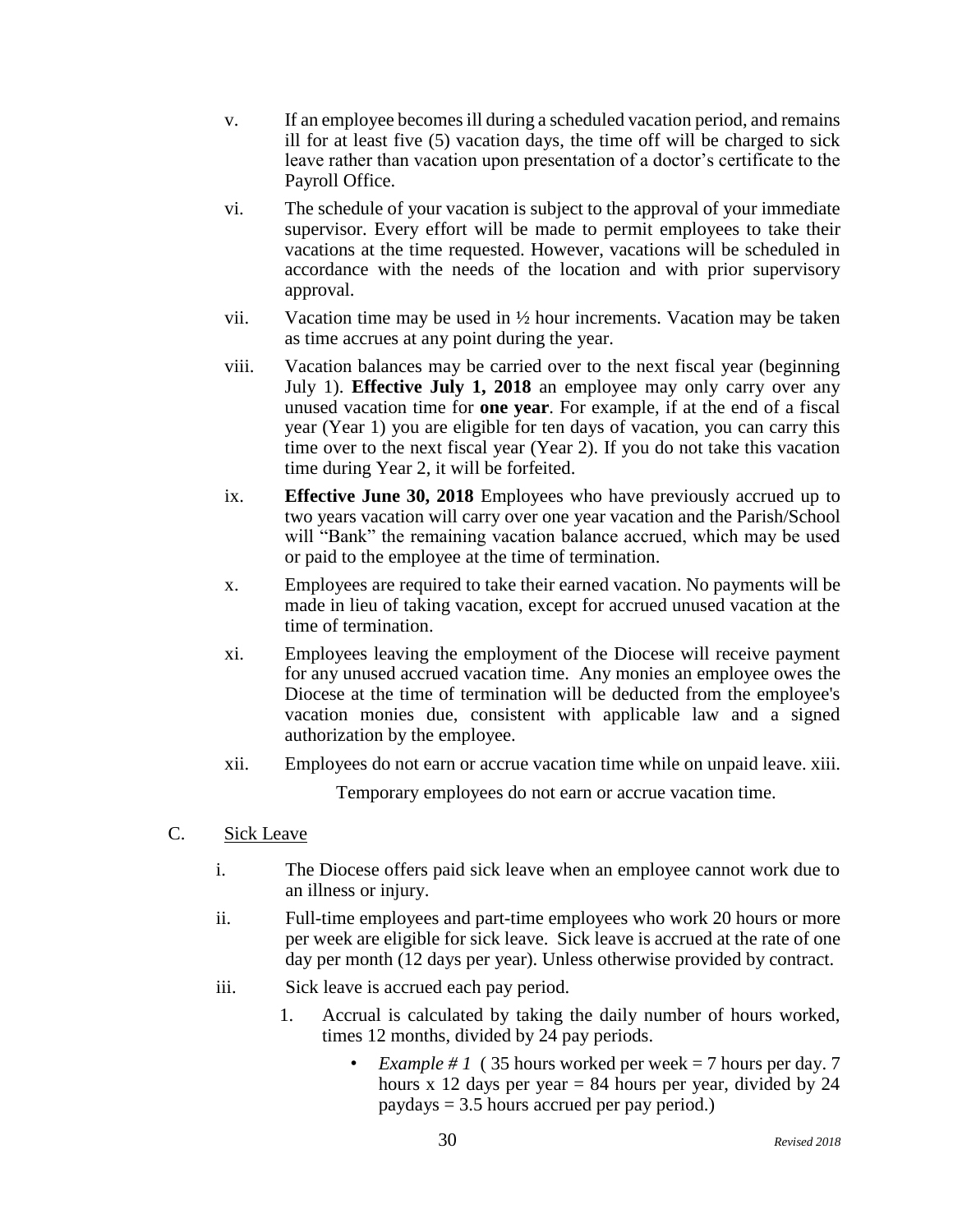- *Example # 2* (20 hours worked per week  $=$  4 hours per day. 4 hours x 12 days per year  $= 48$  hours per year, divided by 24 paydays = 2 hours accrued per pay period.)
- 2. Sick leave may be taken in ½ hour increments.
- 3. A maximum sick leave balance of 6 weeks, may be carried over to the following year.
- 4. Any absence in excess of an employee's accrued leave will be unpaid except as compensation may be payable under some other provision.
- 5. Sick leave may not be used during holidays, vacations, or for hours of work outside an employee's regular schedule.
- 6. Sick leave is not for "personal" time off.
- 7. If you misuse your sick leave privilege, sick leave may be denied and/or disciplinary action taken up to and including unpaid suspension or termination.
- 8. For absences of four or more consecutive days, a certification from a health care provider may be required.
- 9. The certificate must state that you were under the provider's care or treatment for the days in question and that it is the provider's recommendation that you remain off work.
- 10. The Diocese may also, in its sole discretion, require a health care provider's certification in other circumstances.
- 11. The Diocese reserves the right to require a second opinion from a health care provider of its choice and a third and final opinion if the second opinion differs from the first.
- 12. It is the employee's responsibility to apply for any disability benefits for which the employee may be eligible as a result of illness or disability, including workers' compensation insurance and/or any other disability insurance benefits.
- 13. An employee's sick leave privilege will be fully integrated with other benefits available to the employee such that at no time will an employee be paid more than his or her regular compensation.
- 14. An employee's sick leave will run concurrently with any Family and Medical Leave.
- 15. When an employee must be absent due to the illness of his or her child, parent, or spouse, the absence will be charged to the employee's accrued sick leave.
- 16. A doctor or dentist appointment which cannot be scheduled outside of regular working hours can be charged to sick leave.
- 17. Sick leave is not paid until it is earned. No advance sick leave will be granted.
- 18. Employees will not accrue sick leave during unpaid leaves of absence.
- 19. Employees leaving their employment with the Diocese will not be paid for any unused sick leave.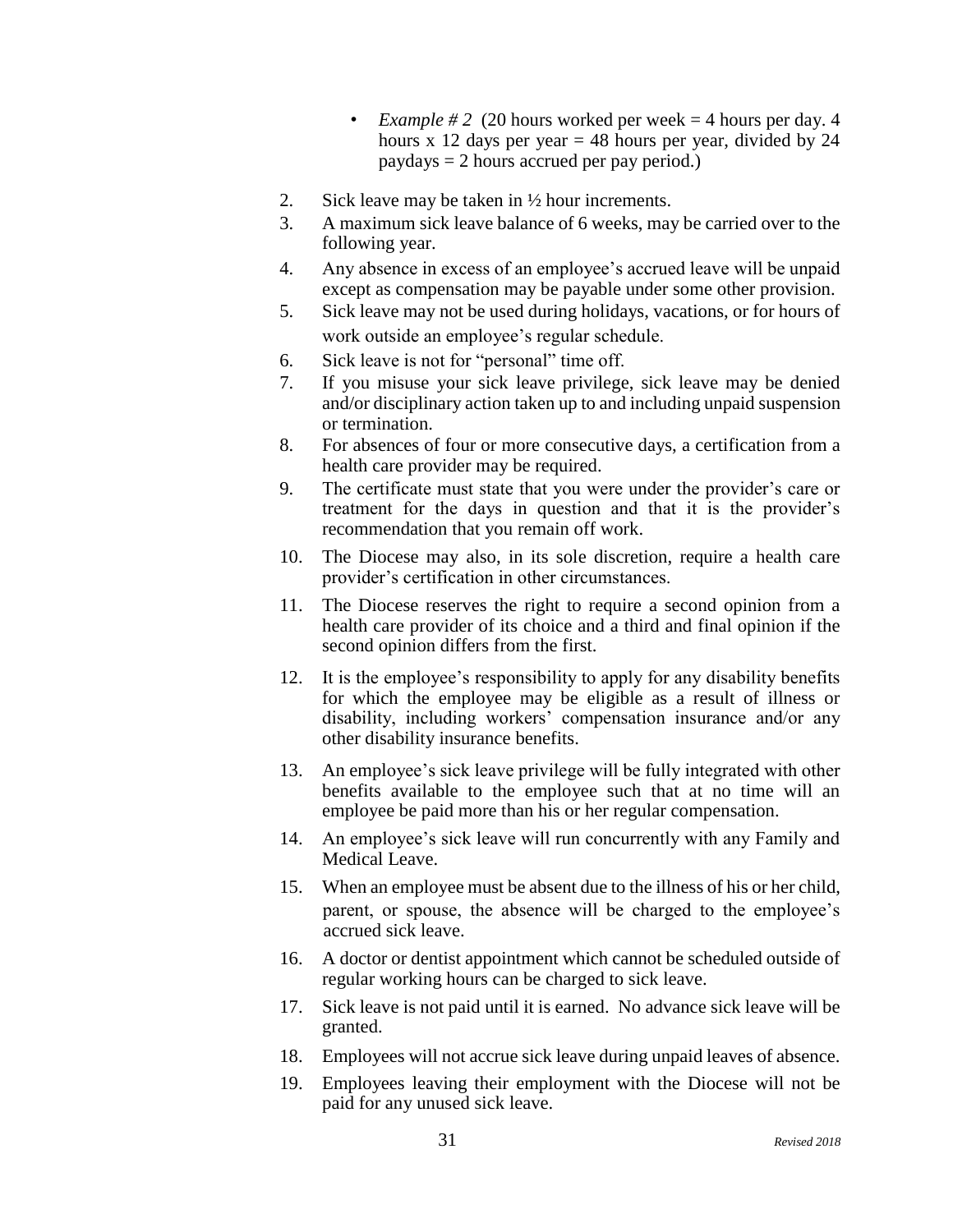- D. Snow Days
	- i. In the event that schools are closed due to excessive snow fall, employees of the Diocese who have children may stay at home to care for their children. The time will be deducted from their accrued vacation.
	- ii. Employees may also choose to stay home during times of substantial snow fall for safety reasons. Any such time will also be deducted from accrued vacation.
	- iii. With the exception of essential personnel. In the event that the workplace is closed because of snow or other inclement weather, leave will be granted with pay and not charged to vacation or personal leave time.

# E. Personal Days

- i. In addition to providing paid time off for designated holidays, the Diocese permits full-time regular employees to take up to two paid days annually for personal business that cannot be taken care of outside regular business hours and for religious observances, ethnic holidays, and other events of personal significance.
- ii. Personal time may also be used by employees with disabilities for the purpose of securing necessary treatment and during any period of Family and Medical Leave.
- iii. Personal time may not be used to extend scheduled vacations. iv. Personal time may be taken in increments of less than a day.
- v. Full-time regular employees accrue one personal day for every six months actually worked during the calendar year. Personal time is not accrued during periods of leave or other absence from work.
- vi. The employee must give his or her immediate supervisor written notice of intent to use personal time at least one week before taking that time off except in emergency situations. The supervisor will consider workload priorities in determining whether to approve such requests. vii. However, full consideration is given to requests for holidays of religious significance where reasonable accommodation is possible.
- viii. Personal time may be taken only after it has been accrued, and it must be used during the calendar year. There shall be no carryover of personal time from year to year, and there shall be no payment for unused personal time at the end of any calendar year or in the event of termination.
- ix. At the discretion of their supervisor, part-time regular and temporary employees may also be granted time off for personal reasons without pay.

# F. Family And Medical Leave Act

i. In accordance with the Family and Medical Leave Act of 1993, the Diocese will grant eligible employees up to twelve (12) weeks of unpaid, job protected leave during a twelve-month period for certain family and medical reasons. ii. The Diocese intends to and will grant leave benefits only to the extent the law requires.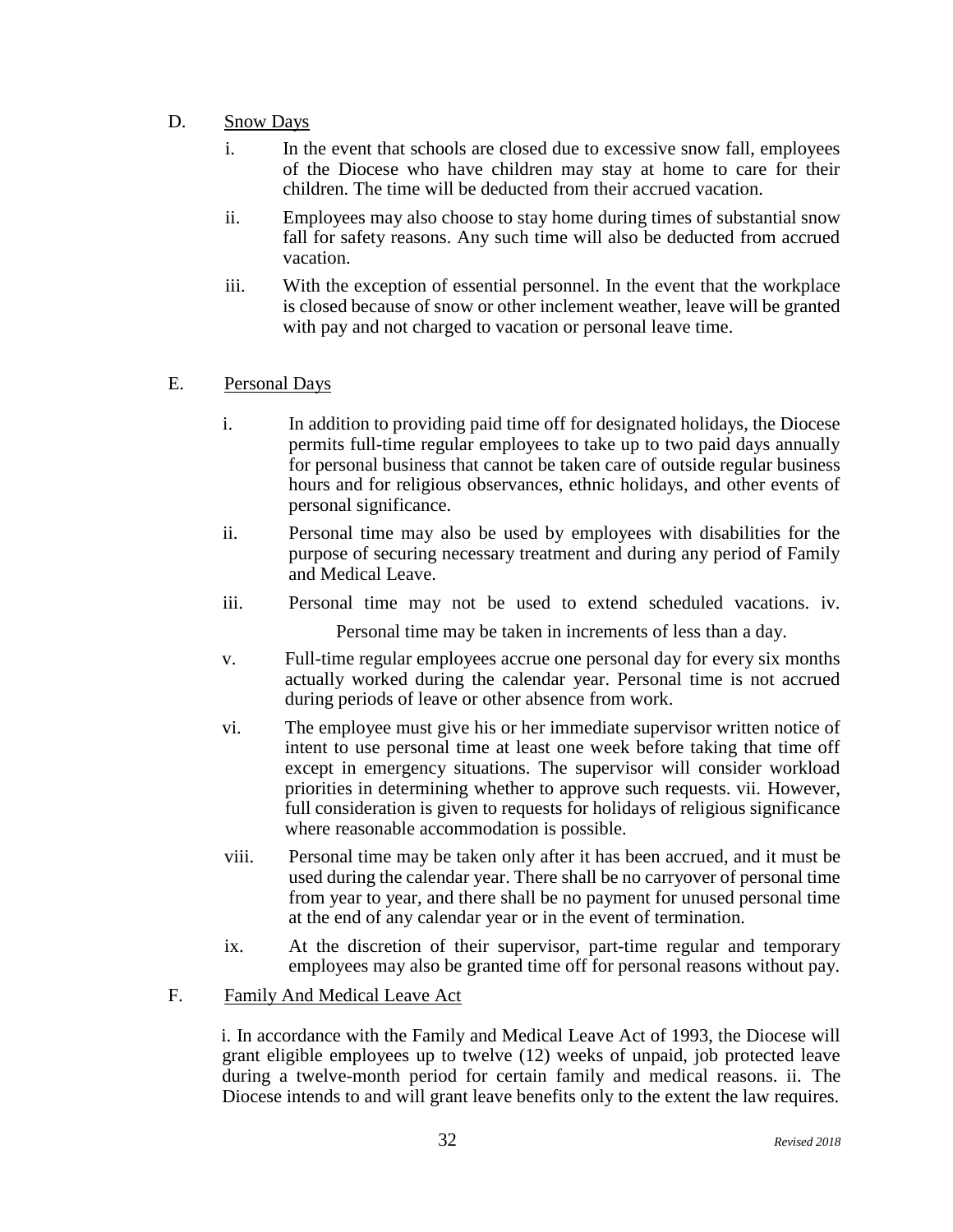- iii. Employees will not accrue any paid vacation or sick time during the leave and cannot obtain other employment while on a leave of absence from the Diocese for family or medical reasons.
- iv. Acceptance of other employment while on leave that is inconsistent with the reason for the leave will be treated as a voluntary resignation from employment with the Diocese.
- v. To be eligible for Family and Medical Leave Act benefit, an employee must: 1. Have been employed by the Diocese for at least 12 months; and
	- 2. Have worked at least 1,250 hours in the previous 12 months.
- vi. The Diocese has intentionally adopted broader rules for eligibility for Family and Medical Leave than provided by law.
- vii. Unless otherwise required by law, the Diocese will use a "rolling" twelvemonth period measured backward from the date an employee begins a leave. This means that the maximum time an employee will be allowed to take Family and Medical Leave is 12 work weeks in a 12-month period measured backward from the date an employee begins a leave.
- viii. An eligible employee may request an unpaid leave for any of the following reasons:
	- 1. For the birth of a child or to care for a child after birth, or after a child is placed with the employee for adoption or foster care within the 12 months following birth or placement; or
	- 2. To care for the employee's spouse, child, or parent, who has a serious health condition; or
	- 3. For the employee's own serious health condition which makes the employee unable to perform his or her job duties.
- ix. Under some circumstances, an employee may take family or medical leave intermittently – which means taking leave in blocks of time, or by reducing the employee's normal weekly or daily work schedule.
- x. An employee may be required to provide the Diocese with advance notice of a leave and/or with medical certification. The employee's leave request may be denied or the leave delayed if these requirements are not met.
	- 1. An employee must provide the Diocese 30 days notice of the need to take leave if the need is known in advance or is foreseeable.
	- 2. If the need is not foreseeable or known in advance, the employee must notify the Diocese as soon as possible in advance. Normally, this should be within two business days of when the employee becomes aware of the need for the leave. Reasonable advance notice is required even in emergencies.
	- 3. The Diocese will require medical certification if an employee requests leave because of the employee's or a family member's serious health condition.
	- 4. The Diocese may also, at its expense, require a second or third medical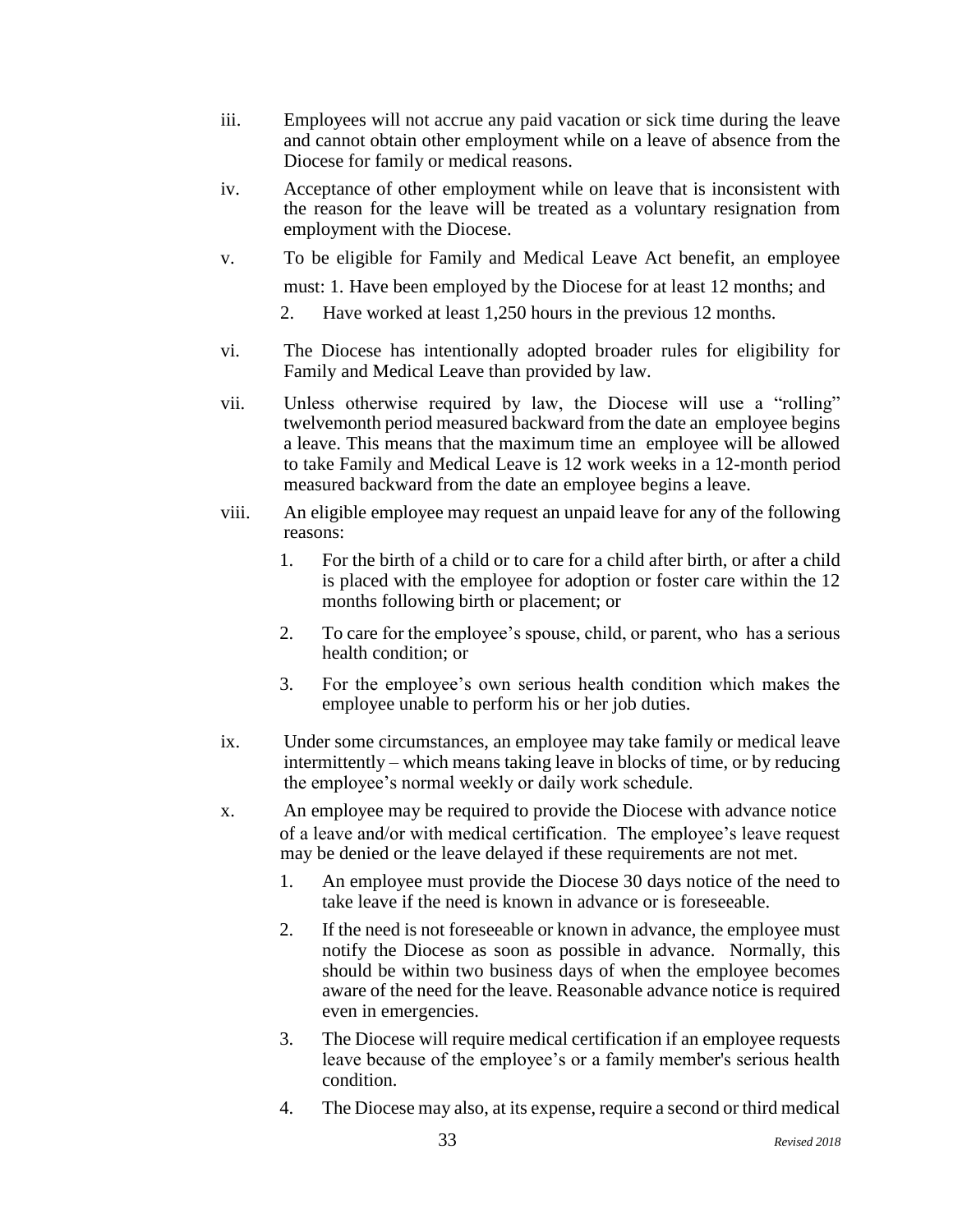opinion regarding the employee's serious health condition at its expense and a fitness for duty to report to work.

- 5. The employee is required by law to cooperate with the Diocese in obtaining any additional medical opinions the Diocese may require.
- xi. If the employee requires a leave because of the employee's own serious health condition, before reporting to work at the end of the leave, the employee must obtain certification from his or her health care provider that the employee is capable of returning to work and performing the essential functions of his or her position, with or without reasonable accommodation. The Diocese will make reasonable accommodation for any disability you may have in accordance with applicable laws.
- xii. The Diocese may require periodic recertification and periodic reports from the employee during the duration of the leave.
- xiii. The Diocese will continue its contributions for an employee's health care coverage for the duration of the leave. The employee must continue to make any premium payments for health care coverage for the employee or the employee's dependents that the employee is normally required to make, if the employee wants the coverage to continue during the leave.
- xiv. Employees will normally be restored to their original or equivalent position with equivalent pay, benefits, and other terms and conditions of employment when they return from leave.
	- 1. However, an employee has no greater right to reinstatement than if the employee had been continuously employed rather than on leave.
	- 2. For example, if the employee's job position has been eliminated during the leave, the employee is not entitled to reinstatement.
- xv. Key employees may be subject to reinstatement limitations in some circumstances. Key employees will be notified of the possible limitations on reinstatement at the time they request a leave.
- xvi. An employee's use of leave allowed by this policy will not result in the loss of any employment benefit that accrued prior to the start of the employee's leave.
	- 1. An employee will be required to use all accrued, unused sick, vacation, and personal days during the period of any Family and Medical Leave. Once such accrued benefits are exhausted, the balance of your leave will be without pay, unless you are eligible for short-term disability benefits in accordance with the terms of your policy.
	- 2. All Diocesan benefits that operate on an accrual basis (e.g., vacation, sick, and personal days) will cease to accrue during any period of unpaid leave.
	- 3. The use of paid leave will not extend the length of a Family and Medical Leave.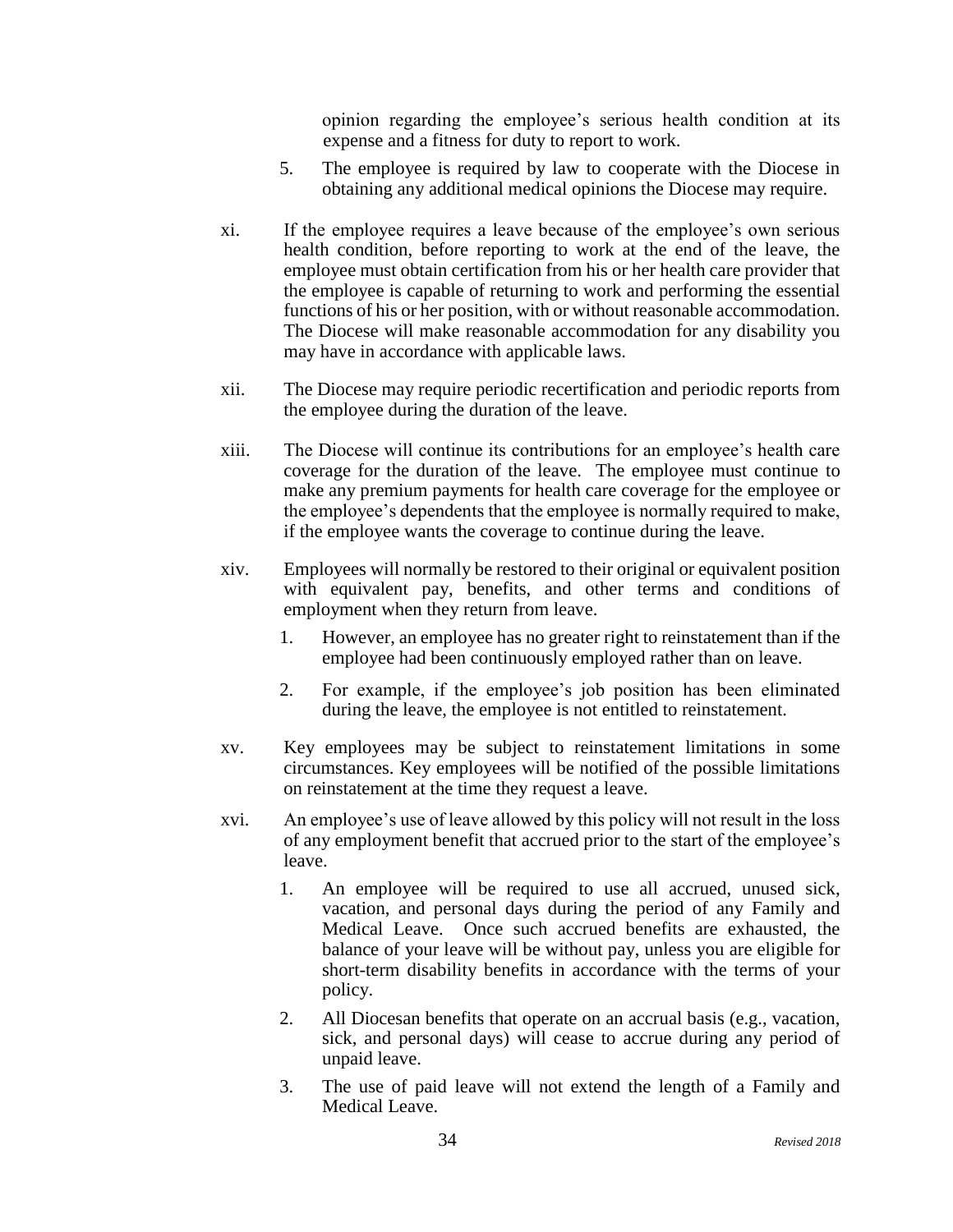- xvii. If the employee has not contacted his or her supervisor by the end of a scheduled leave, the Diocese will assume that the employee does not plan to return to work and has terminated his or her employment with the Diocese. If an employee is unwilling or unable to return to work at the conclusion of a scheduled leave, his or her employment may be terminated. xviii. If an employee chooses not to return to work from a leave allowed by this policy, the employee will be required to repay to the Diocese the premium amounts paid by the Diocese on the employee's behalf during the leave, unless the employee fails to return to work because of circumstances beyond the employee's control.
- xix. It is unlawful for any supervisor to:
	- 1. Interfere with, restrain, or deny the exercise of any right provided under the Family and Medical Leave Act.;
	- 2. Discharge or discriminate against any person for opposing any practice made unlawful by the Family and Medical Leave Act or for involvement in any proceeding under or relating to the Family and Medical Leave Act.
- xx. An employee hired as a temporary replacement will be informed at the time of hire that he or she may be displaced when the individual on leave under the Family and Medical Leave Act returns to work.
- xxi. The Family and Medical Leave Act policy of the Diocese does not alter the at-will relationship between the employee and the Diocese.

# G. Other Paid And Unpaid Leaves Of Absence

- i. Bereavement And Funeral Leave
	- Up to a maximum of three (3) working days leave with pay can be granted in the discretion of the immediate supervisor for an employee to attend the funeral of a family member not requiring overnight travel.
	- Up to a maximum of five (5) working days leave with pay can be granted in the discretion of the immediate supervisor for an employee to attend the funeral of a family member requiring overnight travel.
		- 1. The term "family member" is defined to include:
			- 1.1 A member of the employee's immediate family, including spouse, children, parents, grandparents, brothers and sisters, nieces and nephews.
			- 1.2 An employee's legal ward.
			- 1.3 An employee's mother-in-law, father-in-law, brother-inlaw, sister-in-law, nieces- and nephews-in-law.
- ii. The immediate supervisor may also, in his or her sole discretion, grant paid time off to an employee for the purpose of attending a funeral of someone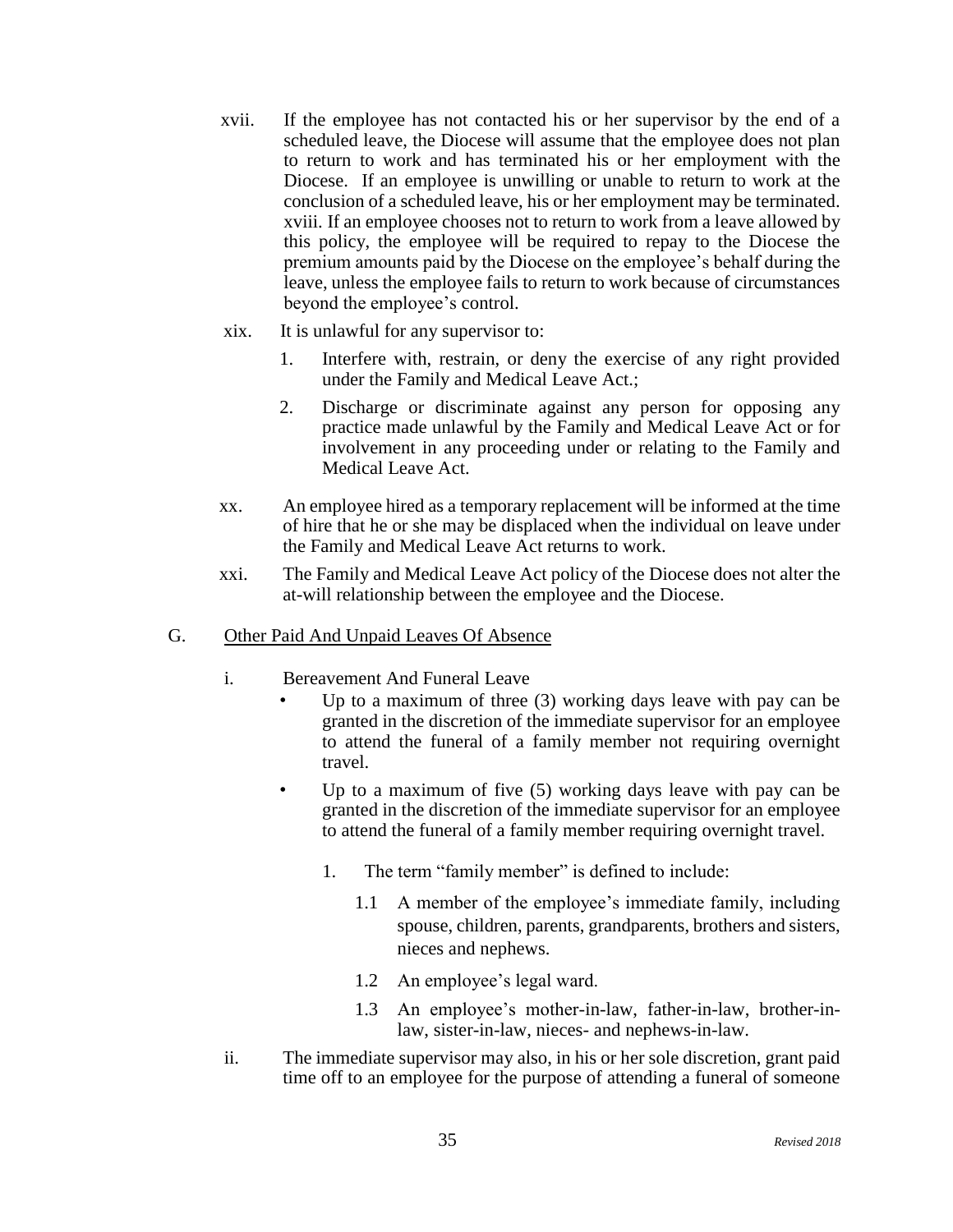other than a family member. This is limited to one-half day under normal circumstances but may, in exceptional situations, be a full day.

- iii. Jury Duty and Witness Leave
	- 1. A leave of absence will be granted to an employee who is required to serve as a juror or to appear as a witness in a court case in which the employee is not a party.
	- 2. Non-exempt full-time and part-time employees who have completed their 90-day introductory periods will receive full pay for their time of service as a juror or witness, minus the compensation paid by the court or the parties to the court case for their service.
	- 3. Part-time employees will be required to reimburse the Diocese only for that portion of the compensation paid for service during their regularly scheduled hours of work.
	- 4. Exempt employees will be paid their normal salaries, minus the compensation paid by the court or parties for their service, during any workweek in which they appear as a witness or juror and also perform services for the Diocese, regardless of the amount of time spent performing those services.
	- 5. An employee is expected to report to work for all or part of the day that is not occupied by jury or witness duty, not to exceed the employee's normal workday.
	- 6. To qualify for jury or witness duty leave, the employee must notify his or her immediate supervisor of the need for such leave as soon as a notice or summons from the court or a subpoena is received. In addition, proof of service must be submitted to the supervisor when the period of jury or witness duty is completed together with a statement from the court or the parties to the action of monies received.
	- 7. The Diocese reserves the right to take any appropriate legal steps to request the Court to excuse an employee from jury duty based upon its need for the services of an employee at a particular time.
- iv. Military Leave
	- 1. Leave without pay is provided to an employee who enters military service of the Armed Forces of the United States or are called up from the Armed Forces Reserves.
	- 2. Such employees are granted reemployment rights and retain full seniority benefits for all prior service upon reemployment in accordance with the Uniformed Services Employment and Reemployment Rights Act.
	- 3. The employee must bring his or her military service orders to the Personnel Office for review prior to the commencement of military leave.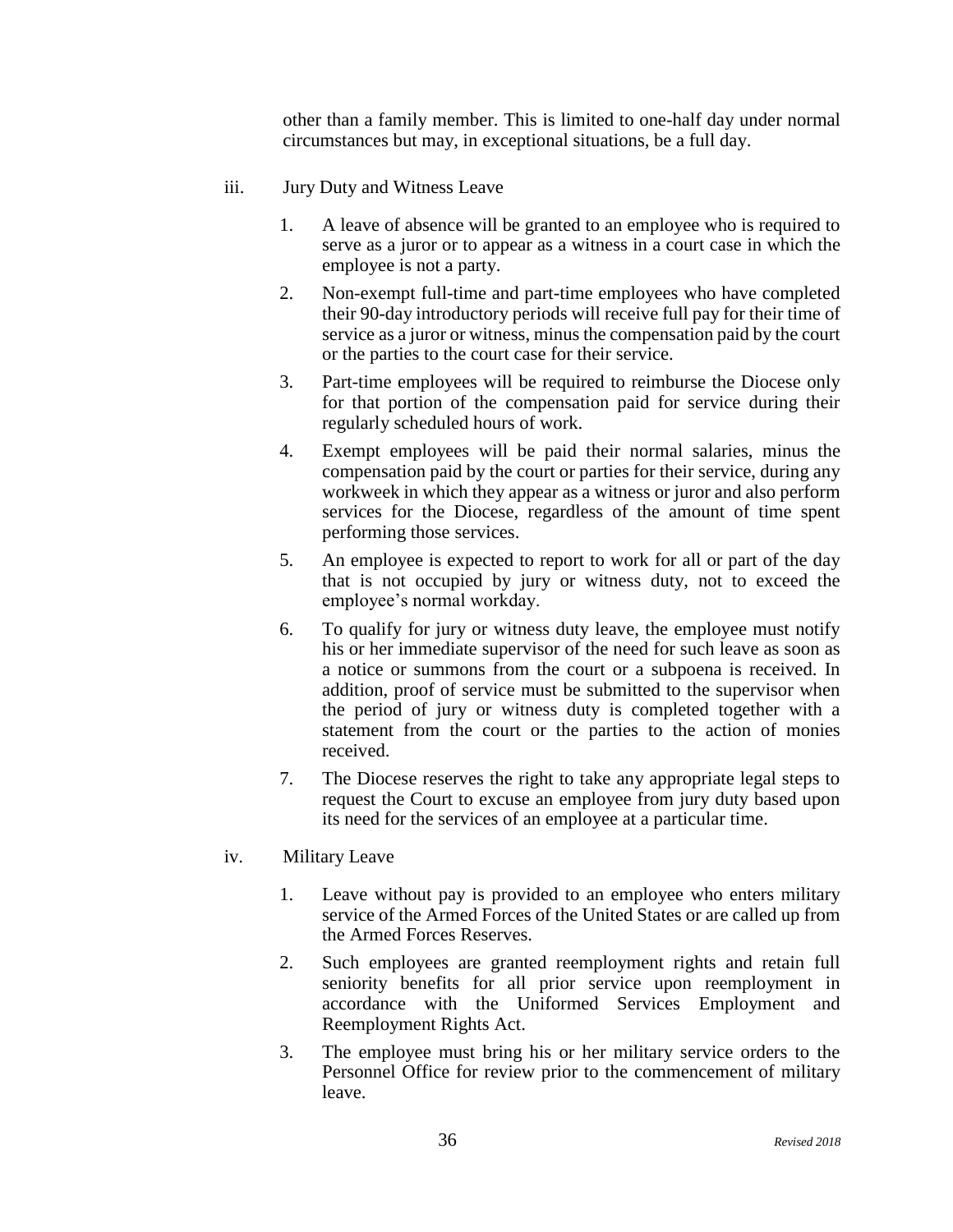- 4. Members of the Armed Forces Reserves or the National Guard receive the difference in pay between the salary received from the military and their regular pay from the Diocese for the time spent in annual training.
- 5. To qualify for the military pay differential you must present a statement from your branch of the service indicating the rate and total amount of wages paid for the training period.
- 6. Military training time will not be considered vacation time except at the option of the employee.
- 7. An employee who chooses to use accrued vacation time while away for military training will receive vacation pay, in addition to the military pay differential.
- v. Unpaid Leaves Of Absence
	- 1. Short-Term
		- a. The Diocese may, in its sole discretion, grant a regular full- time or part-time employee an unpaid short-term leave of absence for a maximum of 30 calendar days for important personal reasons.
		- b. The employee must submit a written request which must be approved by the employee's immediate supervisor.
		- c. The employee on a short-term leave of absence under this policy does not receive salary or hourly compensation, does not accumulate length of service, does not accrue vacation time or sick leave, and does not receive benefits except that insurance coverages provided by the Diocese will be continued as long as the employee pays his or her portion of any premiums.
		- d. After a short-term leave under this policy, the employee will return to the same or equivalent job.
		- e. The employee may not obtain other employment while on a leave of absence under this policy.
		- f. Acceptance of other employment will be treated as a resignation from employment with the Diocese.
		- g. Self-employment is deemed other employment for purposes of this policy.

#### vi. Extended

- 1. The Diocese may, in its sole discretion, grant a regular full-time or part-time employee with a minimum of one year of employment with the Diocese an unpaid extended leave of absence for important personal reasons.
- 2. A written request for an unpaid extended leave of absence must be submitted to the pastor, parish life administrator or principal or to the Chancellor at least thirty (30) days prior to the commencement of the leave.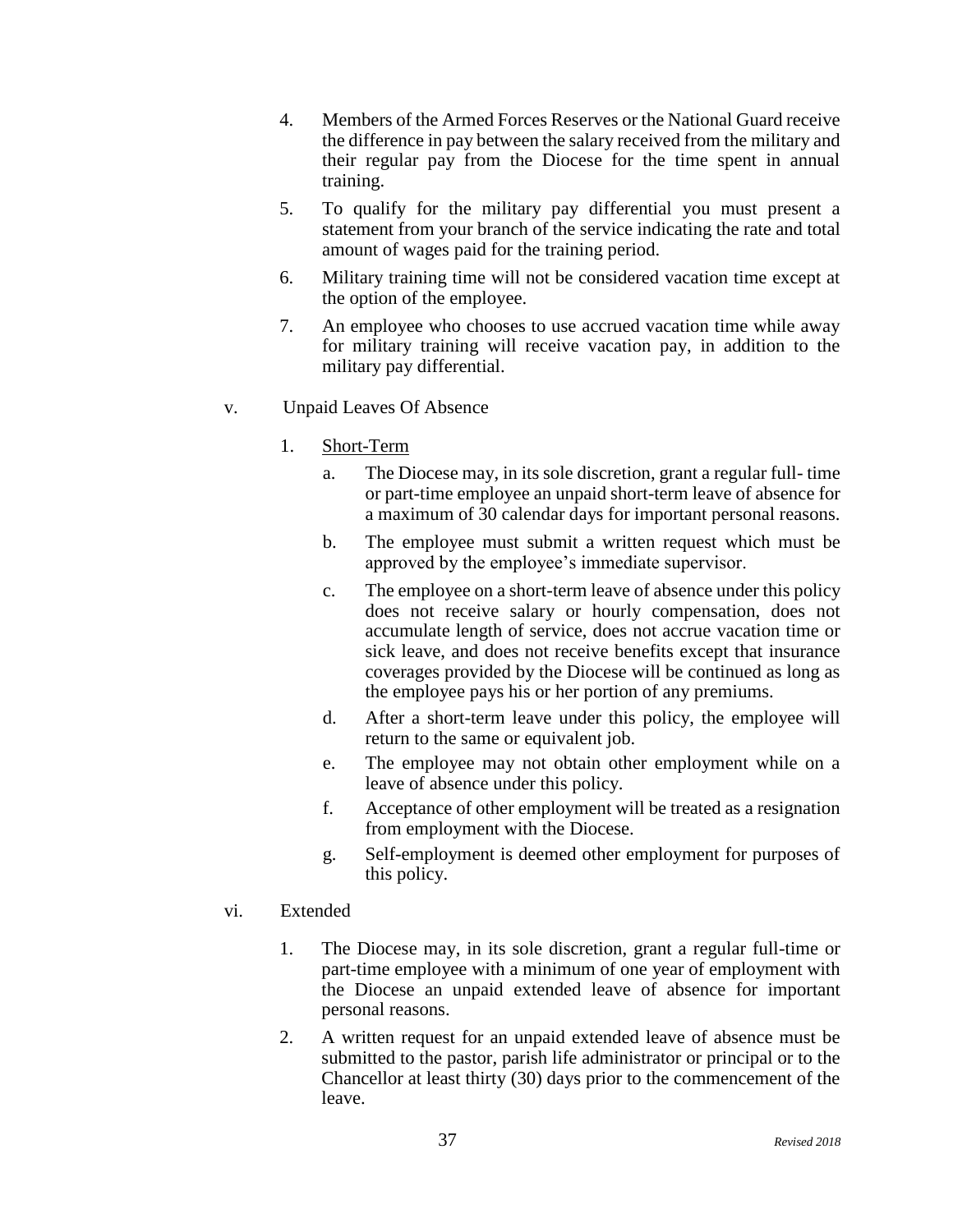- 3. An extended leave may be approved for up to twelve months. An additional extension of up to six months may be granted upon receipt of a written request from the employee.
- 4. An employee will not be covered by employer-paid group health insurance during an extended leave of absence without pay unless COBRA coverage is elected. Monthly premiums must be paid by the employee.
- 5. There is no job return provision for an unpaid extended leave of absence under this policy. An employee who wants to return to employment with the Diocese at the end of an unpaid extended leave of absence must apply for such employment at least 30 days before the leave expires. If the employee is not placed in a job by the end of the leave, his or her employment will be terminated
- 6. The employee may not obtain other employment while on a leave of absence under this policy.
- 7. Acceptance of other employment will be treated as a resignation from employment with the Diocese.
- 8. Self-employment is deemed other employment for purposes of this policy.

# **XI. BENEFITS**

# A. Medical/Dental Coverage

- i. Medical and dental benefits for lay employees are provided by the Diocese for full time regular employees (who work at least 30 hours per week and 1560 hours or more per year).
- ii. Dependent medical benefits are available at employee's expense. iii.

Coverage is effective the first day of the month following

employment.

- iv. You should consult the Summary Plan Descriptions for more complete information about eligibility and the details of the Diocesan medical and dental insurance plans.
	- 1. Copies of the Plan Documents and the Summary Plan Descriptions are available from the Diocesan Payroll Office.
	- 2. The Plan Documents are controlling.
- B. Health Insurance Continuation
	- i. If you resign or are terminated from employment with the Diocese or if your work hours are reduced, and if this event makes you or your dependents no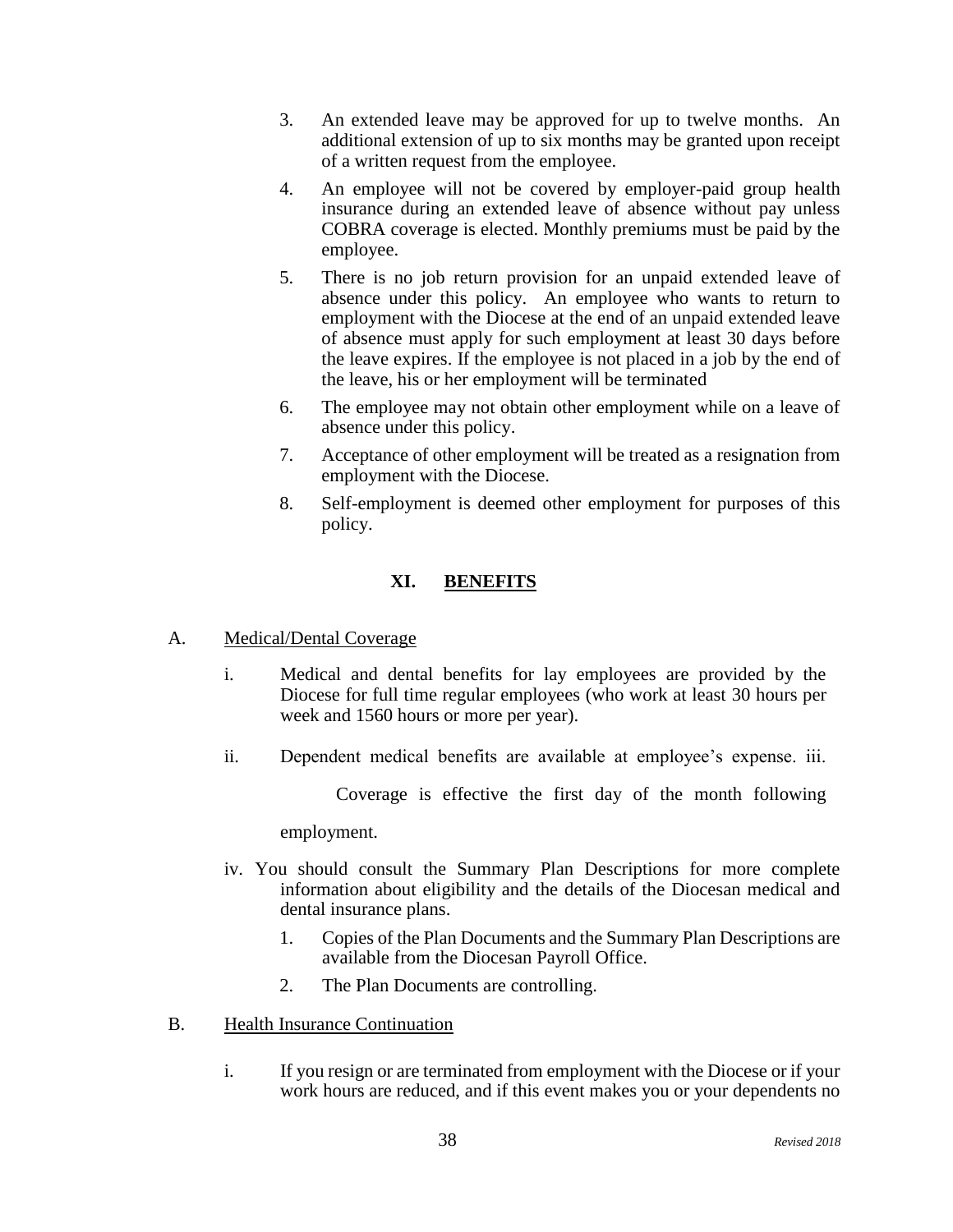longer eligible to participate in one of our group health insurance plans, you and your eligible dependents may have the right to continue to participate for up to eighteen months at your (or your dependents') expense.

- ii. If you are determined to be disabled under the Social Security Act at the time your termination or reduction in hours occurs or within 60 days of these events, you may be entitled to continuation coverage for up to twenty-nine months.
- iii. If you make this election for continuation coverage, you have the right to convert this coverage to an individual policy with our insurance carriers at the end of the continuation period. Continuation coverage may end, however, if any of the following events occur:
	- 1. failure to make timely payments of all premiums;
	- 2. assumption of coverage under another group health plan, which does not exclude or limit coverage provided to you on account of a preexisting medical condition unless the preexisting condition does not apply due to the Health Insurance Portability and Accountability Act; or
	- 3. termination by the Diocese of its group health plans. If you enroll for Medicare, you will no longer be eligible for continued coverage, but, as noted earlier in this statement, your spouse and dependent children may be entitled to extend their continuation coverage.
- iv. For further details regarding continuing or converting your group health insurance benefits, please contact the Diocesan Payroll Office.

# C. Life Insurance

- i. The Diocese provides \$10,000 of term life insurance for all employees who work over thirty (30) hours per week.
- ii. Coverage is effective the first day of the month following employment. iii. For additional information, contact the Diocesan Payroll Office.
- D. Short-Term Disability Coverage

i. The Diocese also makes available voluntary short-term disability policies for its employees. ii. Premiums vary depending on the policy selected. Pre-tax payroll deduction is available.

- iii. For additional information, please contact the Diocesan Payroll Office.
- E. Long-Term Disability Coverage
	- i. The Diocese offers full-time employees Long-Term Disability after one year of employment.
	- ii. For additional information, contact the Diocesan Payroll Office.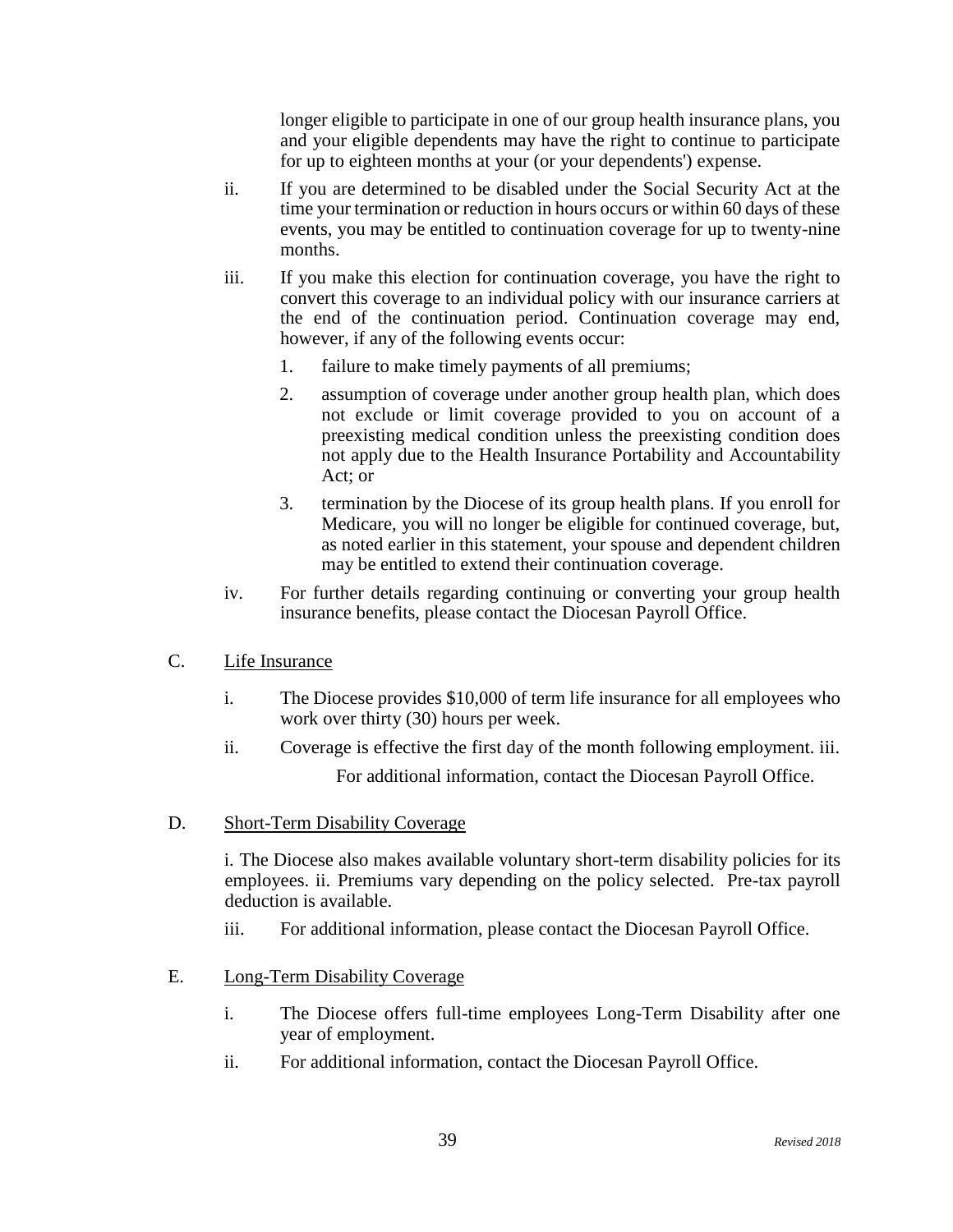- F. Cancer and Intensive Care Insurance
	- i. The Diocese also makes available voluntary cancer and intensive care policies for its employees.
	- ii. These policies are supplemental to any major medical policy.
	- iii. Employees must work a minimum of 20 hours per week to qualify. Premiums vary depending on the policy selected.
	- iv. Pre-tax payroll deduction is available.
	- v. For additional information, please contact the Diocesan Payroll Office.
- G. Pension Plan
	- i. The Diocese provides a pension plan for lay employees to help provide financial security at retirement.
	- ii. An employee is eligible for pension on hire date and must work 20 hours or more per week and 1040 hours per year.
	- iii. Employees are vested after five (5) years of employment. Contributions to the plan are employer paid.
	- iv. A detailed plan description is available from the Diocesan Payroll Office.
- H. Worker's Compensation
	- i. All employees and volunteers are covered under Nevada law for job-related illness or injury.
	- ii. Premiums are paid entirely by the Diocese.
	- iii. Job-related illness or injury must be reported immediately to the supervisor and the Diocesan Payroll Office. iv. Benefits will be paid according to Nevada law, as administered by the workers' compensation carrier.

v. Supervisors are responsible for reporting occupational injuries and illnesses to the Payroll Office by completing the proper forms. vi. The workers' compensation carrier requires injured workers to seek medical care from a managed care organization.

- vii. Please contact the Payroll Office for more detail.
- I. Tuition Assistance
	- i. Many entities provide tuition assistance at Diocesan schools for dependents of employees.
	- ii. Contact your local payroll administrator regarding this benefit.
- J. Tax Deferred Annuities
	- i. As an employee of a non-profit institution, tax deferred annuity investment products may be purchased through payroll deduction.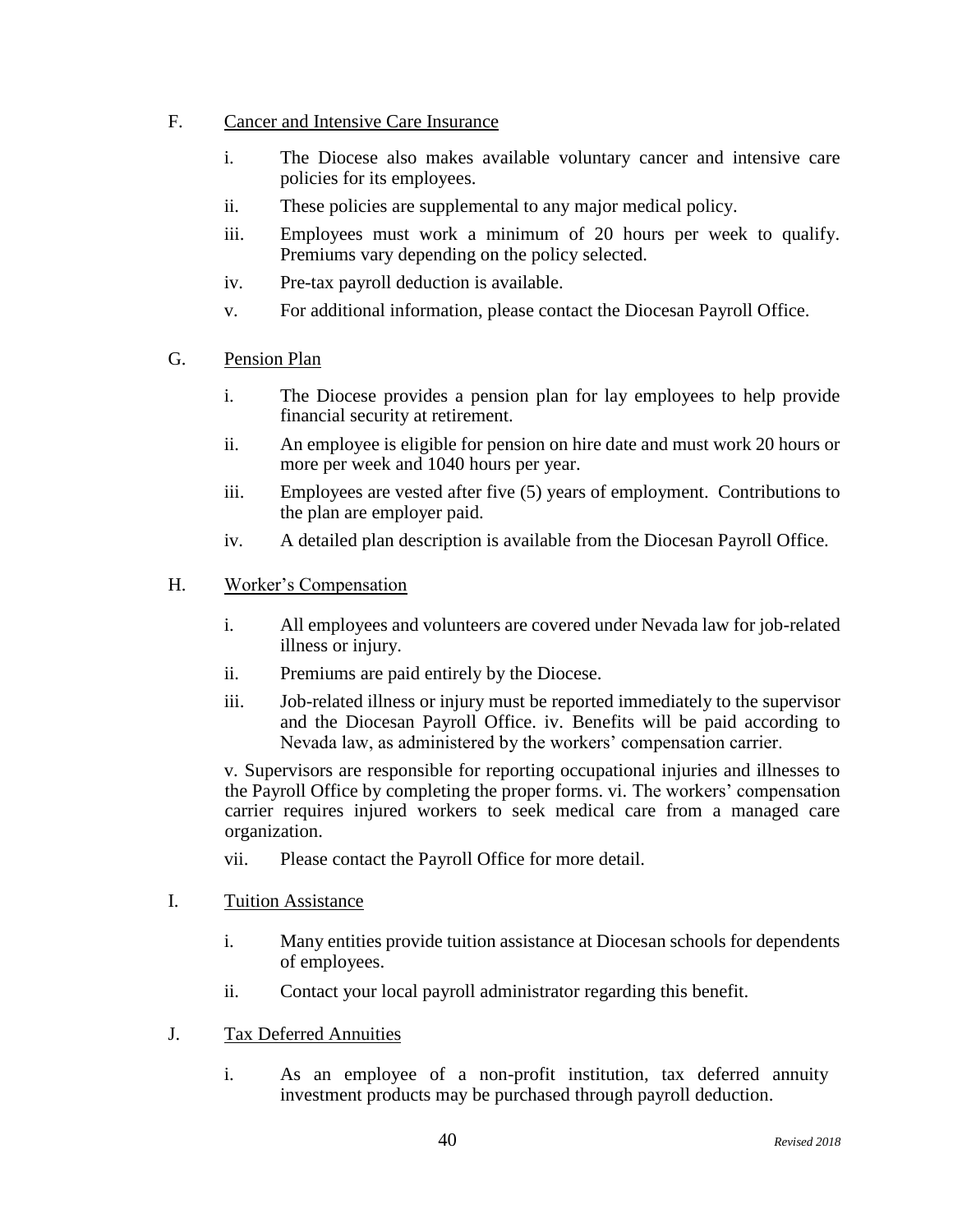ii. Purchase may be made through a provider of the employee's choice. iii. Additional information is available from the Diocesan Payroll Office.

K. Costco Membership

i. All employees are eligible to obtain a group membership card for Costco Wholesale. Present a recent payroll stub at the membership counter to purchase a membership. Fee information is available from Costco.

# **XII. LEAVING EMPLOYMENT WITH THE DIOCESE**

- A. Voluntary Resignation
	- i. If you decide to leave your employment with the Diocese, the Diocese asks that you give at least two weeks written notice so that the Diocese has the time and opportunity to make the necessary adjustments in its operations. That notice should be provided to the employee's immediate supervisor. Your supervisor may ask that you leave your employment on the day that you give notice.
	- ii. An employee's absence for three consecutive work days without notification to the employee's supervisor is deemed a resignation.
- B. Layoff
	- i. An employee is "laid off" if he or she is removed from employment with the Diocese for operational reasons.
		- 1. A layoff can be temporary or permanent.
		- 2. If a layoff takes place, the Diocese in its sole discretion will determine who is to be laid off.
		- 3. In determining who is to be laid off, the Diocese may but is not required to take into account service time with the Diocese
		- 4. An employee who has been laid off can be rehired when operational considerations make that reasonable or appropriate.
		- 5. The Diocese has no obligation to recall or rehire an employee who has been laid off.
- C. Dismissal
	- i. Employment with the Diocese is "at-will" and may be terminated by the Diocese at any time, with or without notice, for any reason not prohibited by law or for no reason at all. As a practical matter, most dismissals are the result of the employee's performance problems or the violation of Diocesan rules, policies, practices or procedures.
	- ii. The Diocese as a non-profit organization does not participate in either the State of Nevada or the Federal unemployment system. As a result,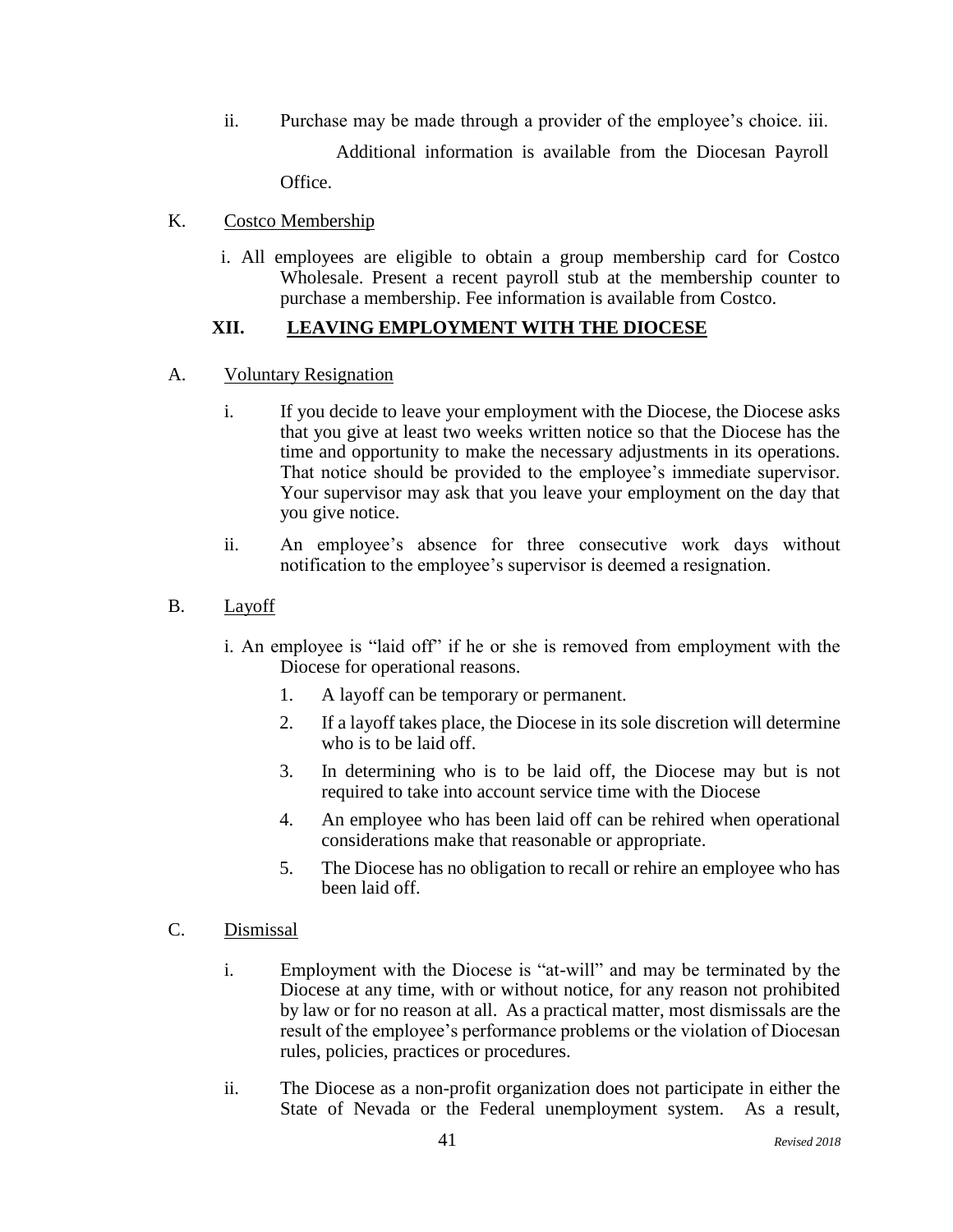employees who leave employment with the Diocese are not eligible for unemployment compensation.

- iii. The Diocese provides severance pay to employees who have been terminated involuntarily as a result of a lay-off or reduction in force as follows:
	- 1. Employees who have been employed for a minimum of one (1) year and less than three (3) years on a part-time or full-time basis shall receive the equivalent of two weeks salary as severance.
	- 2. Individuals who have been employed for three (3) years or more but less than ten (10) years will receive three (3) weeks of severance.
	- 3. An employee with ten (10) years or more of service will be paid four (4) weeks of severance.
	- 4. If any additional severance pay is offered to such an employee, the employee will be required to sign a standard release provided by the Diocese.

#### D. Compensation At Termination

- i. Upon separation from employment with the Diocese, voluntarily or involuntarily, an employee will be paid in accordance with the Nevada statutes any wages or other compensation earned but unpaid at the time of separation.
- ii. Upon separation, an employee will also be paid for any accrued vacation.
- iii. Employees are not paid for either accrued personal days or accrued sick leave upon termination.

#### E. Return Of Diocese Property

- i. All Diocese property, including but not limited to, all ID cards or badges, telephone cards, credit cards, and keys, must be returned on or prior to the last day of work.
- F. References
	- i. All requests for reference must be directed to the Diocese Payroll Office.
	- ii. No other manager, supervisor or employee is authorized to release references for current or former employees.
	- iii. The policy of the Diocese as to references for former employees is to disclose only the dates of employment and the title of the last position held.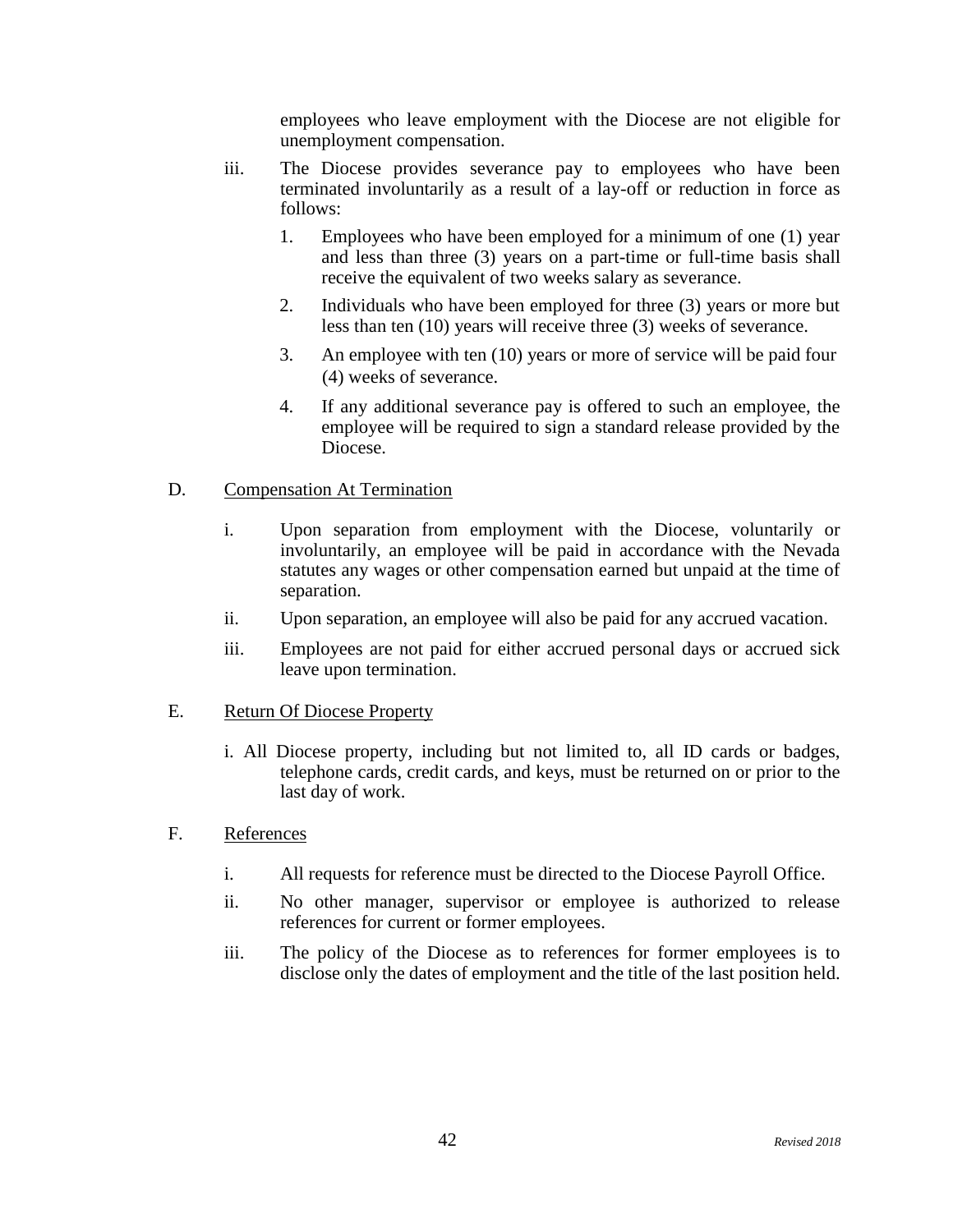# **XIII. EMPLOYEE DISPUTE RESOLUTION POLICY AND PROCEDURE**

#### A. Purpose

- i. The Diocese of Reno is committed to fostering an environment where employees work together effectively. The Diocese values teamwork, open communication, the treatment of all employees with dignity and respect and the early resolution of work-related problems.
- ii. A dispute (or grievance) is a complaint by an employee concerning matters related to the employee's employment with the Diocese. If a situation occurs that an employee reasonably believes is a violation of law or the provisions of this Handbook, the employee must follow the procedure described here for bringing a complaint to the attention of the Diocese.
- iii. Except as otherwise indicated, an employee must complete each level before proceeding to the next level.

#### B. Preliminary Step/Informal Resolution

i. Under normal conditions, a job-related problem, question or concern should be discussed with the immediate supervisor. The simplest, quickest and most satisfactory solution will often be reached at this level. This should be done via a verbal discussion. If the immediate supervisor is the subject of the grievance, the employee may discuss the matter with the next level of supervision. If the matter is not resolved, you may directly proceed to the formal procedure.

# C. Formal Procedure i.

#### Level One

- 1. If informal attempts to resolve the matter are not successful, the employee must submit a complaint in writing to his or her supervisor with a copy to the Chancellor.
- 2. Whenever possible, the employee must submit the written complaint within ten working days of the incident which is the subject of the complaint.
- 3. The grievance must state clearly and concisely all the known facts related to the grievance, including "who, what, where, when and why." It should identify the objections or concerns of the complaining employee, and identify the violation of law, Handbook provision or Diocesan policy that the employee believes has occurred. The grievance should include a remedy that may solve the basis for the grievance. The grievance must be signed and dated. Use the form for this purpose included at the end of this policy titled 'Employee Dispute Resolution Procedure Form."
- 4. The supervisor will acknowledge receipt of the complaint, and will let the employee know who will investigate the complaint and will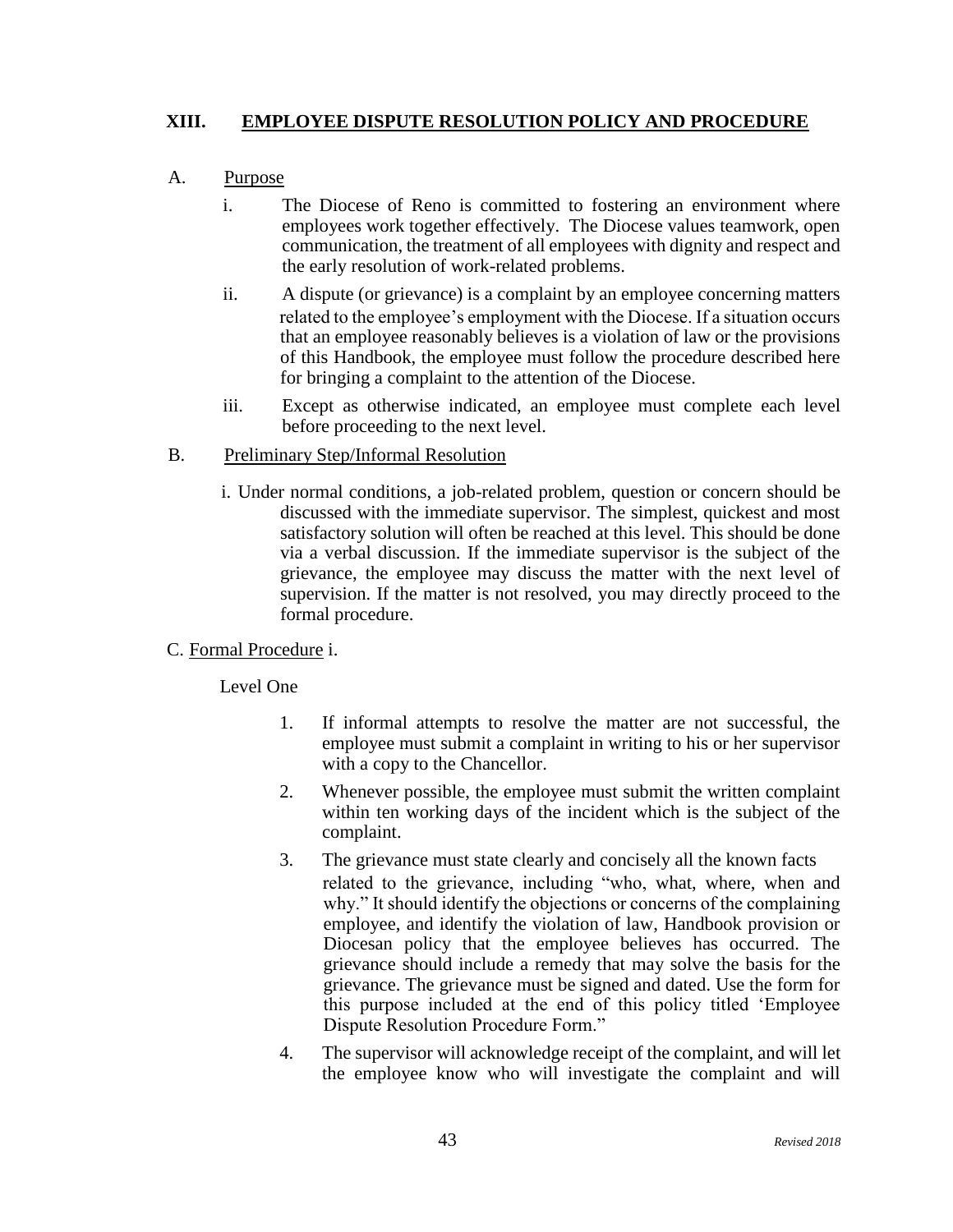respond to the employee within ten working days. If additional time is required, the supervisor will so advise the employee.

- 5. A copy of the supervisor's investigation and written response must be provided to the Chancellor.
- ii. Level Two
	- 1. If the dispute is not resolved in Level One, he or she may submit a written appeal to the next level of supervision, with a copy to the Chancellor. If the supervisor in Level One is the manager of a particular workplace location outside the pastoral center (e.g., the pastor of the parish), the complaining employee who is not satisfied with the resolution at Level One will skip Level Two and proceed to Level Three.
	- 2. A Level Two appeal must be submitted within ten working days of the employee's receipt of the written response in Level One.
	- 3. The supervisor or investigator at the next level of supervision has ten working days to respond to the employee, with a copy to the Chancellor.
- iii. Level Three
	- 1. If the dispute is not resolved in Level Two, the employee may submit a written appeal directly to the Chancellor. A form for this purpose is included in the appendix of this Handbook.
	- 2. That appeal must be submitted within ten working days of the employee's receipt of the response in Level Two.
	- 3. The Chancellor will designate or retain a Human Resource Profession to investigate the matter and to make findings and recommendations. Within ten days of receipt of the findings and recommendations, the Chancellor will send a written response to the Vicar-General.
- iv. This dispute resolution process may be modified as necessary or appropriate under the circumstances, at the discretion of the organization.
	- 1. If it is impractical to complete the steps of the process within the specified time limits, the Chancellor may make appropriate modifications.
	- 2. If the grievance is related to suspension or termination, the employee will proceed directly to Level Three.
	- 3. In any grievance involving complaints against the Chancellor, the CFO will be copied on all correspondence in Levels One, Two and Three, instead of the Chancellor. Further, the CFO will designate a Human Resource Profession to investigate and respond to the grievance against the Chancellor.
- v. The Diocese will not tolerate any form of retaliation against employees availing themselves of this procedure. Nonetheless, the procedure should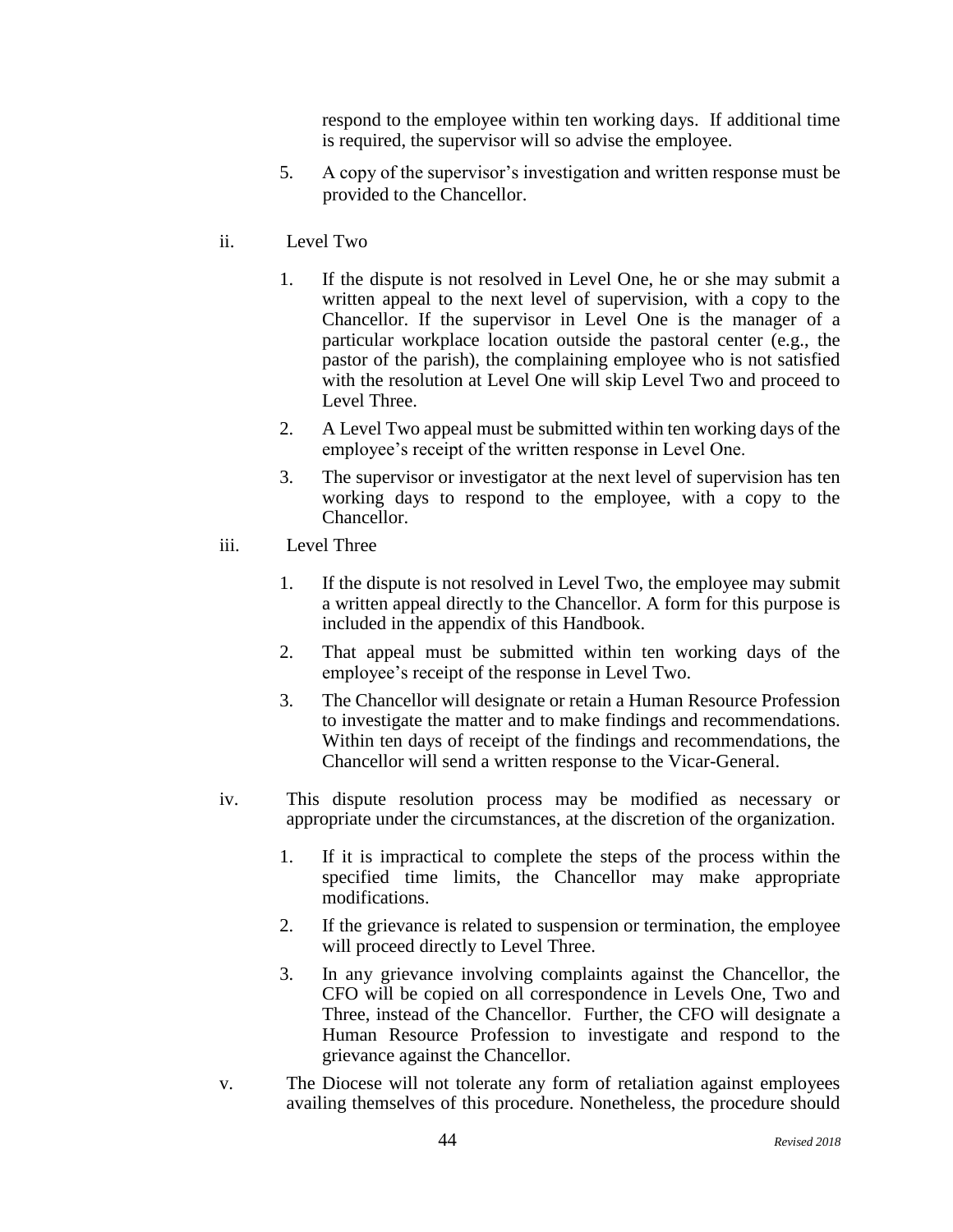not be construed as preventing, limiting, or delaying the Diocese's Human Resource Profession from taking disciplinary action against any individual, up to and including an unpaid suspension or termination, in circumstances where the Diocese deems disciplinary action appropriate.

- vi. Disputes subject to this dispute resolution process are limited to claims that employment policies, practices or procedures of the Diocese have been violated, that federal or state employment laws have been violated, or that an employee has been treated unfairly.
	- 1. Disputes over Church doctrine, internal religious matters, or church laws not related to the employment relationship are not subject to this dispute resolution process.
	- 2. This dispute resolution process does not apply to claims for worker's compensation benefits but does apply to any claims of retaliation for bringing worker's compensation claims.
	- 3. This dispute resolution process does not apply to issues arising under any benefit plan subject to federal ERISA statutes.
- vii. This dispute resolution process does not lengthen or alter in any manner the statutes of limitations which govern the claims of employees or the Diocese under the law. Nothing contained in this dispute resolution process alters, amends or changes the at-will status of any employee employed atwill.

# **XIV. CONCLUSION**

Many of the employment policies, practices and procedures of the Diocese have been discussed only briefly in this Handbook. If you have any questions or want more information, contact your supervisor. The Chancellor will also be happy to help you with questions or problems.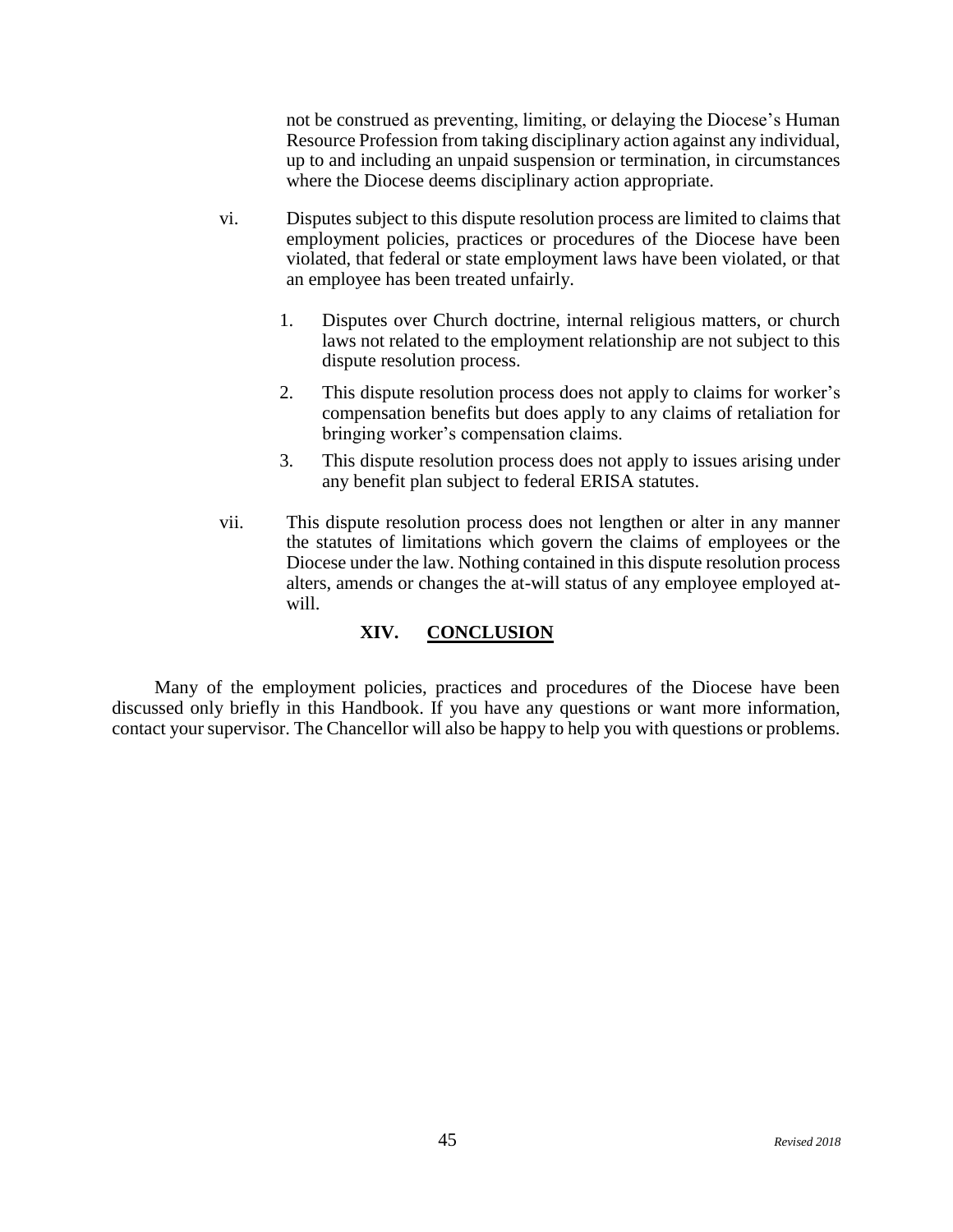# **ACKNOWLEDGMENT AND AGREEMENT**

I have received and read a copy of the Handbook for lay employees of the Diocese of Reno and I understand that it sets forth in summary form the general terms and conditions of my employment with the Diocese as well as the duties, responsibilities and obligations of that employment. In consideration of my continued "at-will" employment by the Diocese, I will comply with the Handbook and with all of the policies, procedures and practices of the Diocese.

I understand that the information in the Diocese handbook represents guidelines only and that, with the exception of the "at-will" provision, the Diocese reserves the right to modify this handbook or amend or terminate any policies, procedures, or employee benefit programs whether or not described in this Handbook at any time, or to require and/or increase contributions toward these benefit programs. I understand that I am responsible for reading the Handbook, familiarizing myself with its contents, and adhering to all of the policies and procedures of the Diocese, whether set forth in this Handbook or elsewhere.

**I understand that this Handbook is not a contract of employment, express or implied, between me and the Diocese and that I should not view it as such, or as a guarantee of employment for any specific length of time.** I acknowledge and understand that, in the absence of written contract for a specified term of employment, my employment with the Diocese is "atwill" which means that I may quit at any time, with or without notice and with or without cause, and I may be terminated by the Diocese at any time, with or without notice and with or without cause.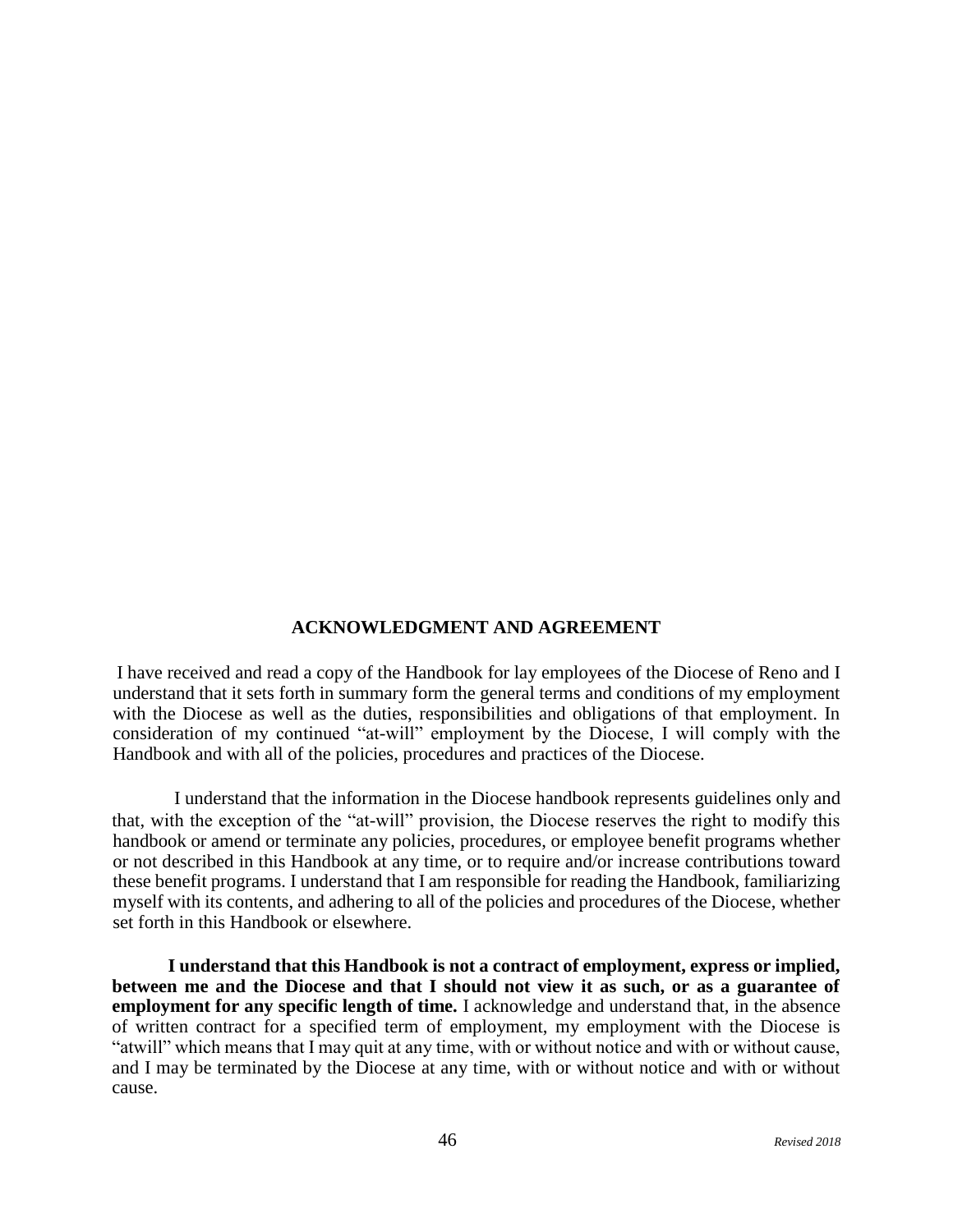I understand that this Handbook contains a provision that requires me to submit certain employment-related disputes to binding arbitration (see Section VIII (2) (e)). I have read that provision carefully and understand its contents. I also understand that no provision in this Handbook or elsewhere is intended to constitute a waiver of the right of the Diocese to compel arbitration of such employment disputes.

If I have any question about the Handbook or Diocese policies, practices or procedures, I will contact my supervisor or the Diocese Personnel Office. I acknowledge that no supervisor, manager, or other representative of the Diocese has the authority to bind the Diocese legally with respect to any oral promises, commitments, or statements of any kind regarding Diocese policies, procedures, or any other issues.

 $\overline{\phantom{a}}$  , and the contract of the contract of the contract of the contract of the contract of the contract of the contract of the contract of the contract of the contract of the contract of the contract of the contrac

 $\overline{\phantom{a}}$  , and the contract of the contract of the contract of the contract of the contract of the contract of the contract of the contract of the contract of the contract of the contract of the contract of the contrac

 $\overline{\phantom{a}}$  , and the contract of the contract of the contract of the contract of the contract of the contract of the contract of the contract of the contract of the contract of the contract of the contract of the contrac

Name of Employee *(Please Print)* Name of Management Witness *(Please Print)* 

Employee's Signature Signature Signature of Witness

Date Date Date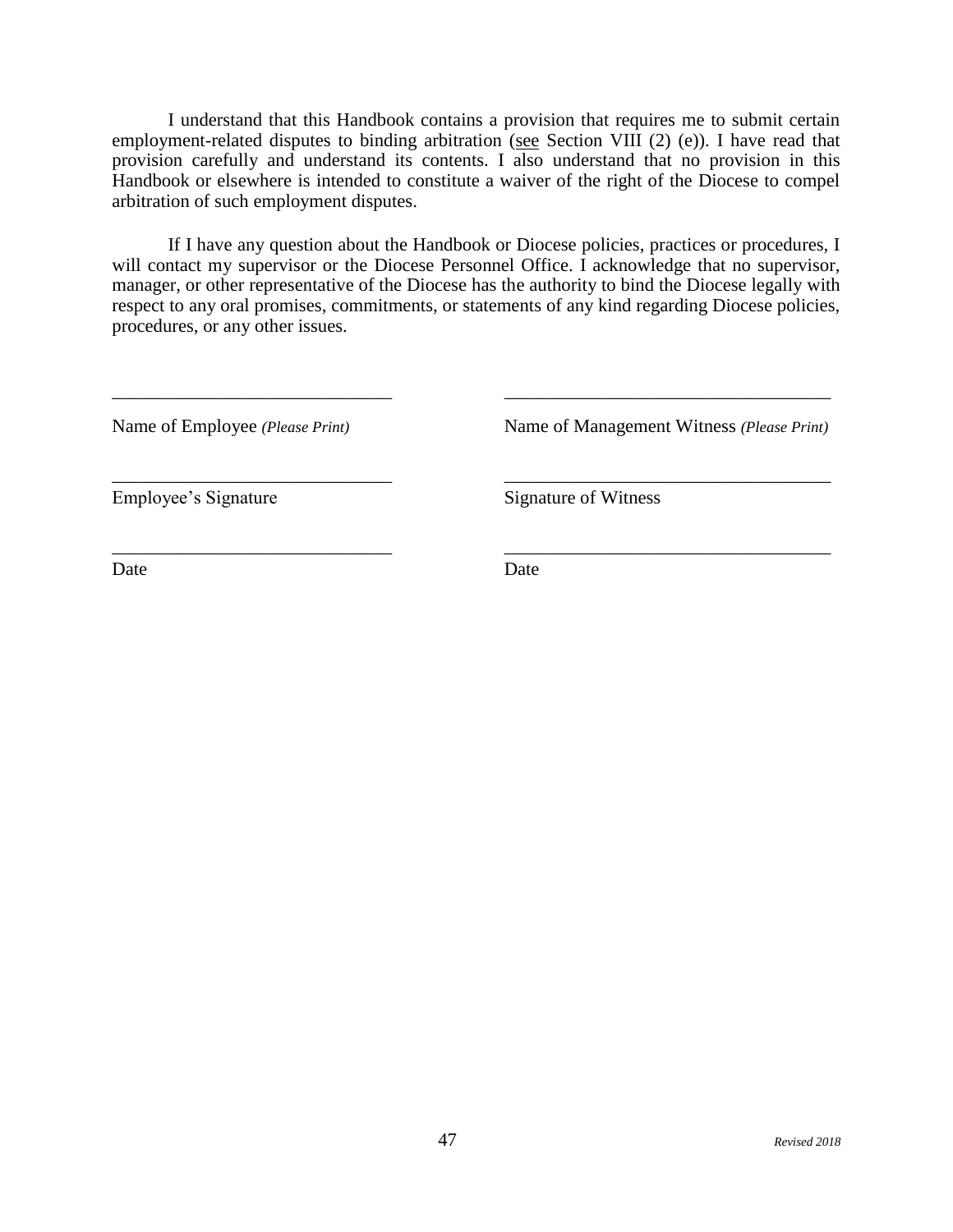# **EMPLOYEE ACKNOWLEDGMENT OF ELECTRONIC AND TELEPHONIC COMMUNICATIONS POLICY**

I understand that all electronic communication systems and all information transmitted by, received from, or stored in these systems are the property of the Diocese. I also understand that these systems, including the internet, are to be used solely for job-related purposes and not for personal purposes, and that I have no expectation of privacy in connection with the use of this equipment or with the transmission, receipt, or storage of information in this equipment.

I acknowledge and consent to Diocesan monitoring my use of this equipment at any time at its discretion. Such monitoring may include printing and reading all e-mail entering, leaving, or stored in these systems as well as listening to my voice-mail messages in the ordinary course of business.

I acknowledge that I have received, read, understand, and agree to abide by the terms of the complete Electronic and Telephonic Communications Policy contained in the Lay Employee Handbook.

 $\overline{\phantom{a}}$  , and the contract of the contract of the contract of the contract of the contract of the contract of the contract of the contract of the contract of the contract of the contract of the contract of the contrac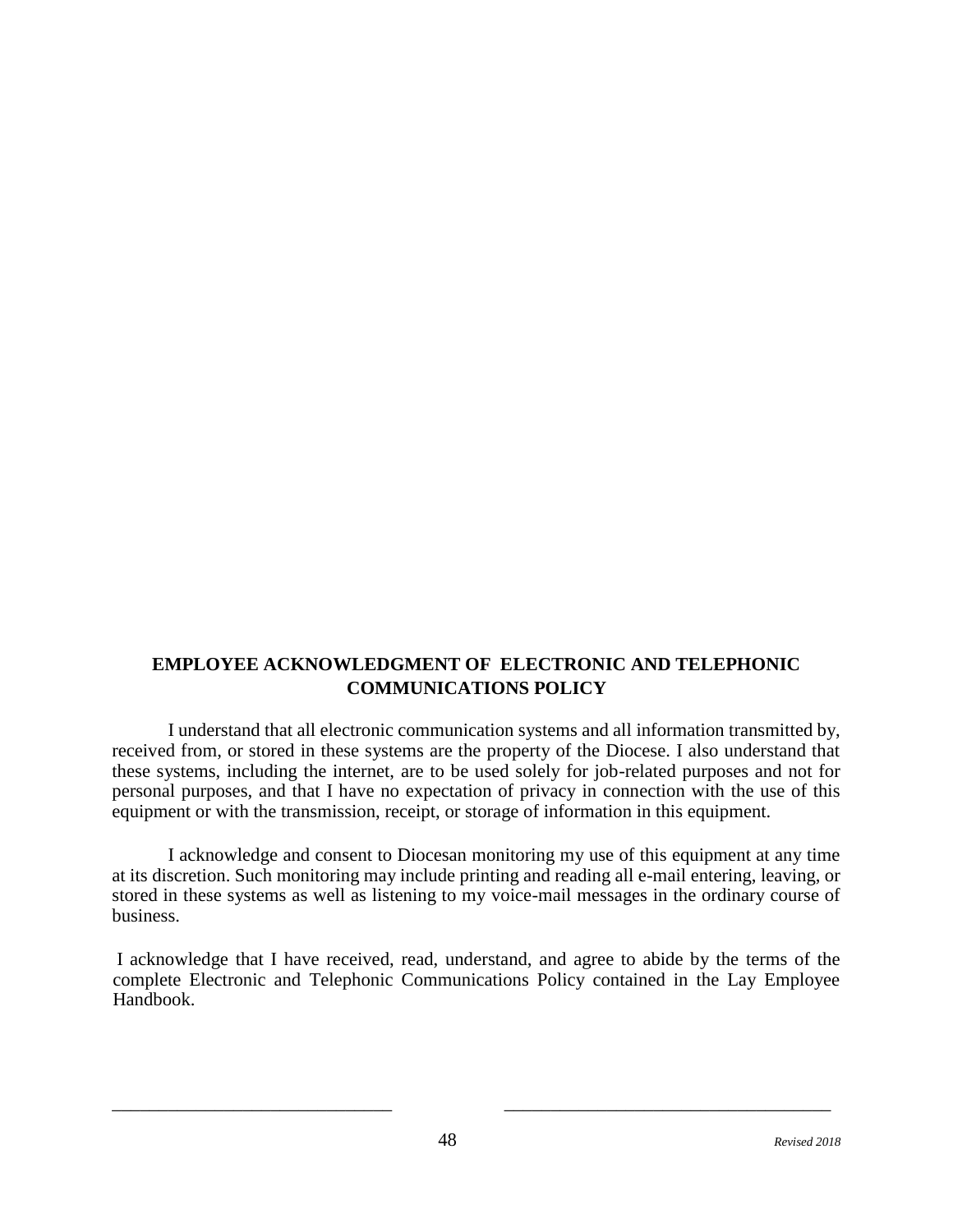Name of Employee *(Please Print)* Name of Management Witness *(Please Print)* 

Employee's Signature Signature Signature of Witness

Date Date Date

 $\overline{\phantom{a}}$  , and the contract of the contract of the contract of the contract of the contract of the contract of the contract of the contract of the contract of the contract of the contract of the contract of the contrac

 $\overline{\phantom{a}}$  , and the contract of the contract of the contract of the contract of the contract of the contract of the contract of the contract of the contract of the contract of the contract of the contract of the contrac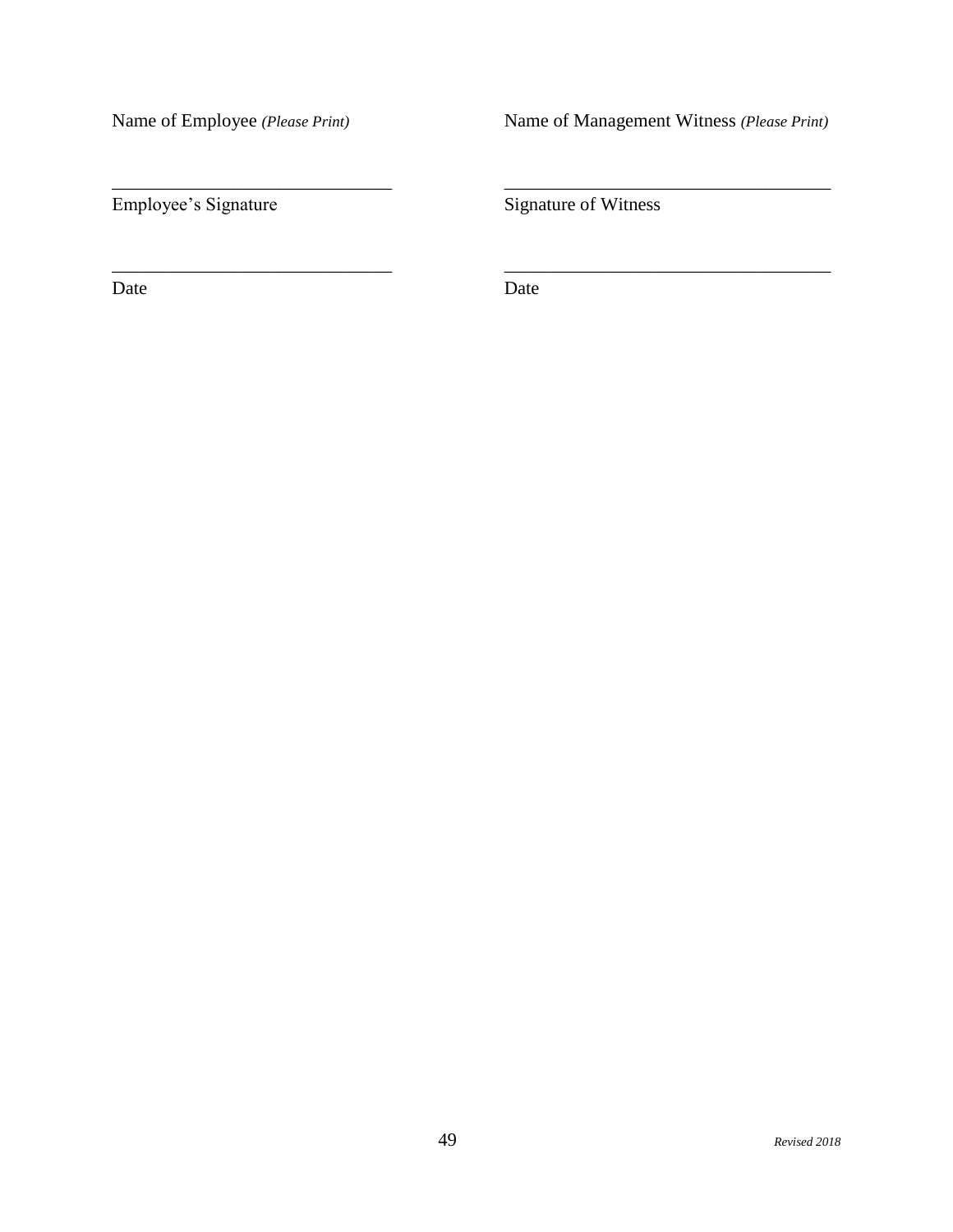# **EMPLOYEE ACKNOWLEDGMENT OF SOCIAL NETWORKING AND SOCIAL MEDIA POLICY**

I acknowledge that I have received, read, understand, and agree to abide by the terms of the Social Networking and Social Media Policy contained in the Lay Employee Handbook.

 $\overline{\phantom{a}}$  , and the contract of the contract of the contract of the contract of the contract of the contract of the contract of the contract of the contract of the contract of the contract of the contract of the contrac

 $\overline{\phantom{a}}$  , and the contract of the contract of the contract of the contract of the contract of the contract of the contract of the contract of the contract of the contract of the contract of the contract of the contrac

 $\overline{\phantom{a}}$  , and the contract of the contract of the contract of the contract of the contract of the contract of the contract of the contract of the contract of the contract of the contract of the contract of the contrac

Name of Employee *(Please Print)* Name of Management Witness *(Please Print)* 

Employee's Signature Signature Signature of Witness

Date Date Date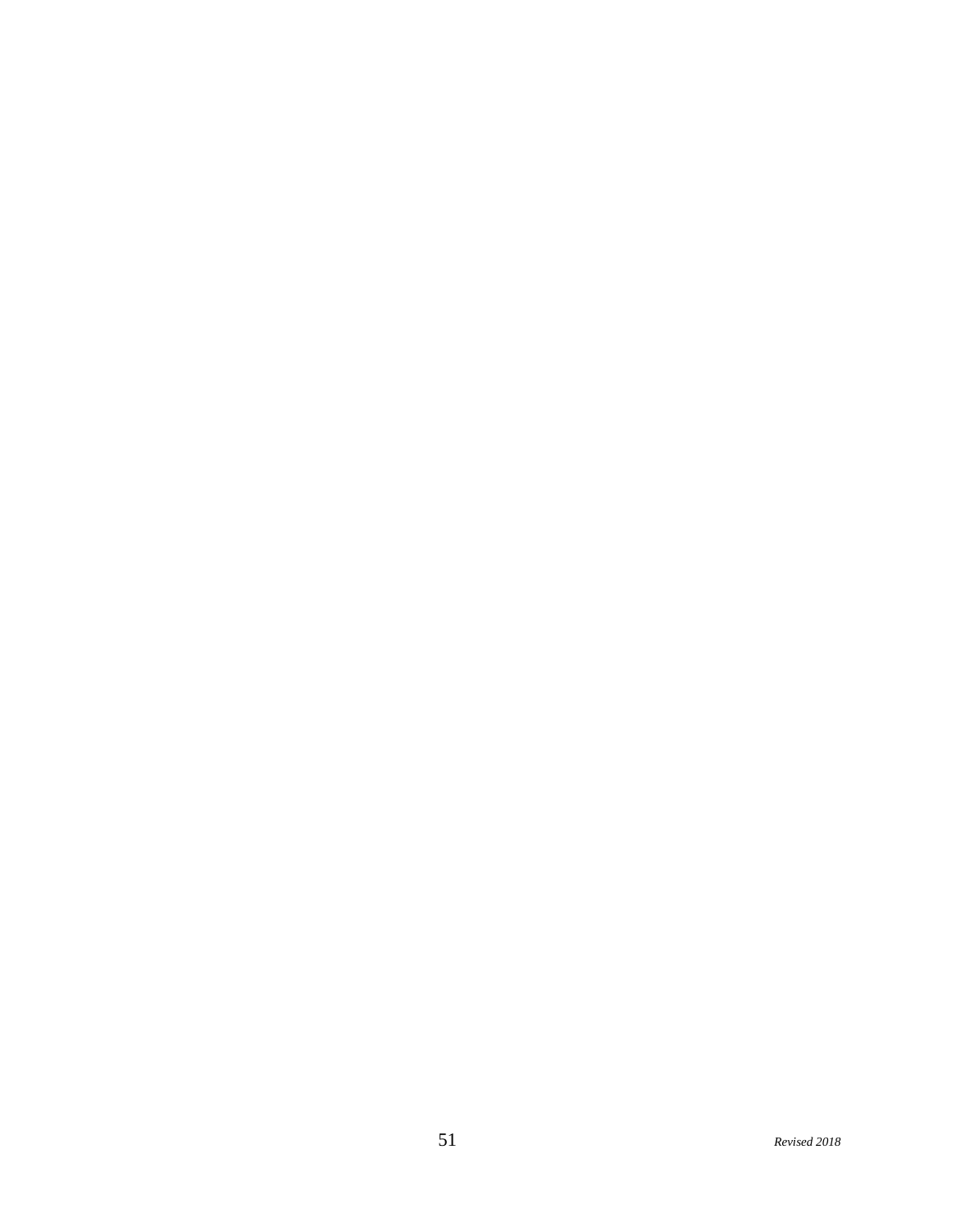# **CONFIDENTIALITY AGREEMENT**

As an employee of the Diocese of Reno, I will not at any time disclose or use, either during or subsequent to my employment, any information, knowledge or data which I receive or develop during my employment and which is considered confidential or proprietary by the Diocese. Confidential or proprietary information of the Diocese includes, but is not limited to, financial records, personnel and payroll records, information regarding transactions, account information, information regarding Diocesan operations, procedures or practices, information regarding donors, and student school records.

I further agree that upon termination of my employment with the Diocese I shall promptly return any and all documents and information storage and retrieval systems containing the above information, knowledge or data, relating thereto.

I understand and agree that I will never use any mailing lists of the Diocese of Reno for purposes of solicitation.

This agreement shall be binding upon my successors, heirs, assigns and personal representatives and shall be for the benefit of the successors and assigns of the Diocese of Reno. In the event that a dispute arises concerning this agreement, the Diocese shall be entitled to the recovery of reasonable attorney's fees and costs.

I understand that my continued employment with the Diocese is contingent upon my compliance with this agreement.

In addition to the foregoing, I also acknowledge and agree that I have received, read, understand, and agree to abide by the terms of the Confidentiality Policy contained in the Lay Employee Handbook.

Name of Employee *(Please Print)*

\_\_\_\_\_\_\_\_\_\_\_\_\_\_\_\_\_\_\_\_\_\_\_\_\_\_\_\_\_\_

\_\_\_\_\_\_\_\_\_\_\_\_\_\_\_\_\_\_\_\_\_\_\_\_\_\_\_\_\_\_

\_\_\_\_\_\_\_\_\_\_\_\_\_\_\_\_\_\_\_\_\_\_\_\_\_\_\_\_\_\_

Employee's Signature

Date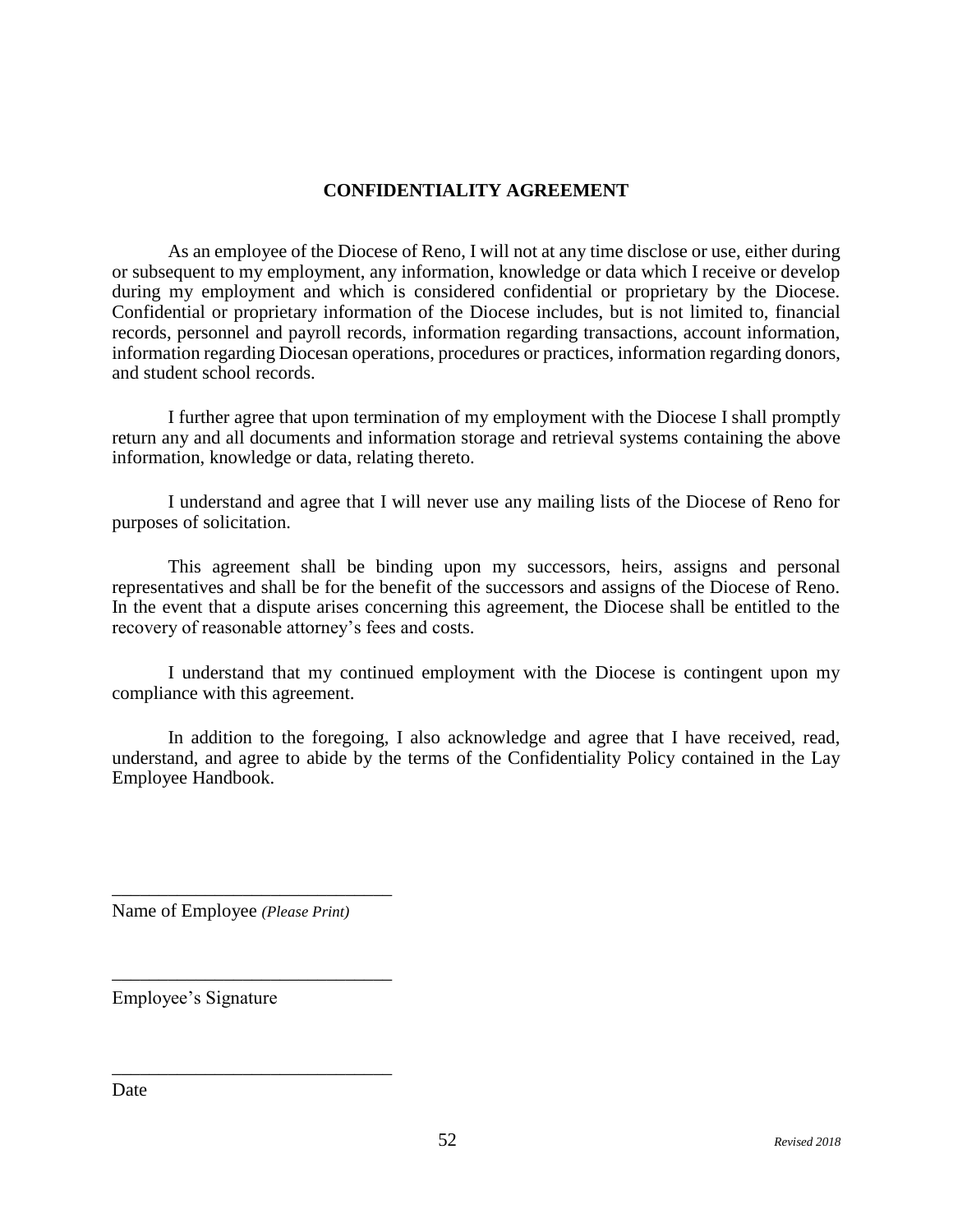# **EMPLOYEE DISPUTE RESOLUTION PROCEDURE FORM FOR USE IN STEP III: REQUEST FOR REVIEW BY PERSONNEL**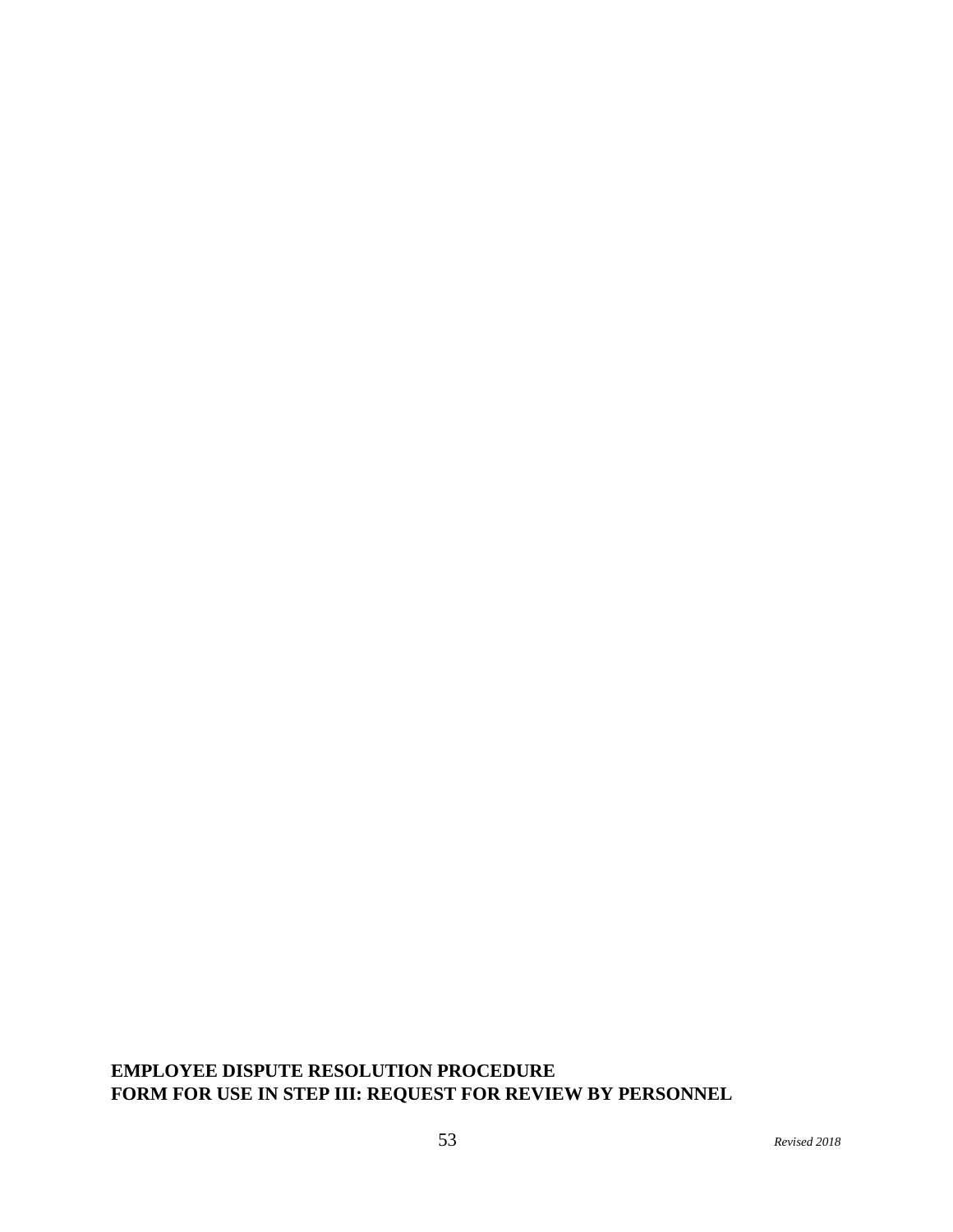# **ADMINISTRATOR**

# **DIOCESE OF RENO**

In the Matter of the Grievance of

\_\_\_\_\_\_\_\_\_\_\_\_\_\_\_\_\_\_\_. [Name]  $\overline{\phantom{a}}$ 

#### STEP III

# REQUEST FOR REVIEW BY PERSONNEL ADMINISTRATOR

1. I am the grievant in this matter. I am an employee of \_\_\_\_\_\_\_\_\_\_\_\_\_\_\_\_\_\_\_\_\_\_\_ \_\_\_\_\_\_\_\_\_\_\_\_\_\_\_\_\_\_\_\_\_\_ [*parish, school, etc.*] and certify that I have complied with Steps I and

II of the grievance procedure and believe that my grievance was not resolved as a result. I have attached to this Request copies of my written grievance and the response of my supervisor(s).

- 2. I understand that under the Employee Grievance Resolution Procedure, a grievance is defined as an unresolved dispute, disagreement, misunderstanding or expressed dissatisfaction on the part of an employee relating to employment conditions (for example, conditions perceived to be unfair, unlawful or unsafe) or the meaning and application of personnel policies (for example, if an employee believes he/she was adversely affected by a policy that was not followed or that was misconstrued or misapplied).
- 3. I hereby request that the diocesan personnel administrator review and resolve my grievance(s) as identified below.
- 4. I believe the following grievances have not been satisfactorily resolved:
- $a.$

\_\_\_\_\_\_\_\_\_\_\_\_\_\_\_\_\_\_\_\_\_\_\_\_\_\_\_\_\_\_\_\_\_\_\_\_\_\_\_\_\_\_\_\_\_\_\_\_\_\_\_\_\_\_\_\_\_\_\_\_\_\_\_\_\_\_\_\_\_\_. I believe this violates \_\_\_\_\_\_\_\_\_\_\_\_\_\_\_\_\_ [cite by page and section of the Lay Employee Handbook the personnel policy violated or cite Nevada or federal law violated] because

\_\_\_\_\_\_\_\_\_\_\_\_\_\_\_\_\_\_\_\_\_\_\_\_\_\_\_\_\_\_\_\_\_\_\_\_\_\_\_\_\_\_\_\_\_\_\_\_\_\_\_\_\_\_\_\_\_\_\_\_\_\_\_\_\_\_\_\_\_\_

 $\mathcal{L}_\mathcal{L} = \{ \mathcal{L}_\mathcal{L} = \{ \mathcal{L}_\mathcal{L} = \{ \mathcal{L}_\mathcal{L} = \{ \mathcal{L}_\mathcal{L} = \{ \mathcal{L}_\mathcal{L} = \{ \mathcal{L}_\mathcal{L} = \{ \mathcal{L}_\mathcal{L} = \{ \mathcal{L}_\mathcal{L} = \{ \mathcal{L}_\mathcal{L} = \{ \mathcal{L}_\mathcal{L} = \{ \mathcal{L}_\mathcal{L} = \{ \mathcal{L}_\mathcal{L} = \{ \mathcal{L}_\mathcal{L} = \{ \mathcal{L}_\mathcal{$ b. \_\_\_\_\_\_\_\_\_\_\_\_\_\_\_\_\_\_\_\_\_\_\_\_\_\_\_\_\_\_\_\_\_\_\_\_\_\_\_\_\_\_\_\_\_\_\_\_\_\_\_\_\_\_\_\_\_\_

\_\_\_\_\_\_\_\_\_\_\_\_\_\_\_\_\_\_\_\_\_\_\_\_\_\_\_\_\_\_\_\_\_\_\_\_\_\_\_\_\_\_\_\_\_\_\_\_\_\_\_\_\_\_\_\_\_\_\_\_\_\_\_\_\_\_\_\_\_\_